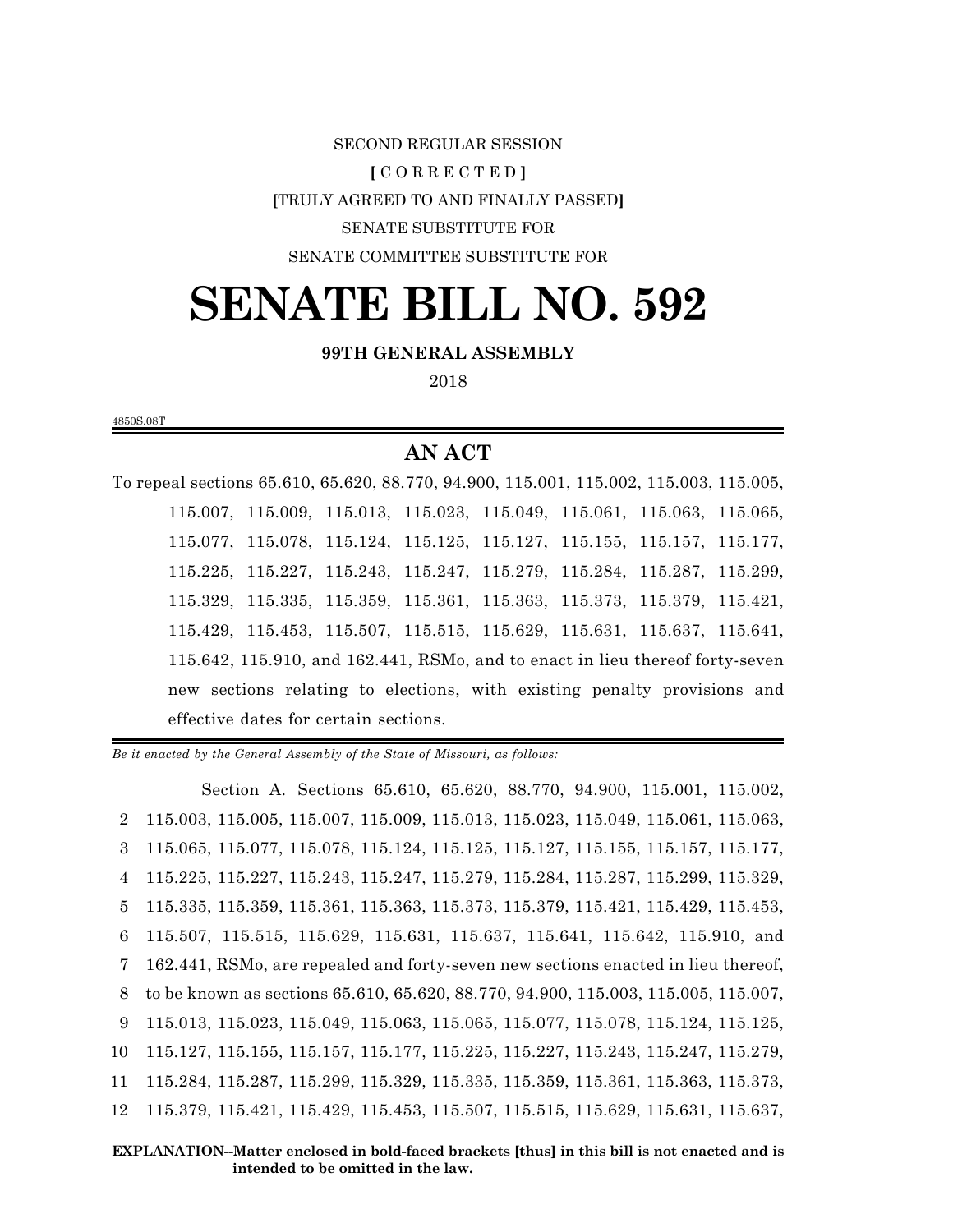SS SCS SB 592 2

115.641, 115.642, 115.910, and 162.441, to read as follows:

65.610. 1. Upon the petition of at least ten percent of voters at the last general election of any county having heretofore adopted township organization, praying therefor, the county commission shall submit the question of the abolition of township organization to the voters of the county at a general or special election. **The question shall include a countywide tax levy for road and bridge purposes.** The total vote for governor at the last general election before the filing of the petition where a governor was elected shall be used to determine the number of voters necessary to sign the petition. If the petition is filed six months or more prior to a general election, the proposition shall be submitted at a special election to be ordered by the county commission within sixty days after the petition is filed; if the petition is filed less than six months before a general election, then the proposition shall be submitted at the general election next succeeding the filing of the petition. The election shall be conducted, the vote canvassed and the result declared in the same manner as provided by law in respect to elections of county officers. The clerk of the county commission shall give notice that a proposition for the abolition of township organization form of county government in the county is to be voted upon by causing a copy of the order of the county commission authorizing such election to be published at least once each week for three successive weeks, the last insertion to be not more than one week prior to the election, in some newspaper published in the county where the election is to be held, if there is a newspaper published in the county and, if not, by posting printed or written handbills in at least two public places in each election precinct in the county at least twenty-one days prior to the date of election. The clerk of the county commission shall provide the ballot which shall be printed and in substantially the following form: OFFICIAL BALLOT (Check the one for which you wish to vote)

Shall township organization form of county government be

abolished in \_\_\_\_\_\_\_\_\_\_ County **and a countywide ....... tax at a**

**rate of ........ collected for road and bridge purposes**?

31  $\Box$  YES  $\Box$  NO

 If a majority of the electors voting upon the proposition shall vote for the abolition thereof the township organization form of county government shall be declared to have been abolished; and township organization shall cease in said county; and except as provided in section 65.620 all laws in force in relation to counties not having township organization shall immediately take effect and be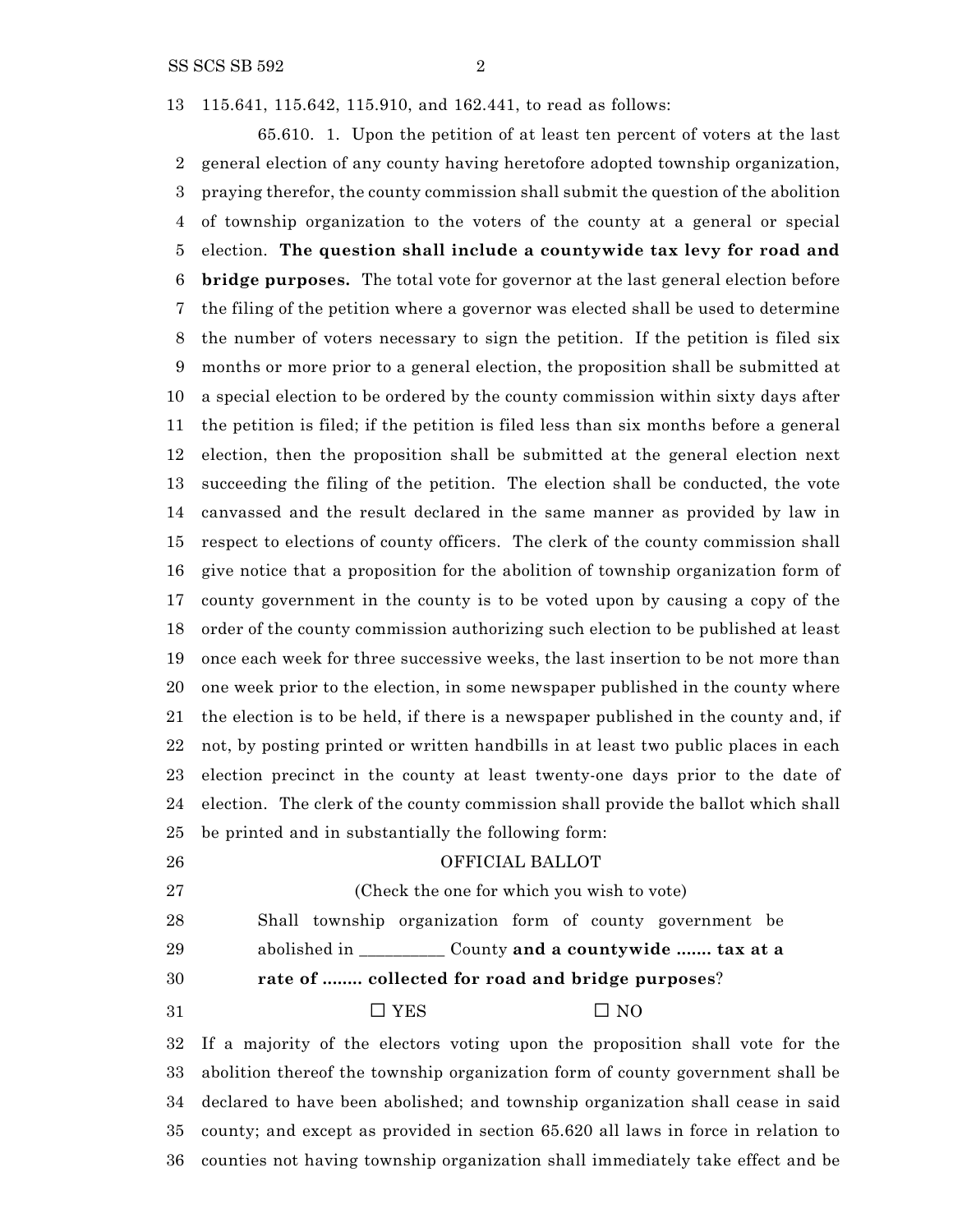in force in such county.

 2. No election or any proposal for either the adoption of township organization or for the abolition of township organization in any county shall be held within two years after an election is held under this section.

65.620. 1. Whenever any county abolishes township organization the county treasurer and ex officio collector shall immediately settle his accounts as treasurer with the county commission and shall thereafter perform all duties, exercise all powers, have all rights and be subject to all liabilities imposed and conferred upon the county collector of revenue under chapter 52 until the first Monday in March after the general election next following the abolishment of township organization and until a collector of revenue for the county is elected and qualified. The person elected collector at the general election as aforesaid, if that election is not one for collector of revenue under chapter 52, shall serve until the first Monday in March following the election and qualification of a collector of revenue under chapter 52. Upon abolition of township organization a county treasurer shall be appointed to serve until the expiration of the term of such officer pursuant to chapter 54.

 2. Upon abolition of township organization, title to all property of all kinds theretofore owned by the several townships of the county shall vest in the county and the county shall be liable for all outstanding obligations and liabilities of the several townships.

 3. The terms of office of all township officers shall expire on the abolition of township organization and the township trustee of each township shall immediately settle his accounts with the county clerk and all township officers shall promptly deliver to the appropriate county officers, as directed by the county commission, all books, papers, records and property pertaining to their offices.

 **[**4. For a period of one calendar year following the abolition of the townships or until the voters of the county have approved a tax levy for road and bridge purposes, whichever occurs first, the county collector shall continue to collect a property tax on a countywide basis in an amount equal to the tax levied by the township that had the lowest total tax rate in the county immediately prior to the abolishment of the townships. The continued collection of the tax shall be considered a continuation of an existing tax and shall not be considered a new tax levy.**]**

88.770. 1. The board of aldermen may provide for and regulate the lighting of streets and the erection of lamp posts, poles and lights therefor, and may make contracts with any person, association or corporation, either private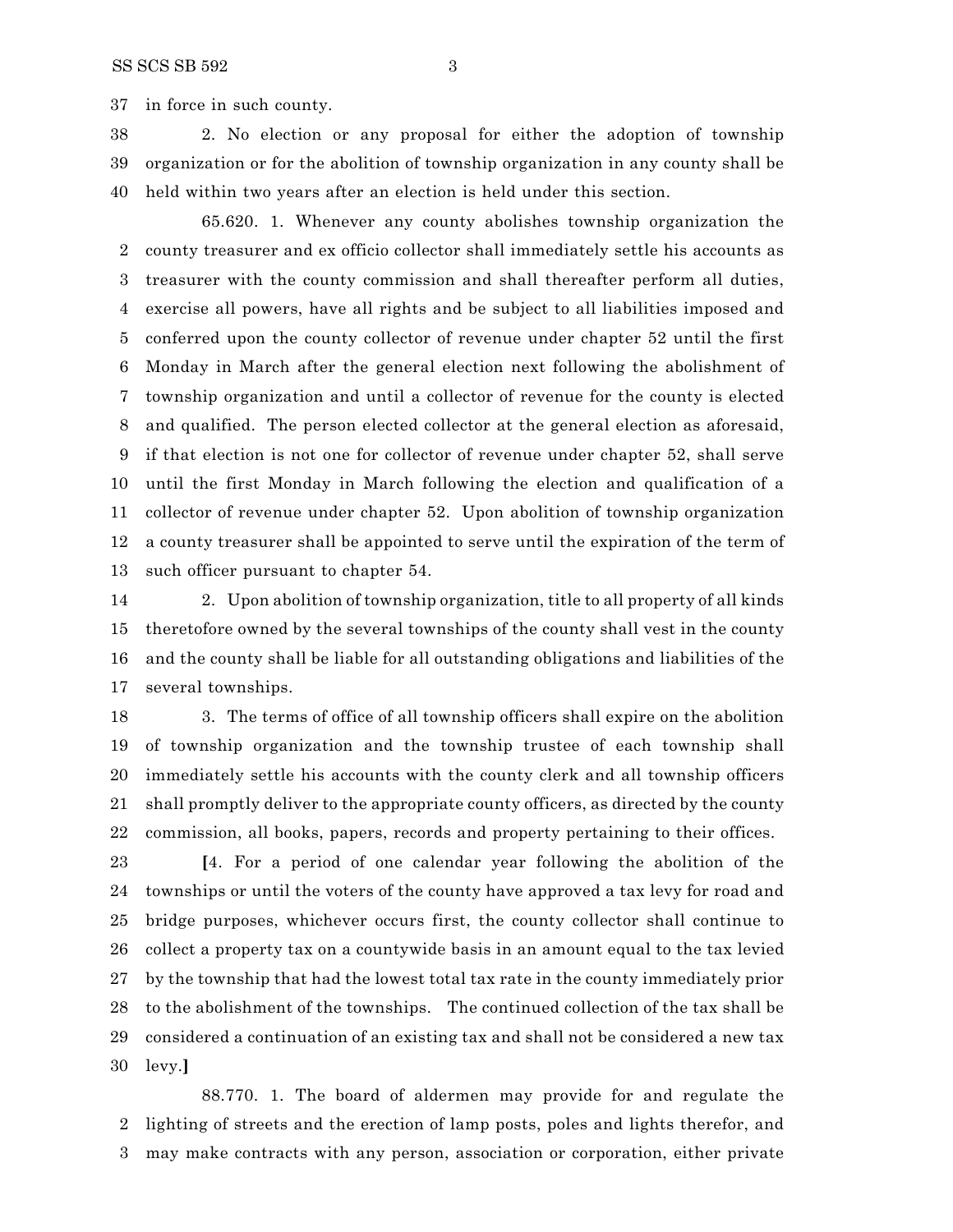or municipal, for the lighting of the streets and other public places of the city with gas, electricity or otherwise, except that each initial contract shall be ratified by a majority of the voters of the city voting on the question and any renewal contract or extension shall be subject to voter approval of the majority of the voters voting on the question, pursuant to the provisions of section 88.251. The board of aldermen may erect, maintain and operate gas works, electric light works, or light works of any other kind or name, and to erect lamp posts, electric light poles, or any other apparatus or appliances necessary to light the streets, avenues, alleys or other public places, and to supply private lights for the use of the inhabitants of the city and its suburbs, and may regulate the same, and may prescribe and regulate the rates to be paid by the consumers thereof, and may acquire by purchase, donation or condemnation suitable grounds within or without the city upon which to erect such works and the right-of-way to and from such works, and also the right-of-way for laying gas pipes, electric wires under or above the grounds, and erecting posts and poles and such other apparatus and appliances as may be necessary for the efficient operation of such works. The board of aldermen may, in its discretion, grant the right to any person, persons or corporation, to erect such works and lay the pipe, wires, and erect the posts, poles and other necessary apparatus and appliances therefor, upon such terms as may be prescribed by ordinance. Such rights shall not extend for a longer time than twenty years, but may be renewed for another period or periods not to exceed twenty years per period. Every initial grant shall be approved by a majority of the voters of the municipality voting on the question, and each renewal or extension of such rights shall be subject to voter approval of the majority of the voters voting on the question, pursuant to the provisions of section 88.251. Nothing herein contained shall be so construed as to prevent the board of aldermen from contracting with any person, persons or corporation for furnishing the city with gas or electric lights in cities where franchises have already been granted, and where gas or electric light plants already exist, without a vote of the people, except that the board of aldermen may sell, convey, encumber, lease, abolish or otherwise dispose of any public utilities owned by the city including electric light systems, electric distribution systems or transmission lines, or any part of the electric light systems, electric or other heat systems, electric or other power systems, electric or other railways, gas plants, telephone systems, telegraph systems, transportation systems of any kind, waterworks, equipments and all public utilities not herein enumerated and everything acquired therefor, after first having passed an ordinance setting forth the terms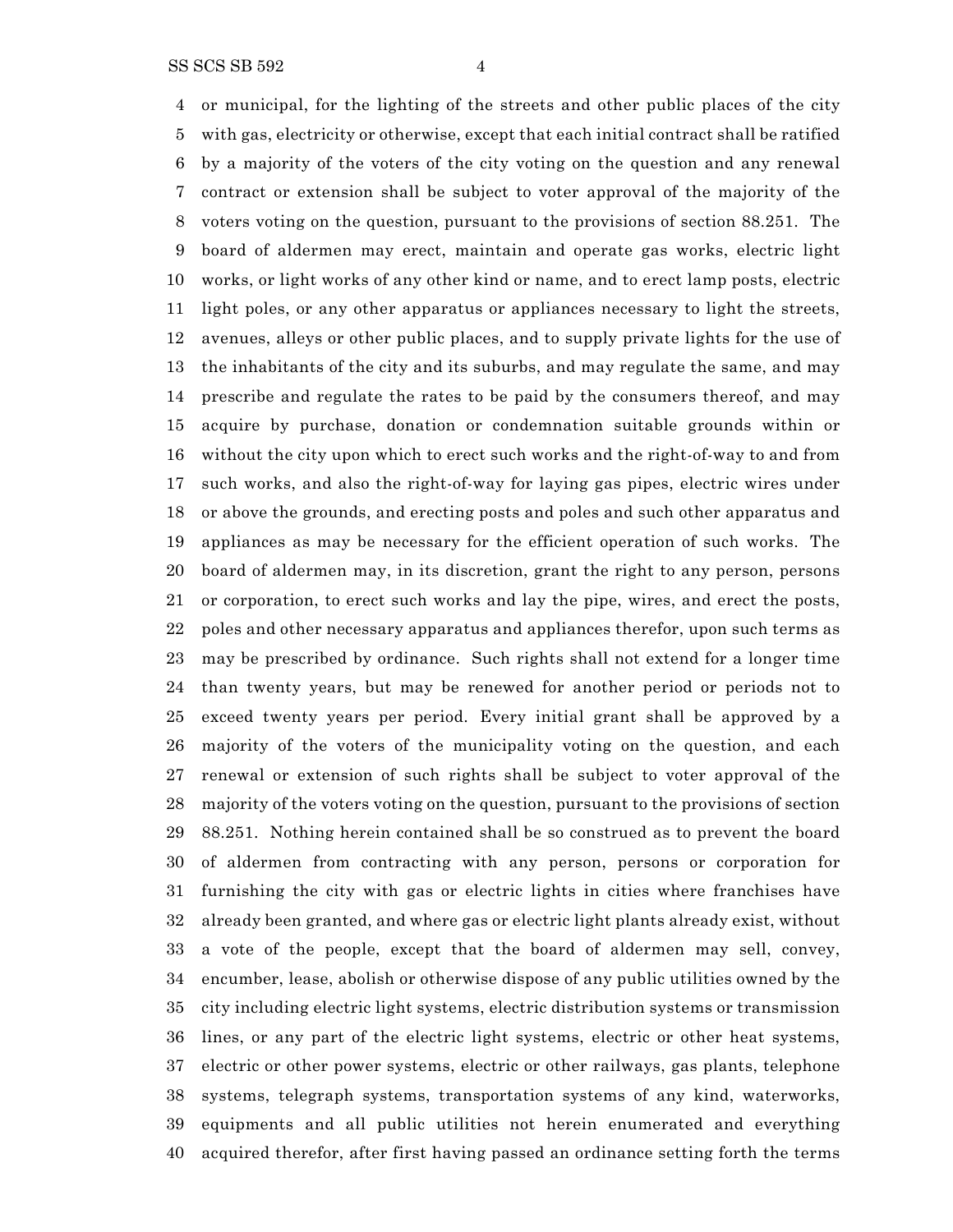of the sale, conveyance or encumbrance and when ratified by two-thirds of the voters voting on the question**, except for the sale of a water or wastewater system, or the sale of a gas plant, which shall be authorized by a simple majority vote of the voters voting on the question. In the event of the proposed sale of a water or wastewater system, or a gas plant, the board of alderman shall hold a public meeting on such proposed sale at least thirty days prior to the vote**. **The municipality in question shall notify its customers of the informational meeting through radio, television, newspaper, regular mail, electronic mail, or any combination of notification methods to most effectively notify customers at least fifteen days prior to the informational meeting.**

 2. The ballots shall be substantially in the following form and shall indicate the property, or portion thereof, and whether the same is to be sold, leased or encumbered:

 Shall \_\_\_\_\_\_\_\_\_\_\_\_\_\_\_\_\_\_\_\_\_\_\_\_\_\_\_\_\_\_\_\_\_\_\_\_\_\_\_ (Indicate the property by stating whether electric distribution system, electric 57 transmission lines or waterworks, etc.) be \_\_\_\_\_\_\_\_\_\_\_\_\_\_ (Indicate whether sold, leased or encumbered.)?

94.900. 1. (1) The governing body of the following cities may impose a tax as provided in this section:

 (a) Any city of the third classification with more than ten thousand eight hundred but less than ten thousand nine hundred inhabitants located at least partly within a county of the first classification with more than one hundred eighty-four thousand but less than one hundred eighty-eight thousand inhabitants;

 (b) Any city of the fourth classification with more than four thousand five hundred but fewer than five thousand inhabitants;

 (c) Any city of the fourth classification with more than eight thousand nine hundred but fewer than nine thousand inhabitants;

 (d) Any home rule city with more than forty-eight thousand but fewer than forty-nine thousand inhabitants;

 (e) Any home rule city with more than seventy-three thousand but fewer than seventy-five thousand inhabitants;

 (f) Any city of the fourth classification with more than thirteen thousand five hundred but fewer than sixteen thousand inhabitants; **[**or**]**

 (g) Any city of the fourth classification with more than seven thousand but fewer than eight thousand inhabitants**;**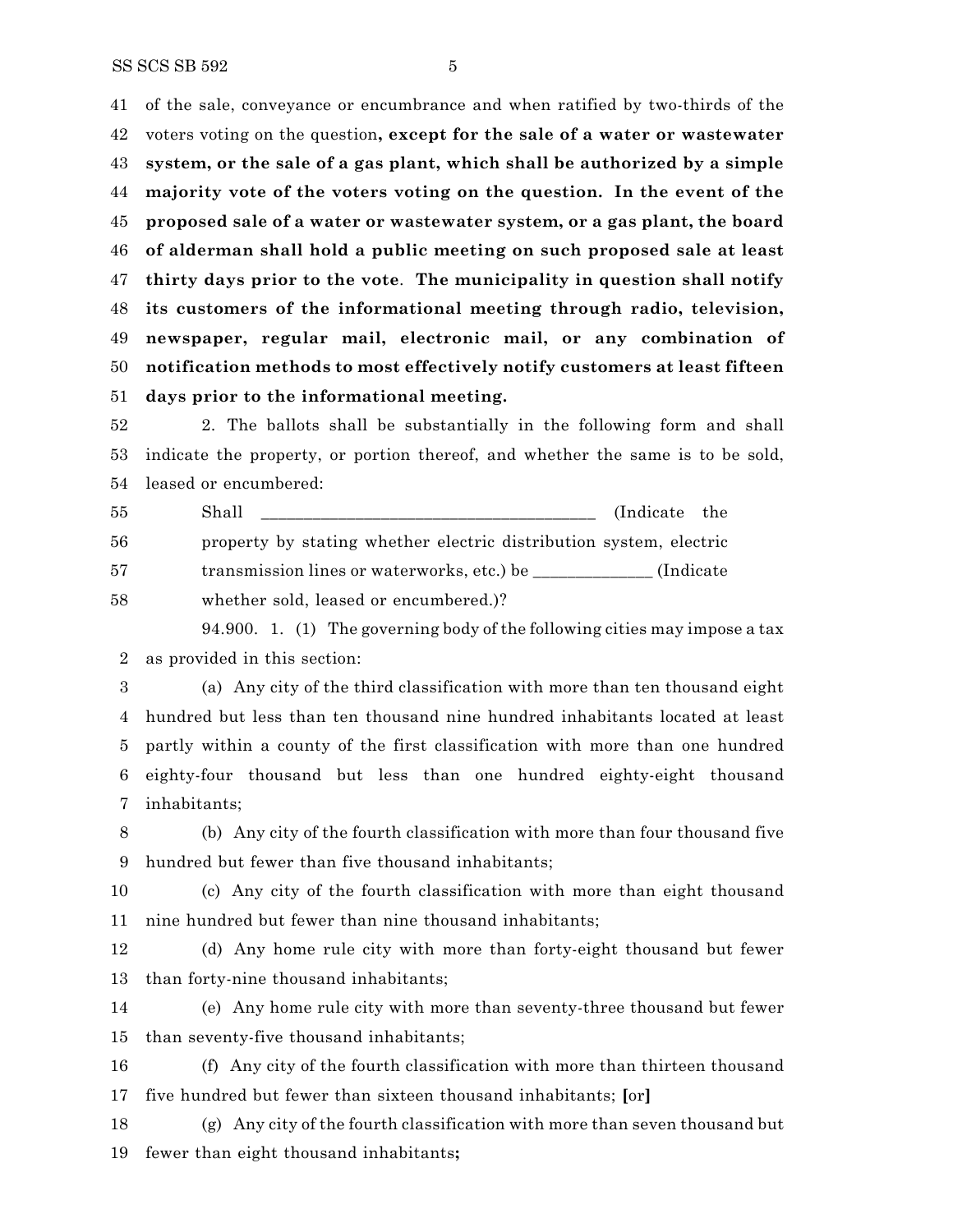**(h) Any city of the fourth classification with more than four thousand but fewer than four thousand five hundred inhabitants and located in any county of the first classification with more than one hundred fifty thousand but fewer than two hundred thousand inhabitants; or**

 **(i) Any city of the third classification with more than thirteen thousand but fewer than fifteen thousand inhabitants and located in any county of the third classification without a township form of government and with more than thirty-three thousand but fewer than thirty-seven thousand inhabitants**.

 (2) The governing body of any city listed in subdivision (1) of this subsection is hereby authorized to impose, by ordinance or order, a sales tax in the amount of up to one-half of one percent on all retail sales made in such city which are subject to taxation under the provisions of sections 144.010 to 144.525 for the purpose of improving the public safety for such city, including but not limited to expenditures on equipment, city employee salaries and benefits, and facilities for police, fire and emergency medical providers. The tax authorized by this section shall be in addition to any and all other sales taxes allowed by law, except that no ordinance or order imposing a sales tax pursuant to the provisions of this section shall be effective unless the governing body of the city submits to the voters of the city, at a county or state general, primary or special election, a proposal to authorize the governing body of the city to impose a tax.

 2. If the proposal submitted involves only authorization to impose the tax authorized by this section, the ballot of submission shall contain, but need not be limited to, the following language:

 Shall the city of \_\_\_\_\_\_ (city's name) impose a citywide sales tax of \_\_\_\_\_\_ (insert amount) for the purpose of improving the public safety of the city?

48  $\Box$  YES  $\Box$  NO

If you are in favor of the question, place an "X" in the box opposite

"YES". If you are opposed to the question, place an "X" in the box

opposite "NO".

 If a majority of the votes cast on the proposal by the qualified voters voting thereon are in favor of the proposal submitted pursuant to this subsection, then the ordinance or order and any amendments thereto shall be in effect on the first day of the second calendar quarter after the director of revenue receives notification of adoption of the local sales tax. If a proposal receives less than the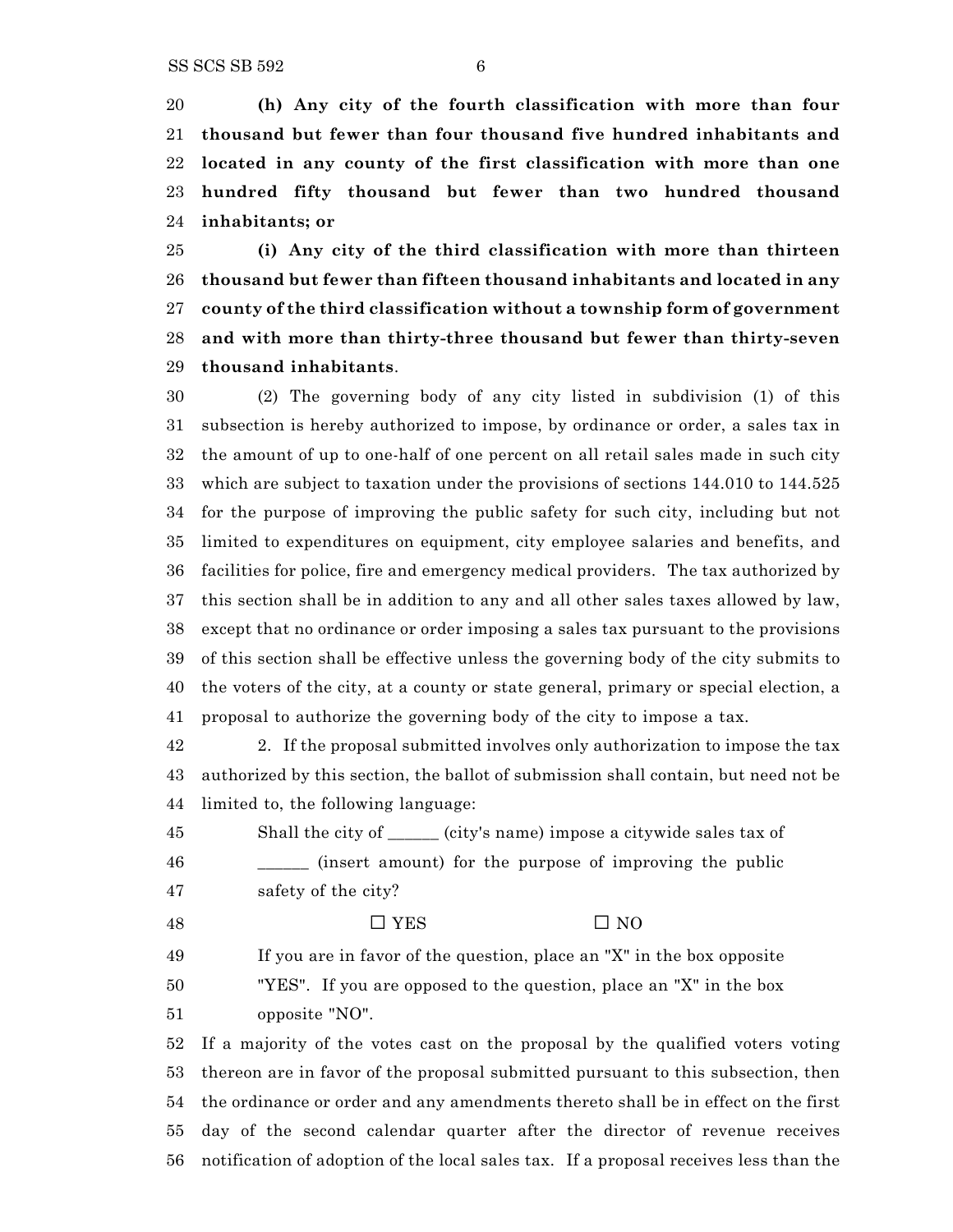required majority, then the governing body of the city shall have no power to impose the sales tax herein authorized unless and until the governing body of the city shall again have submitted another proposal to authorize the governing body of the city to impose the sales tax authorized by this section and such proposal is approved by the required majority of the qualified voters voting thereon. However, in no event shall a proposal pursuant to this section be submitted to the voters sooner than twelve months from the date of the last proposal pursuant to this section.

 3. All revenue received by a city from the tax authorized under the provisions of this section shall be deposited in a special trust fund and shall be used solely for improving the public safety for such city for so long as the tax shall remain in effect.

 4. Once the tax authorized by this section is abolished or is terminated by any means, all funds remaining in the special trust fund shall be used solely for improving the public safety for the city. Any funds in such special trust fund which are not needed for current expenditures may be invested by the governing body in accordance with applicable laws relating to the investment of other city funds.

 5. All sales taxes collected by the director of the department of revenue under this section on behalf of any city, less one percent for cost of collection which shall be deposited in the state's general revenue fund after payment of premiums for surety bonds as provided in section 32.087, shall be deposited in a special trust fund, which is hereby created, to be known as the "City Public Safety Sales Tax Trust Fund". The moneys in the trust fund shall not be deemed to be state funds and shall not be commingled with any funds of the state. The provisions of section 33.080 to the contrary notwithstanding, money in this fund shall not be transferred and placed to the credit of the general revenue fund. The director of the department of revenue shall keep accurate records of the amount of money in the trust and which was collected in each city imposing a sales tax pursuant to this section, and the records shall be open to the inspection of officers of the city and the public. Not later than the tenth day of each month the director of the department of revenue shall distribute all moneys deposited in the trust fund during the preceding month to the city which levied the tax; such funds shall be deposited with the city treasurer of each such city, and all expenditures of funds arising from the trust fund shall be by an appropriation act to be enacted by the governing body of each such city. Expenditures may be made from the fund for any functions authorized in the ordinance or order adopted by the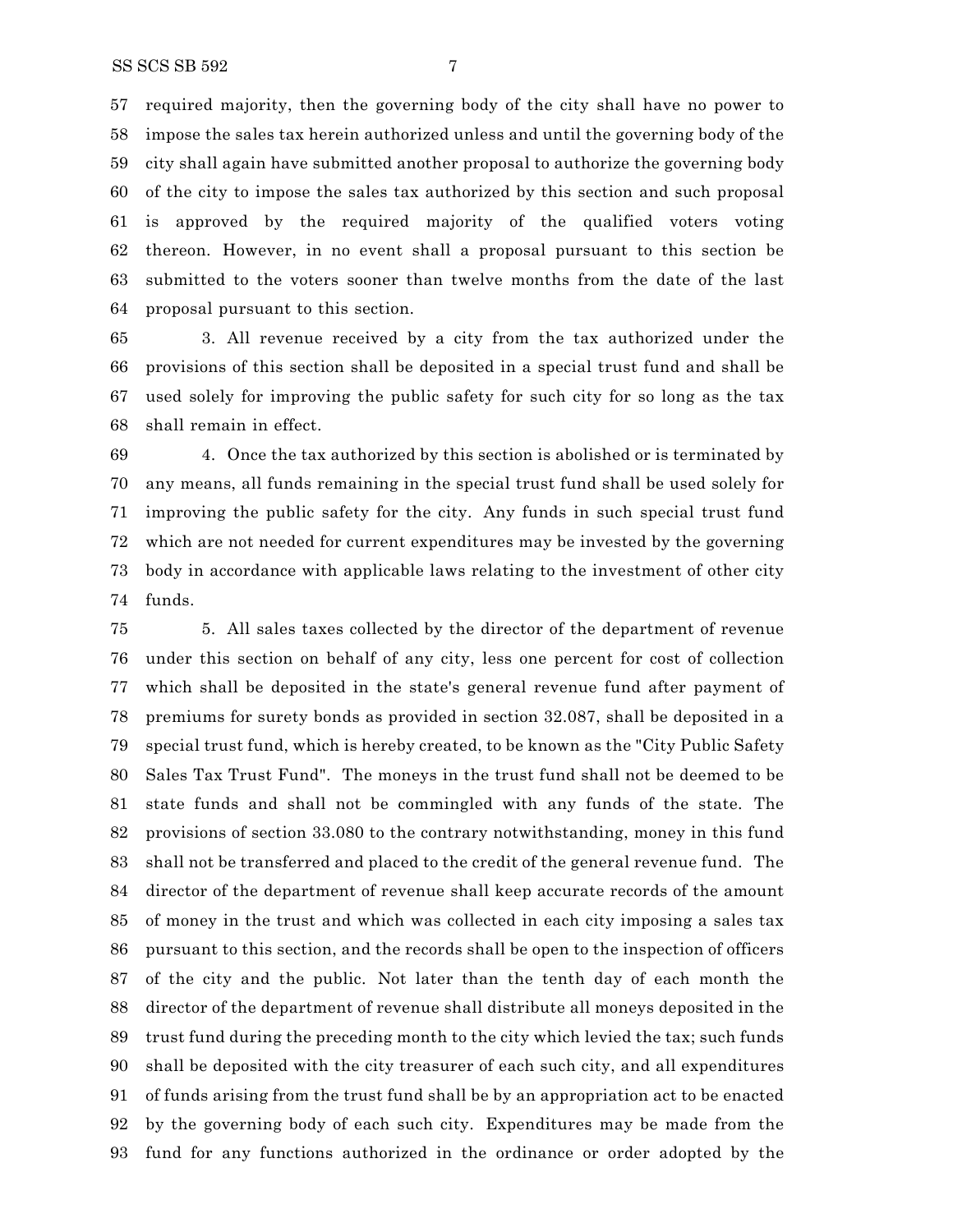SS SCS SB 592 8

governing body submitting the tax to the voters.

 6. The director of the department of revenue may make refunds from the amounts in the trust fund and credited to any city for erroneous payments and overpayments made, and may redeem dishonored checks and drafts deposited to the credit of such cities. If any city abolishes the tax, the city shall notify the director of the department of revenue of the action at least ninety days prior to the effective date of the repeal and the director of the department of revenue may order retention in the trust fund, for a period of one year, of two percent of the amount collected after receipt of such notice to cover possible refunds or overpayment of the tax and to redeem dishonored checks and drafts deposited to the credit of such accounts. After one year has elapsed after the effective date of abolition of the tax in such city, the director of the department of revenue shall remit the balance in the account to the city and close the account of that city. The director of the department of revenue shall notify each city of each instance of any amount refunded or any check redeemed from receipts due the city.

 7. Except as modified in this section, all provisions of sections 32.085 and 32.087 shall apply to the tax imposed pursuant to this section.

115.003. The purpose of **[**sections 115.001 to 115.801**] this chapter** is to simplify, clarify and harmonize the laws governing elections. It shall be construed and applied so as to accomplish its purpose.

115.005. Notwithstanding any other provision of law to the contrary, **[**sections 115.001 to 115.801**] the provisions of this chapter** shall apply to all public elections in the state, except elections for which ownership of real property is required by law for voting.

115.007. No **[**part of sections 115.001 to 115.801**] provision of this chapter** shall be construed as impliedly amended or repealed by subsequent legislation if such construction can be reasonably avoided.

115.013. As used in this chapter, unless the context clearly implies otherwise, the following terms mean:

 (1) "Automatic tabulating equipment", the apparatus necessary to examine and automatically count votes, and the data processing machines which are used for counting votes and tabulating results;

 (2) "Ballot", the ballot card, paper ballot**,** or ballot designed for use with an electronic voting system on which each voter may cast all votes to which he or she is entitled at an election;

(3) "Ballot card", a ballot which is voted by making a **[**punch or sensor**]**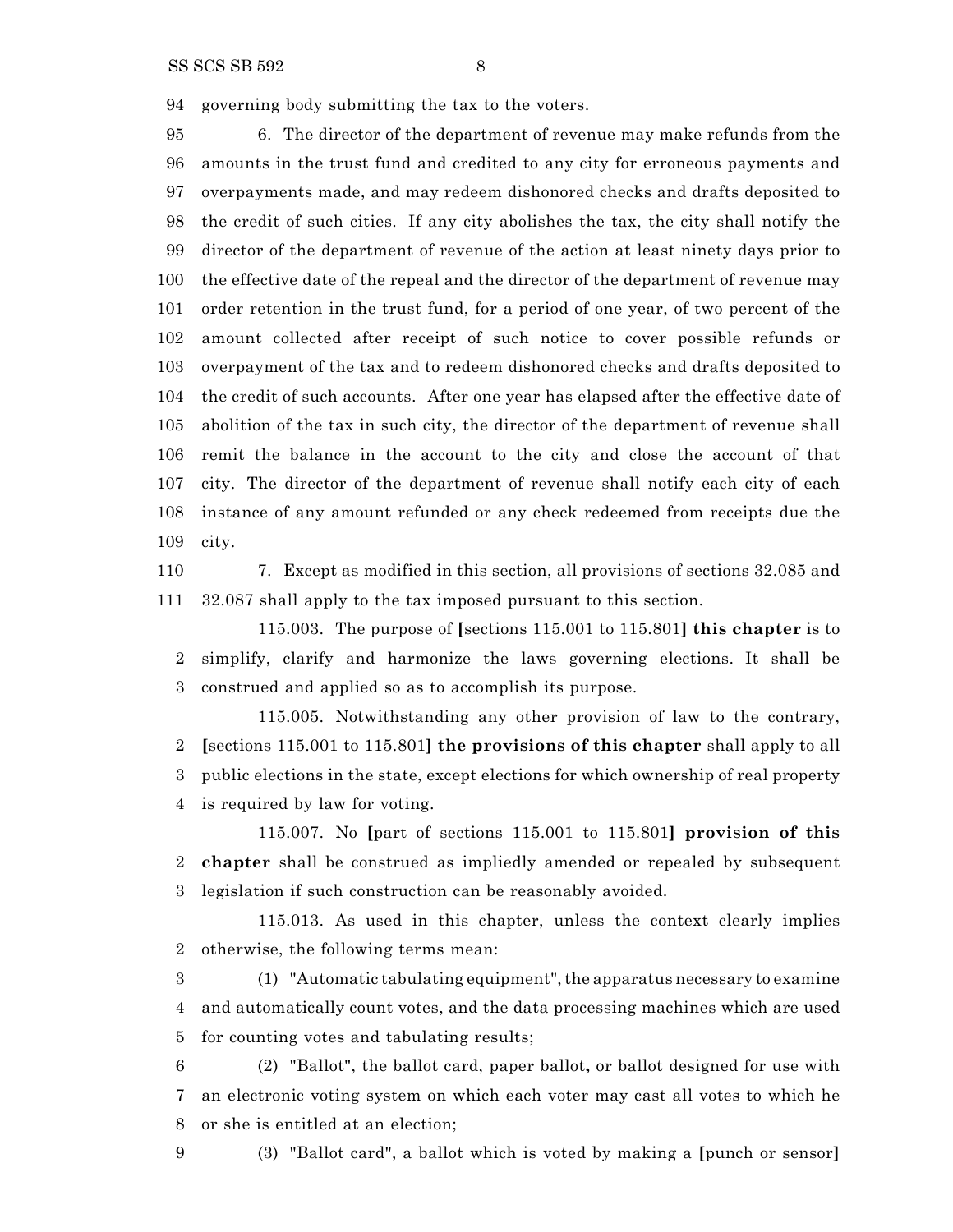mark which can be tabulated by automatic tabulating equipment;

 (4) "Ballot label", the card, paper, booklet, page**,** or other material containing the names of all offices and candidates and statements of all questions to be voted on;

 (5) "Counting location", a location selected by the election authority for the automatic processing or counting, or both, of ballots;

 (6) "County", any **[**one of the several counties of**] county in** this state or **[**the City of St. Louis**] any city not within a county**;

 (7) "Disqualified", a determination made by a court of competent jurisdiction, the Missouri ethics commission, an election authority or any other body authorized by law to make such a determination that a candidate is ineligible to hold office or not entitled to be voted on for office;

 (8) "District", an area within the state or within a political subdivision of the state from which a person is elected to represent the area on a policy-making body with representatives of other areas in the state or political subdivision;

 (9) "Electronic voting machine", any part of an electronic voting system on which a voter is able to cast a ballot under this chapter;

 (10) "Electronic voting system", a system of casting votes by use of marking devices, and counting votes by use of automatic tabulating or data processing equipment, **[**and includes**] including** computerized voting systems;

 (11) "Established political party" for the state, a political party which, at either of the last two general elections, polled for its candidate for any statewide office more than two percent of the entire vote cast for the office. "Established political party" for any district or political subdivision shall mean a political party which polled more than two percent of the entire vote cast at either of the last two elections in which the district or political subdivision voted as a unit for the election of officers or representatives to serve its area;

 (12) "Federal office", the office of presidential elector, United States senator, or representative in Congress;

 (13) "Independent", a candidate who is not a candidate of any political party and who is running for an office for which **political** party candidates may run;

 (14) "Major political party", the political party whose candidates received the highest or second highest number of votes at the last general election;

 (15) "Marking device", **[**either an apparatus in which ballots are inserted and voted by use of a punch apparatus, or**]** any approved device which will enable the votes to be counted by automatic tabulating equipment;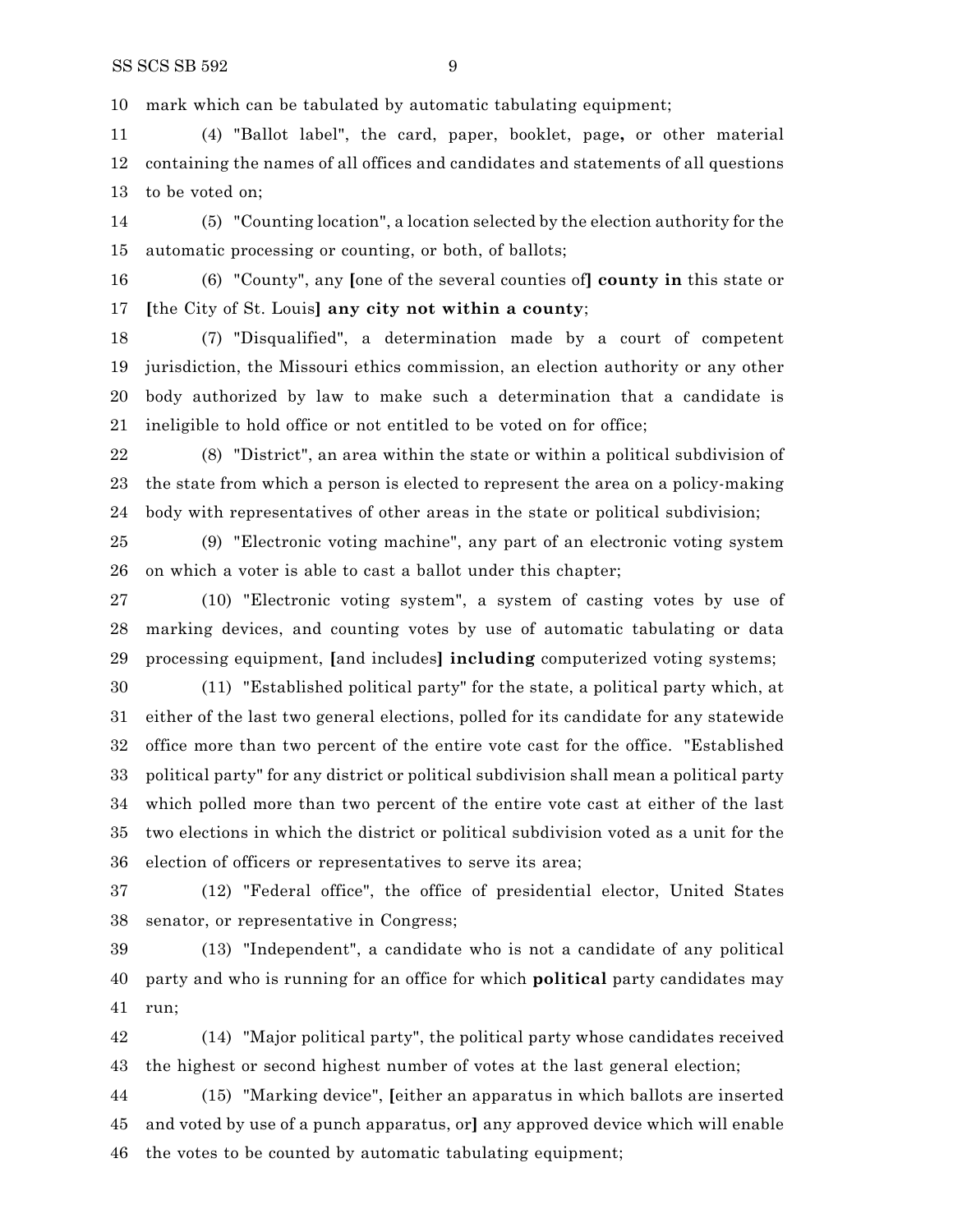(16) "Municipal" or "municipality", a city, village, or incorporated town of this state;

 (17) "New party", any political group which has filed a valid petition and is entitled to place its list of candidates on the ballot at the next general or special election;

 (18) "Nonpartisan", a candidate who is not a candidate of any political party and who is running for an office for which party candidates may not run;

(19) "Political party", any established political party and any new party;

 (20) "Political subdivision", a county, city, town, village, or township of a township organization county;

 (21) "Polling place", the voting place designated for all voters residing in one or more precincts for any election;

 (22) "Precincts", the geographical areas into which the election authority divides its jurisdiction for the purpose of conducting elections;

 (23) "Public office", any office established by constitution, statute or charter and any employment under the United States, the state of Missouri, or any political subdivision or special district **thereof**, but does not include any office in the reserve forces or the National Guard or the office of notary public or city attorney in cities of the third classification or cities of the fourth classification;

 (24) "Question", any measure on the ballot which can be voted "YES" or "NO";

 (25) **[**"Relative within the first degree by consanguinity or affinity", a spouse, parent, or child of a person;

 (26)**]** "Relative within the second degree by consanguinity or affinity", a spouse, parent, child, grandparent, brother, sister, grandchild, mother-in-law, father-in-law, daughter-in-law, or son-in-law;

 **[**(27)**] (26)** "Special district", any school district, water district, fire protection district, hospital district, health center, nursing district, or other districts with taxing authority, or other district formed pursuant to the laws of Missouri to provide limited, specific services;

 **[**(28)**] (27)** "Special election", elections called by any school district, water district, fire protection district, or other district formed pursuant to the laws of Missouri to provide limited, specific services; and

 **[**(29)**] (28)** "Voting district", the one or more precincts within which all voters vote at a single polling place for any election.

115.023. 1. Except as provided in subsections 2 and 3 of this section, each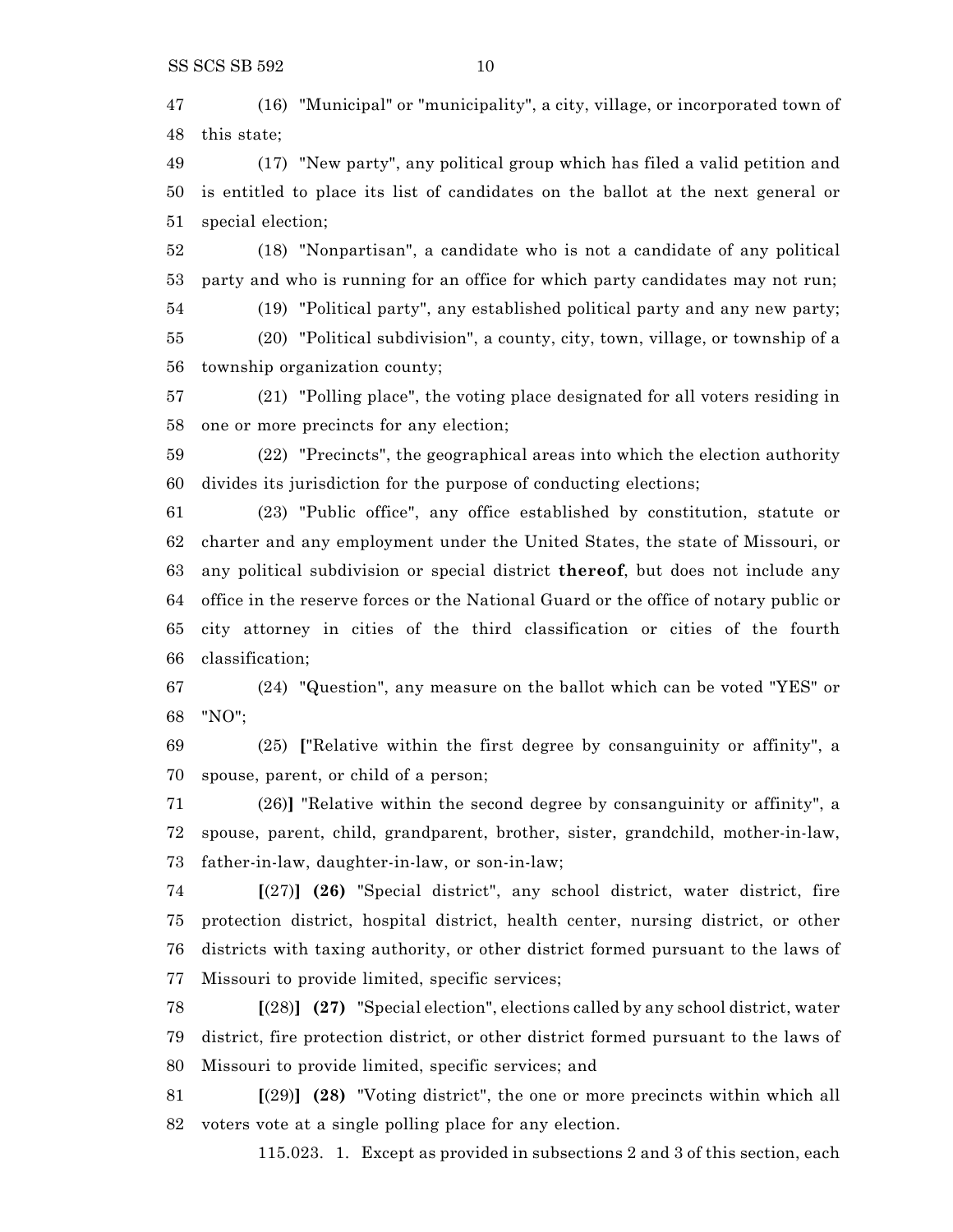election authority shall conduct all public elections within its jurisdiction.

 2. When an election is to be conducted for a political subdivision or special district, and the political subdivision or special district is located within the jurisdiction of more than one election authority, the election authority of the jurisdiction with the greatest proportion of the political subdivision's or special district's registered voters shall be responsible for publishing any legal notice required in this chapter.

 3. When an election is to be conducted for a political subdivision or special district, and the political subdivision or special district is located within the jurisdiction of more than one election authority, the affected election authorities may, by contract, authorize one of their number to conduct the election for all or any part of the political subdivision or special district. In any election conducted pursuant to this subsection, the election authority conducting part of an election in an area outside its jurisdiction may consolidate precincts across jurisdiction lines and shall have all powers and duties granted pursuant to this chapter, except the provisions of sections 115.133 to **[**115.223**] 115.221** and sections 115.279 and 115.297, in the area outside its jurisdiction.

 4. Notwithstanding **[**the provision of section 493.030**] the provisions of sections 493.025 and 493.027 to the contrary**, whenever the publication of a legal advertisement, legal notice, order of court or public notice of any kind is allowed or required pursuant to this chapter, a newspaper publishing such notice shall charge and receive not more than its regular local classified advertising rate. The regular local classified advertising rate is that rate shown by the newspaper's rate schedule as offered to the public, and shall have been in effect for at least thirty days preceding publication of the particular notice to which it is applied.

115.049. 1. Each board of election commissioners in existence on January 1, 1978, shall set the salaries of its employees. Except as provided in subsection 3 of this section, the number of employees of each board and the total yearly amount of all salaries paid to the board's employees shall not exceed the number of employees and the total yearly amount of all salaries authorized on January 1, 1982; except that, in any city which has over three hundred thousand inhabitants and is located in more than one county, the board of election commissioners having jurisdiction in the part of the city situated in the county containing the major portion of the city may set the number of its employees and the total yearly amount of all salaries authorized by **[**statute on January 1, 1982**] ordinance**.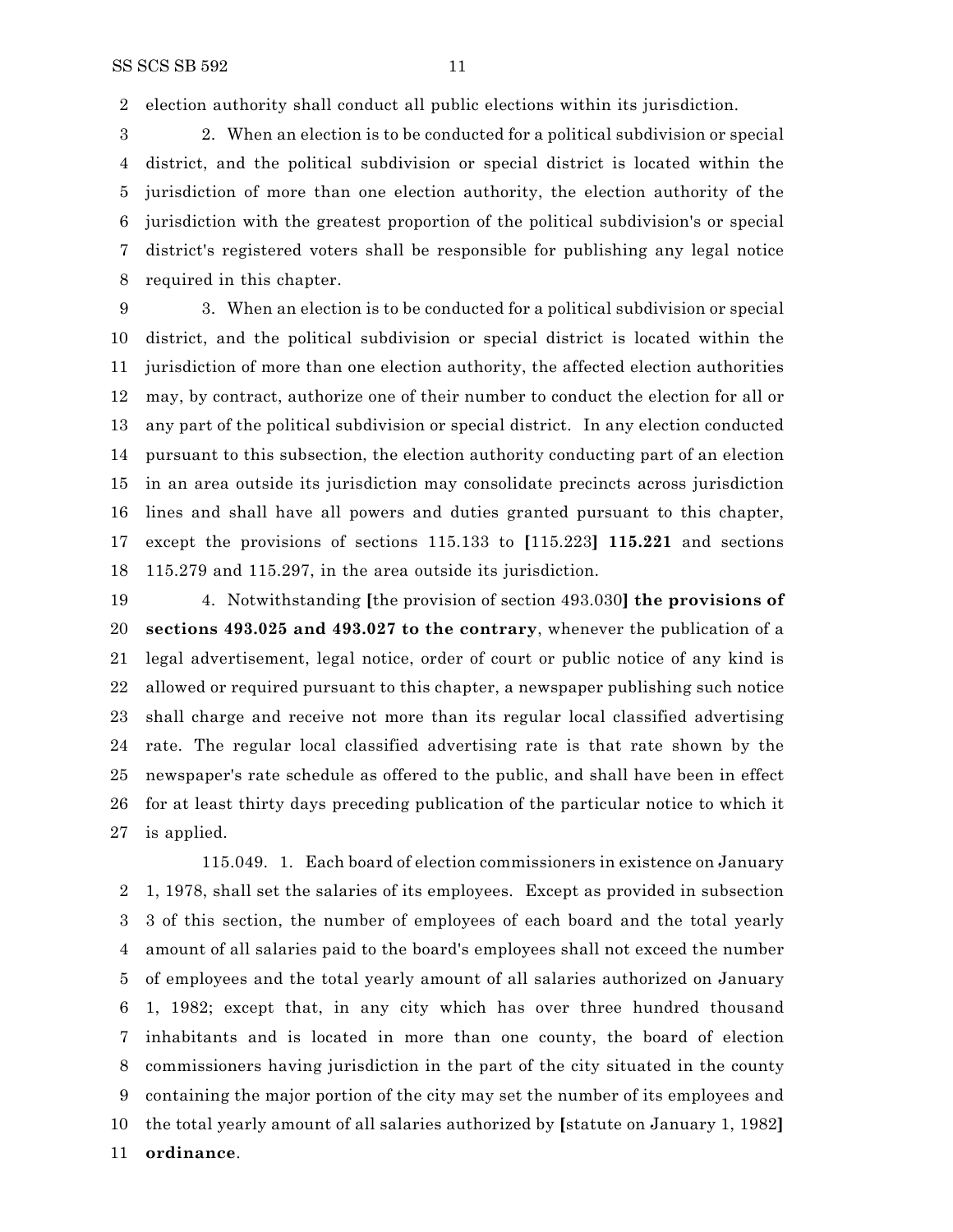2. Each board of election commissioners established after January 1, 1978, shall set the salaries of its employees. Except as provided in subsection 3 of this section, the number of employees of each board and the total yearly amount of all salaries paid to the board's employees shall not exceed the number of employees and the total yearly amount of all salaries authorized on December 31, 1977, for counties of the first class not having a charter form of government **[**by sections 119.090 and 119.100**]**.

 3. If any board of election commissioners wishes to increase the number of its employees or the total yearly amount of all salaries paid to its employees, the board shall deliver a notice of the fact to the presiding officer of the local legislative body or bodies responsible for providing payment of the election commissioners' salaries. The notice shall specify the number of additional employees requested and the additional yearly amount requested by the board and shall include a justification of the increase and a day, not less than ninety days after the notice is delivered, on which the increase is to take effect. Unless any legislative body responsible for approving payment of the election commissioners' salaries adopts a resolution disapproving the increase, the increase shall take effect on the day specified. Any board of election commissioners may implement salary adjustments, after notice to the presiding officer of the local legislative body or bodies responsible for providing payment of the election commissioners' salaries, equal to, but not more than, those adjustments granted to the employees of the local legislative body or bodies without prior legislative approval.

115.063. 1. When any question or candidate is submitted to a vote by any political subdivision or special district and no other question or candidate is submitted at the same election, all costs of the election shall be paid from the general revenue of the political subdivision or special district submitting a question or candidate at the election.

 2. All costs of **[**special**]** elections involving a statewide candidate or statewide issue and all costs of **[**special**]** elections involving candidates for state senator or state representative shall be paid by the state, except that if a political subdivision or special district holds an election on the same day, the costs shall be shared proportionately by the state and the political subdivisions and special districts affected in the manner provided in section 115.065.

 3. **[**The state shall not be liable for any costs of a general election or primary election held in even-numbered years as designated in subsections 1 and 2 of section 115.121.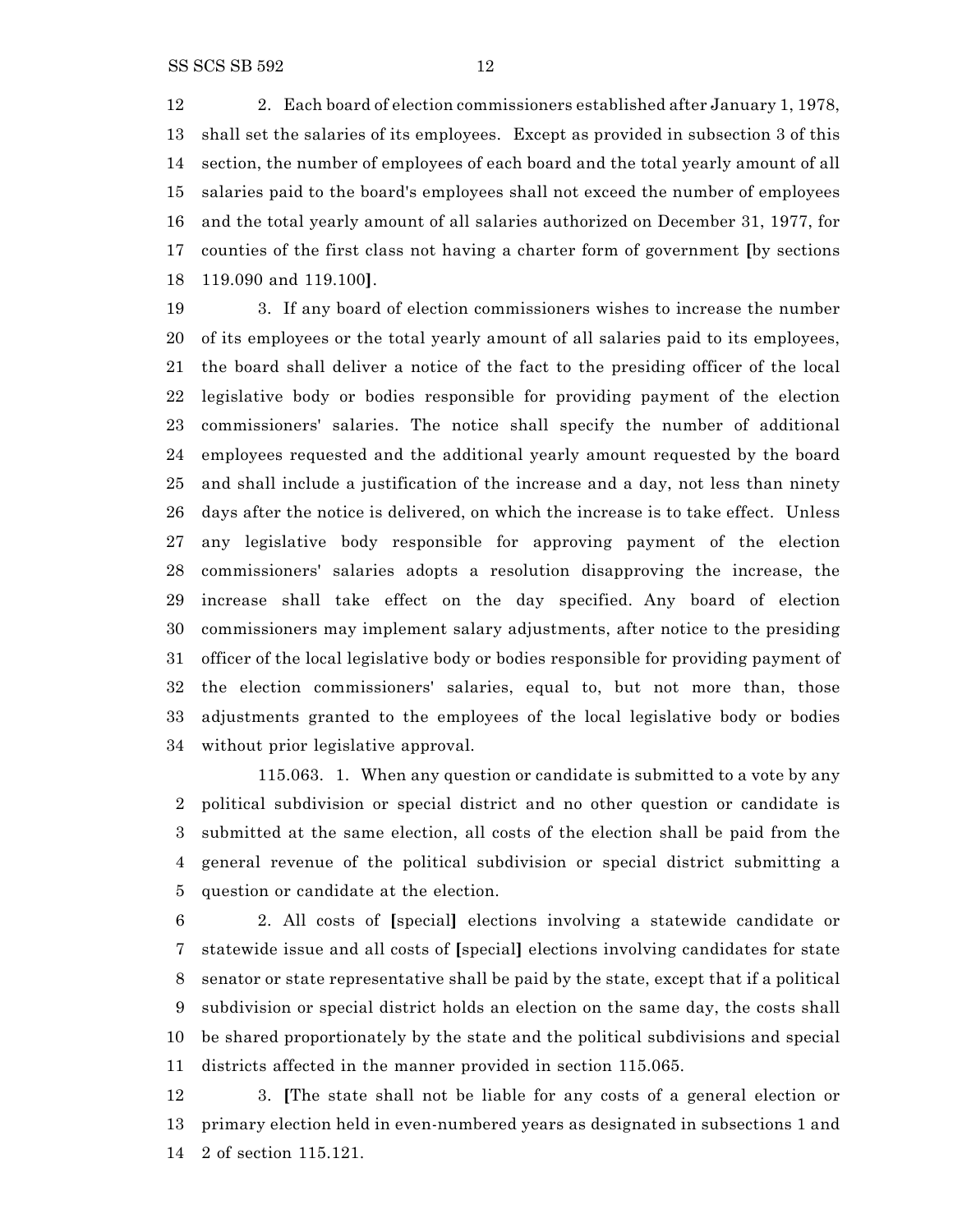4.**]** When a proposed political subdivision submits a petition requesting an election as part of the formation thereof, the petitioners shall submit together with the petition sufficient security to pay all costs of the election. If such proposition is successful, the political subdivision thereby created shall reimburse those persons advancing funds to pay the costs of the election.

115.065. 1. Except as provided in sections 115.069, 115.071, 115.073 and 115.077, when any question or candidate is submitted to a vote by two or more political subdivisions or special districts, or **[**except in primary and general elections**]** by the state and one or more political subdivisions or special districts at the same election, all costs of the election shall be paid proportionally from the general revenues of the state and all political subdivisions and special districts submitting a question or candidate at the election, except that costs of publications of legal notice of elections shall not be paid proportionally. The state and each political subdivision and each special district shall pay for publication of its legal notice of election. At the discretion of the election authority, ballot printing costs, if any, may be paid proportionally or the state and each political subdivision and each special district may pay for such ballot printing costs, if any.

 2. Except as provided in sections 115.069, 115.071 and 115.073, when any question or candidate is submitted to a vote by two or more political subdivisions or special districts at the same election, all costs of the election shall be paid proportionally from the general revenues of all political subdivisions and special districts submitting a question or candidate at the election.

 3. Proportional election costs paid under the provisions of subsection 2 of this section shall be assessed by charging each political subdivision and special district the same percentage of the total cost of the election as the number of registered voters of the political subdivision or special district on the day of the election is to the total number of registered voters on the day of the election, derived by adding together the number of registered voters in each political subdivision and special district submitting a question or candidate at the election.

 4. "Proportional costs" and "election costs", as used in this chapter, are defined as those costs that require additional out-of-pocket expense by the election authority in conducting an election. It may include reimbursement to county general revenue for the salaries of employees of the election authority for the hours worked to conduct an election, **the rental of any electronic voting machine or electronic poll book,** any indirect expenses identified under an independent cost allocation study and an amount not to exceed five percent of the total cost of election to be credited to the election services fund of the county. The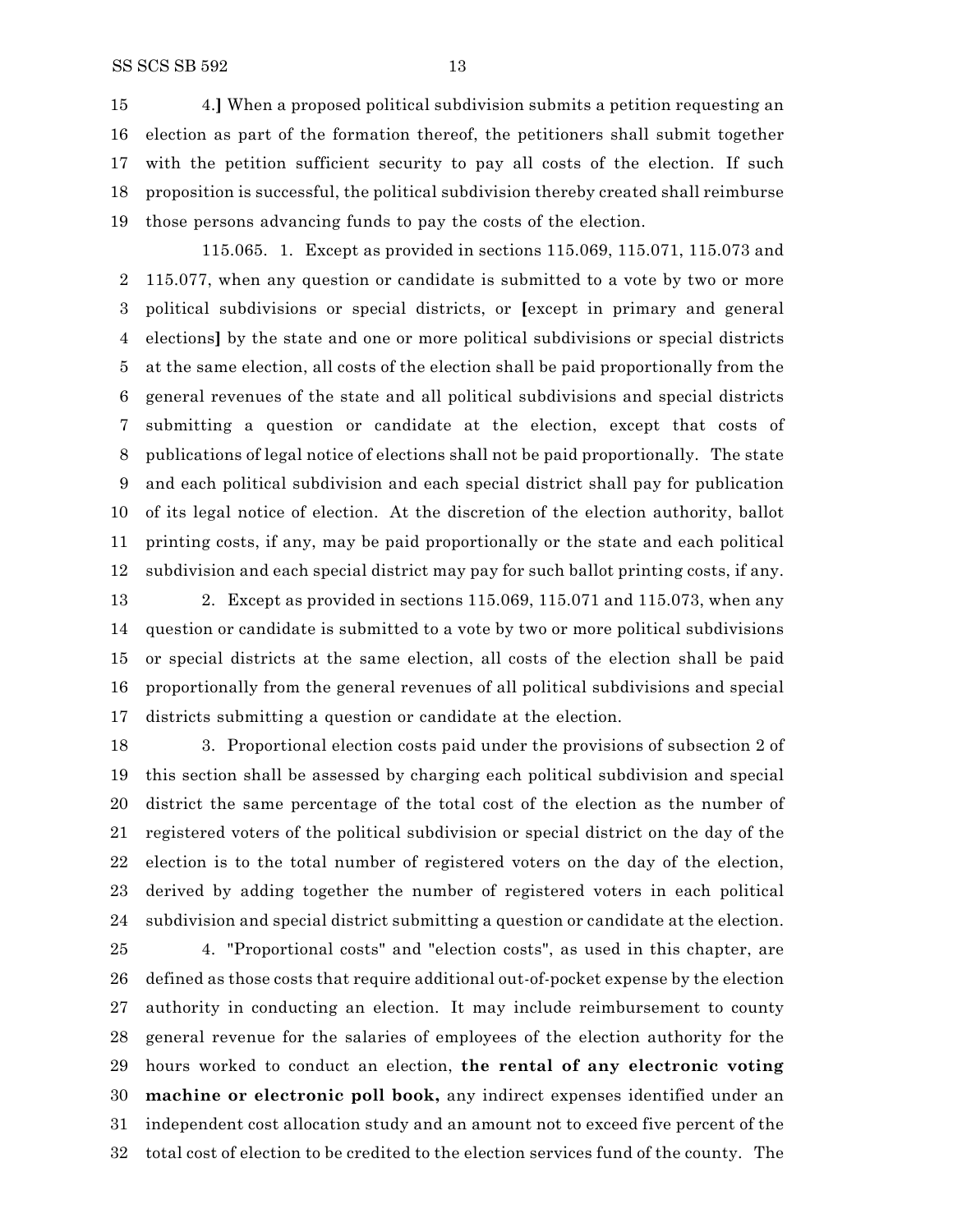SS SCS SB 592 14

 election services fund shall be budgeted and expended at the direction of the election authority and shall not be used to substitute for or subsidize any allocation of general revenue for the operation of the election authority's office without the express consent of the election authority. The election services fund may be audited by the appropriate auditing agency, and any unexpended balance shall be left in the fund to accumulate from year to year with interest. The election services fund shall be used by the election authority for training programs and purchase of additional supplies or equipment to improve the conduct of elections, including anything necessarily pertaining thereto. In addition to these costs, the state shall, subject to appropriation, compensate the election services fund for transactions submitted pursuant to the provisions of section 115.157.

115.077. 1. Special districts, cities, townships in township organization counties, villages and the state shall pay the election costs required by **[**this subchapter**] sections 115.063 to 115.077** to each election authority conducting its elections.

 2. **If the state is required to pay election costs pursuant to sections 115.063 to 115.065, the state shall, not later than the seventh Tuesday prior to any such election, pay each election authority conducting its elections an amount determined by the office of the secretary of state, in consultation with the election authority, to be a reasonable estimate of the cost of conducting such election, using a method developed by the secretary of state, in consultation with election authority, that is reviewed at least every two years.**

 **3.** Not later than the fifth Tuesday prior to any election to be conducted for **[**the state,**]** a special district or political subdivision, the election authority shall **[**estimate**] submit** the **estimated** cost of conducting the election for **[**the state and**]** each political subdivision and special district submitting a candidate or question at the election. Not later than the third Tuesday prior to the election, **[**the state,**]** each special district and political subdivision submitting a candidate or question at the election, except the county, shall deposit with the election authority an amount equal to the estimated cost of conducting the election for **[**the state,**]** the political subdivision or special district.

 **4.** All payments of election costs received by an election authority under the provisions of this **[**subsection**] section** shall be placed by the election authority in a special account and used by the election authority only to pay the costs incurred in conducting the election. **Not later than the tenth Tuesday**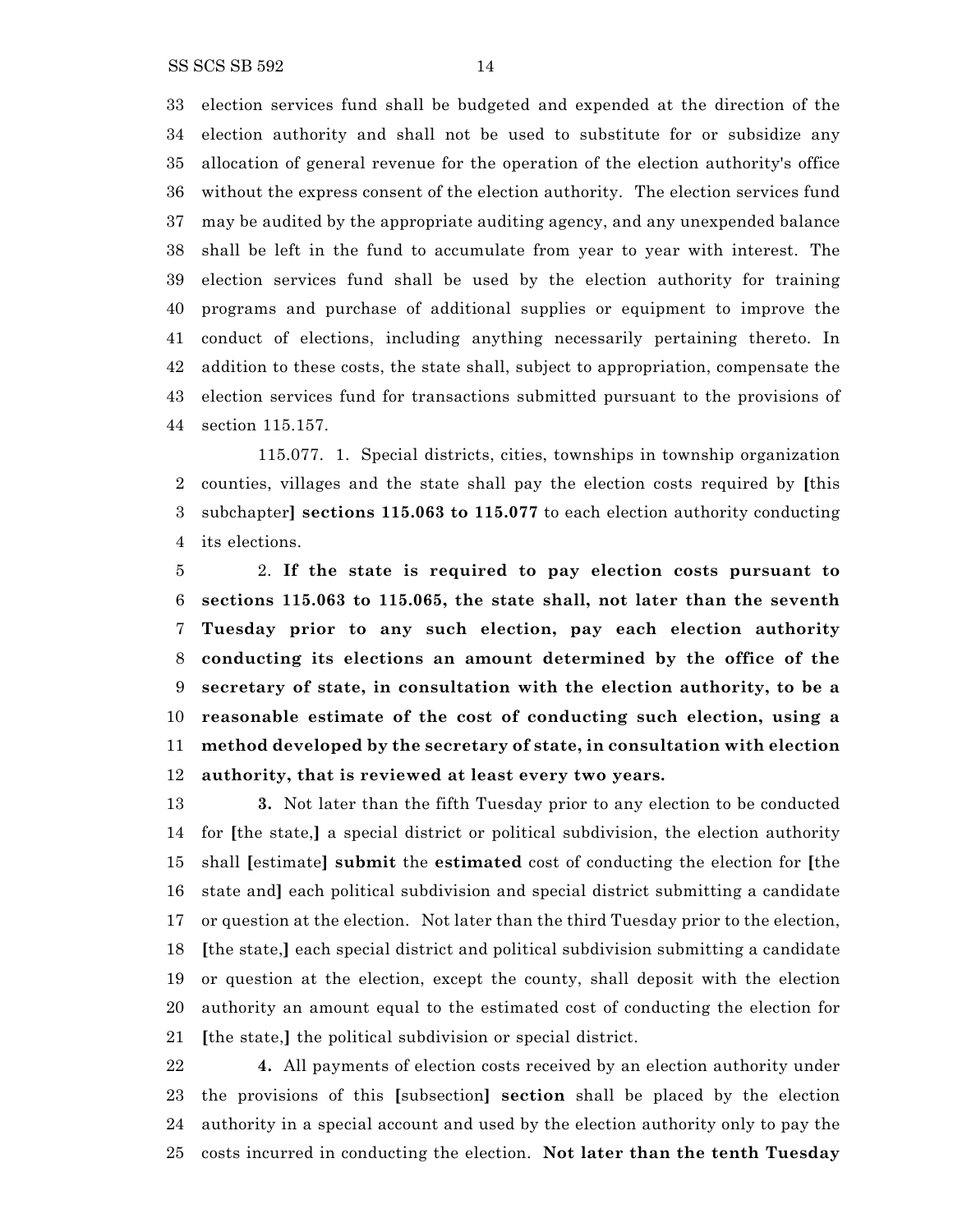**following an election,** if the amount paid to an election authority by the state or any political subdivision or special district exceeds the cost of conducting the election for the state, political subdivision or special district, the election authority shall **[**promptly**]** refund to the state, political subdivision or special district the difference between the amount deposited with it and the cost of conducting the election. **Not later than the tenth Tuesday following an election,** if the amount deposited with an election authority by the state or any political subdivision or special district is less than the cost of conducting the election **[**for the state, political subdivision or special district, the state, political subdivision or special district shall, not later than the fifth Tuesday after the election, pay to**],** the election authority **shall submit a request to the state and each political subdivision and special district for** the difference between the amount deposited and the cost of conducting the election.

 **[**3.**] 5. (1) Within two weeks of receipt of actual cost and required documentation of actual expenses from the election authority, the state, political subdivision, or special district shall approve for payment the difference between the amount deposited and the cost of conducting the election.**

 **(2) For the purposes of this section, the term "required documentation" shall mean a detailed list of expenses that the secretary of state intends to reimburse the election authority for and a detailed description of the documentation that the election authority shall produce following the election. For any election in which the state is required to pay all or a proportion of the cost, the secretary of state shall, not later than the eleventh Tuesday prior to the election or, in case of a special election, no later than five business days following the issuance of a writ of election by the governor, transmit to the election authority the detailed list and description described above.**

 **6.** Except as provided in **[**section 115.061**] sections 115.063 to 115.072**, all payments of election costs received by an election authority under the provisions of this section shall be placed by the election authority in a special account and used by the election authority only to pay the costs incurred in conducting elections.

 **[**4.**] 7.** When the state or any political subdivision or special district willfully fails to make payment of an election cost required by this subchapter by the time provided in this subchapter, it shall pay a penalty of fifty dollars for each day after the time provided in this subchapter proper payment is not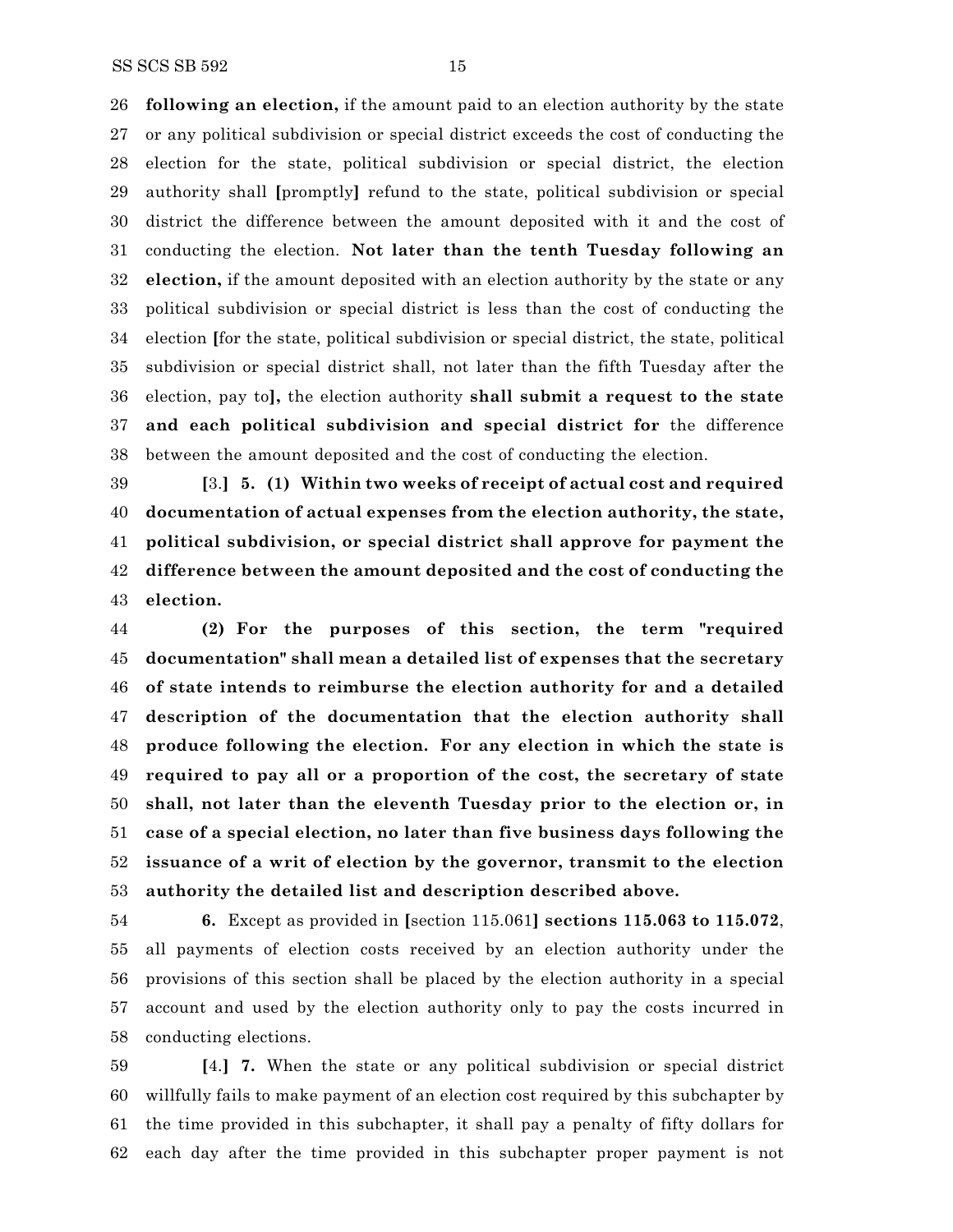made. Any such penalty shall be payable to the election authority authorized to receive payment of the election cost and shall be deposited in the general revenue fund of such election authority's city or county. **For purposes of this subsection, the state shall not be considered to have willfully failed to make payment of an election cost if there is not sufficient cash or appropriation authority to make such a payment.**

 **[**5.**] 8. (1)** There is hereby created the "State Election Subsidy Fund" in the state treasury **[**which shall be funded by appropriations from the general assembly for the purpose of the state making advance payments of election costs as required by this section**]**.

 **(2) All unobligated funds in the state election subsidy fund on January 1, 2019, shall be transferred to the elections administration improvements fund authorized pursuant to section 115.078.** To meet the state's funding obligation to maintain expenditures pursuant to Section 254(a)(7) of the Help America Vote Act of 2002, the commissioner of the office of administration shall annually transfer from general revenue to the **[**state election subsidy fund**] election administration improvement fund, established pursuant to section 115.078,** an amount not less than the amount expended in the fiscal year that ended June 30, 2000. **[**At the end of each fiscal year, any amounts in the state election subsidy fund not expended or obligated to meet the state's obligations pursuant to section 115.065 and this section shall be transferred to the election administration improvements fund authorized pursuant to section 115.078 and used to meet the maintenance of effort funding requirements of Section 254(a)(7) of the Help America Vote Act of 2002.**]** Any other law to the contrary notwithstanding, the funds received pursuant to Sections 251 and 252 of the Help America Vote Act of 2002 shall be expended according to the state plan developed pursuant to the provisions of Section 254 of said act. The secretary of state shall develop the state plan through the committee appointed by the secretary of state under the provisions of Section 255 of the Help America Vote Act of 2002.

## **9. An election authority may rent or lease out any electronic voting machine purchased by such election authority.**

115.078. 1. There is hereby created in the state treasury the "Election Administration Improvements Fund", which shall consist of **appropriations from the general assembly,** any gifts, contributions, grants, or bequests received from federal, private, or other sources for the purpose of improving the administration of elections within Missouri**, including making payments of**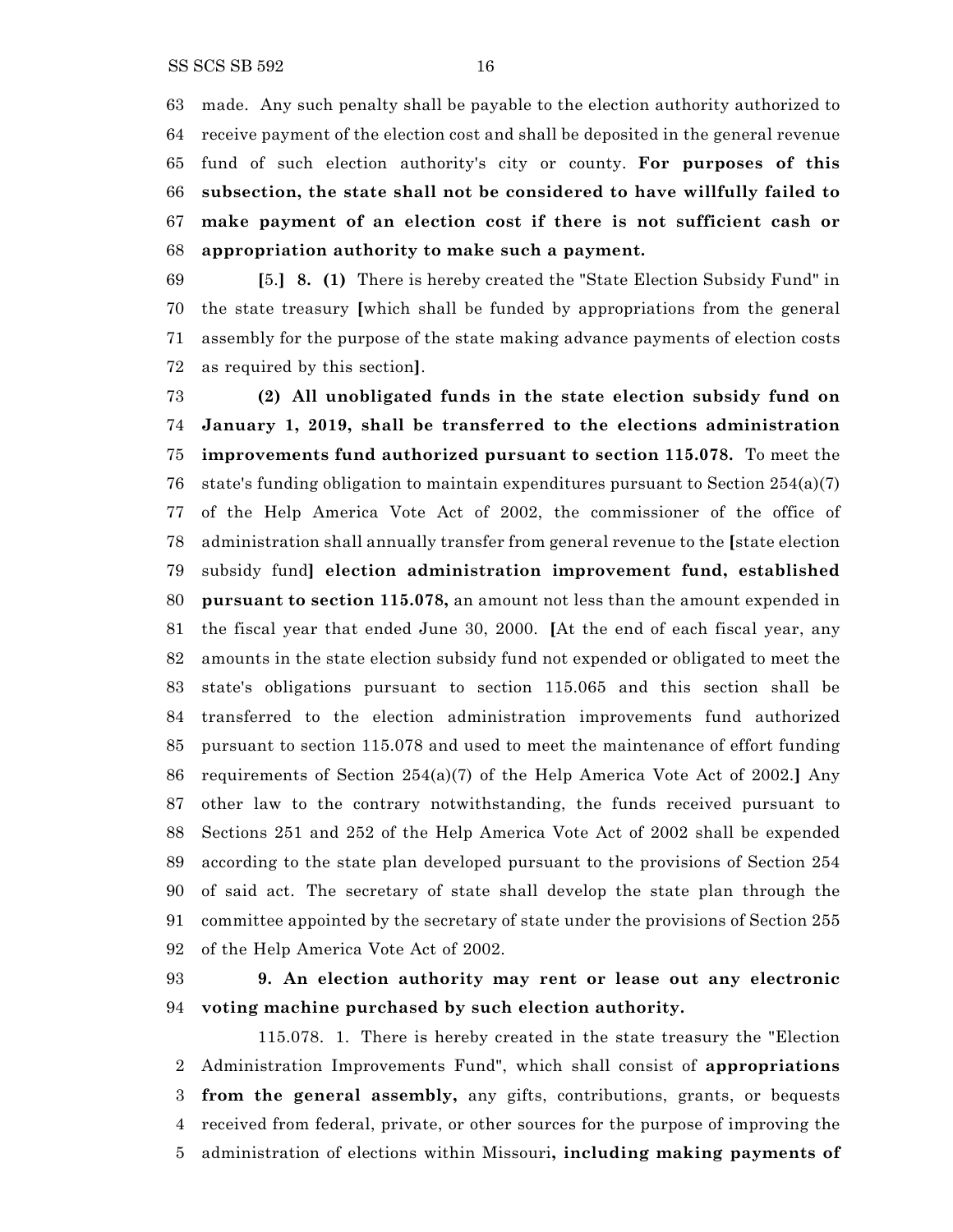**election costs as required under sections 115.065 and section 115.077**. The state treasurer shall be custodian of the fund and shall make disbursements from the fund in accordance with sections 30.170 and 30.180. Money in the fund shall be used exclusively for election administration improvements as directed by the secretary of state**, and to meet the state's obligations under sections 115.065 and 115.077**. No moneys obtained through the provisions of this section shall be made a part of the general operating budget of an election authority, or used to supplant other federal, state, or local funds expended for elections. The secretary of state may transfer moneys from the fund to the election improvements revolving loan fund as the secretary deems necessary to facilitate compliance with the Help America Vote Act of 2002. Notwithstanding section 33.080 to the contrary, any moneys remaining in the fund at the end of any biennium shall not revert to the credit of the general revenue fund. All yield, interest, income, increment, or gain received from time deposit of moneys in the state treasury to the credit of the fund shall be credited to the fund. Notwithstanding any provision of law to the contrary, no amount of moneys in the fund shall be transferred from the fund or charged for purposes of the administration of central services for the state of Missouri.

 2. There is hereby created in the state treasury the "Election Improvements Revolving Loan Fund", which shall consist of all moneys appropriated to it by the general assembly, all repayment of moneys from eligible lenders and any moneys deposited or transferred to the fund for the purpose of improving the administration of elections through loans. The state treasurer shall be custodian of the fund and shall make disbursements from the fund in accordance with sections 30.170 and 30.180. Money in the fund shall be used solely for improving the administration of elections through loans. Notwithstanding section 33.080 to the contrary, any moneys remaining in the fund shall not revert to the credit of the general revenue fund. All yield, interest, income, increment, or gain received from time deposit of moneys in the state treasury to the credit of the fund shall be credited to the fund. Notwithstanding any provision of law to the contrary, no amount of moneys in the fund shall be transferred from the fund or charged for purposes of the administration of central services for the state of Missouri. The secretary of state is authorized to administer the fund in accordance with this section and the Help America Vote Act of 2002, and to promulgate rules to execute this section. No rule or portion of a rule promulgated pursuant to the authority of this section shall become effective unless it has been promulgated pursuant to chapter 536.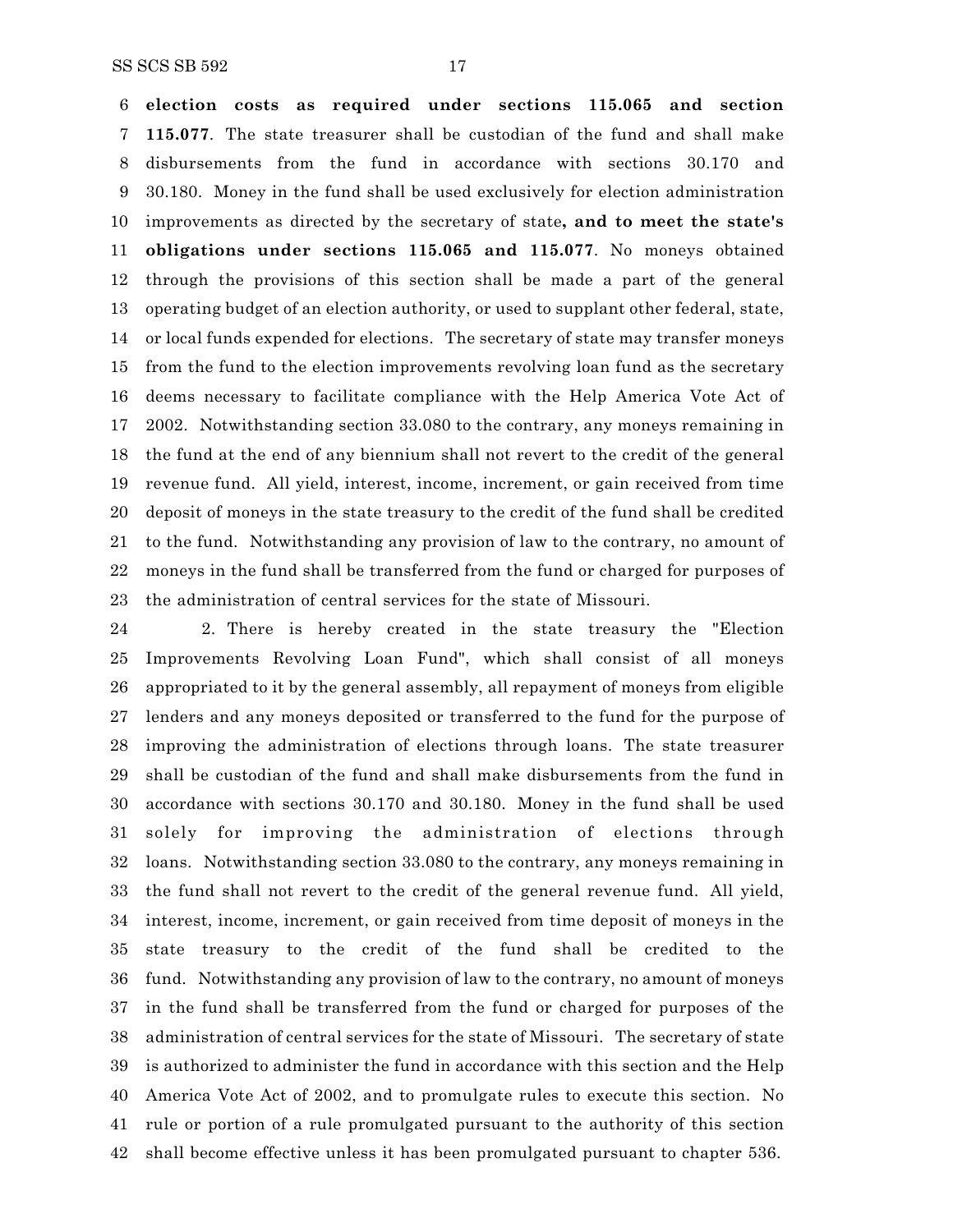115.124. 1. Notwithstanding any other law to the contrary, in a nonpartisan election in any political subdivision or special district including municipal elections in any city, town, or village with **[**one**] two** thousand or fewer inhabitants that have adopted a proposal pursuant to subsection 3 of this section but excluding municipal elections in any city, town, or village with more than **[**one**] two** thousand inhabitants, if the notice provided for in subsection 5 of section 115.127 has been published in at least one newspaper of general circulation as defined in section 493.050 in the district, and **[**if the number of candidates who have filed for a particular office is equal to the number of positions in that office to be filled by the election, no election shall be held for such office**] if the number of candidates for each office in a particular political subdivision, special district, or municipality is equal to the number of positions for each office within the political subdivision, special district, or municipality to be filled by the election and no ballot measure is placed on the ballot such that a particular political subdivision will owe no proportional elections costs if an election is not held, no election shall be held**, and the candidates shall assume the responsibilities of their offices at the same time and in the same manner as if they had been elected. If no election is held for **[**such office**] a particular political subdivision, special district, or municipality** as provided in this section, the election authority shall publish a notice containing the names of the candidates that shall assume the responsibilities of office under this section. Such notice shall be published in at least one newspaper of general circulation as defined in section 493.050 in such political subdivision or district by the first of the month in which the election would have occurred, had it been contested. Notwithstanding any other provision of law to the contrary, if at any election the number of candidates filing for a particular office exceeds the number of positions to be filled at such election, the election authority shall hold the election as scheduled, even if a sufficient number of candidates withdraw from such contest for that office so that the number of candidates remaining after the filing deadline is equal to the number of positions to be filled.

 2. The election authority or political subdivision responsible for the oversight of the filing of candidates in any nonpartisan election in any political subdivision or special district shall clearly designate where candidates shall form a line to effectuate such filings and determine the order of such filings; except that, in the case of candidates who file a declaration of candidacy with the election authority or political subdivision prior to 5:00 p.m. on the first day for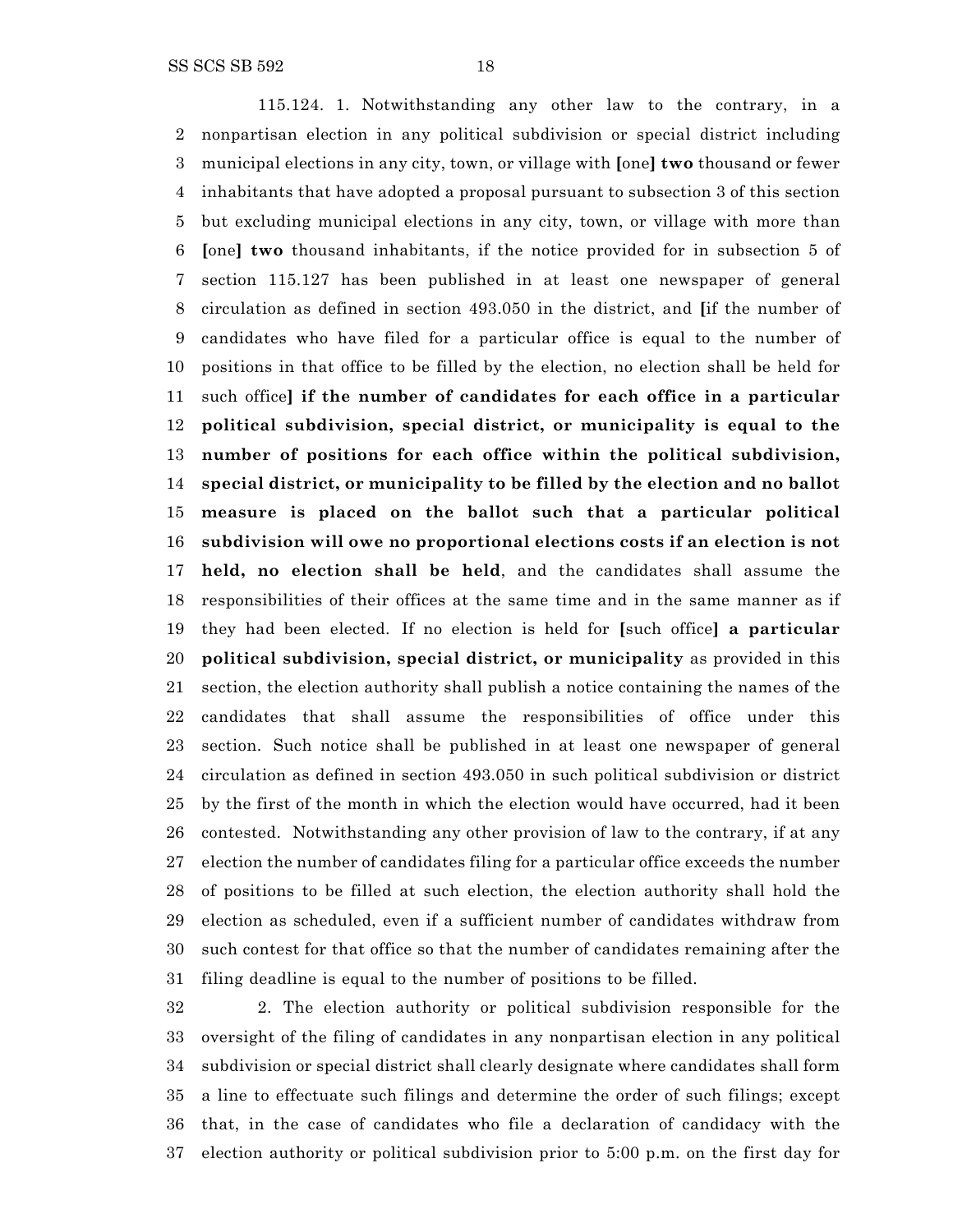filing, the election authority or political subdivision may determine by random drawing the order in which such candidates' names shall appear on the ballot. If a drawing is conducted pursuant to this subsection, it shall be conducted so that each candidate, or candidate's representative if the candidate filed under subsection 2 of section 115.355, may draw a number at random at the time of filing. If such drawing is conducted, the election authority or political subdivision shall record the number drawn with the candidate's declaration of candidacy. If such drawing is conducted, the names of candidates filing on the first day of filing for each office on each ballot shall be listed in ascending order of the numbers so drawn.

 3. The governing body of any city, town, or village with **[**one**] two** thousand or fewer inhabitants may submit to the voters at any available election, a question to adopt the provisions of subsection 1 of this section for municipal elections. If a majority of the votes cast by the qualified voters voting thereon are in favor of the question, then the city, town, or village shall conduct nonpartisan municipal elections as provided in subsection 1 of this section for all nonpartisan elections remaining in the year in which the proposal was adopted and for the six calendar years immediately following such approval. At the end of such six-year period, each such city, town, or village shall be prohibited from conducting such elections in such a manner unless such a question is again adopted by the majority of qualified voters as provided in this subsection.

115.125. 1. Not later than 5:00 p.m. on the tenth Tuesday prior to any election, except a special election to decide an election contest, tie vote or an election to elect seven members to serve on a school board of a district pursuant to section 162.241, or a delay in notification pursuant to subsection **[**2**] 3** of this section, or pursuant to the provisions of section 115.399, the officer or agency calling the election shall notify the election authorities responsible for conducting the election. The notice shall be in writing, shall specify the name of the officer or agency calling the election and shall include a certified copy of the legal notice to be published pursuant to subsection 2 of section 115.127. The notice and any other information required by this section may, with the prior notification to the election authority receiving the notice, be accepted by facsimile transmission prior to 5:00 p.m. on the tenth Tuesday prior to the election, provided that the original copy of the notice and a certified copy of the legal notice to be published shall be received in the office of the election authority within three business days from the date of the facsimile transmission.

**2.** In lieu of a certified copy of the legal notice to be published pursuant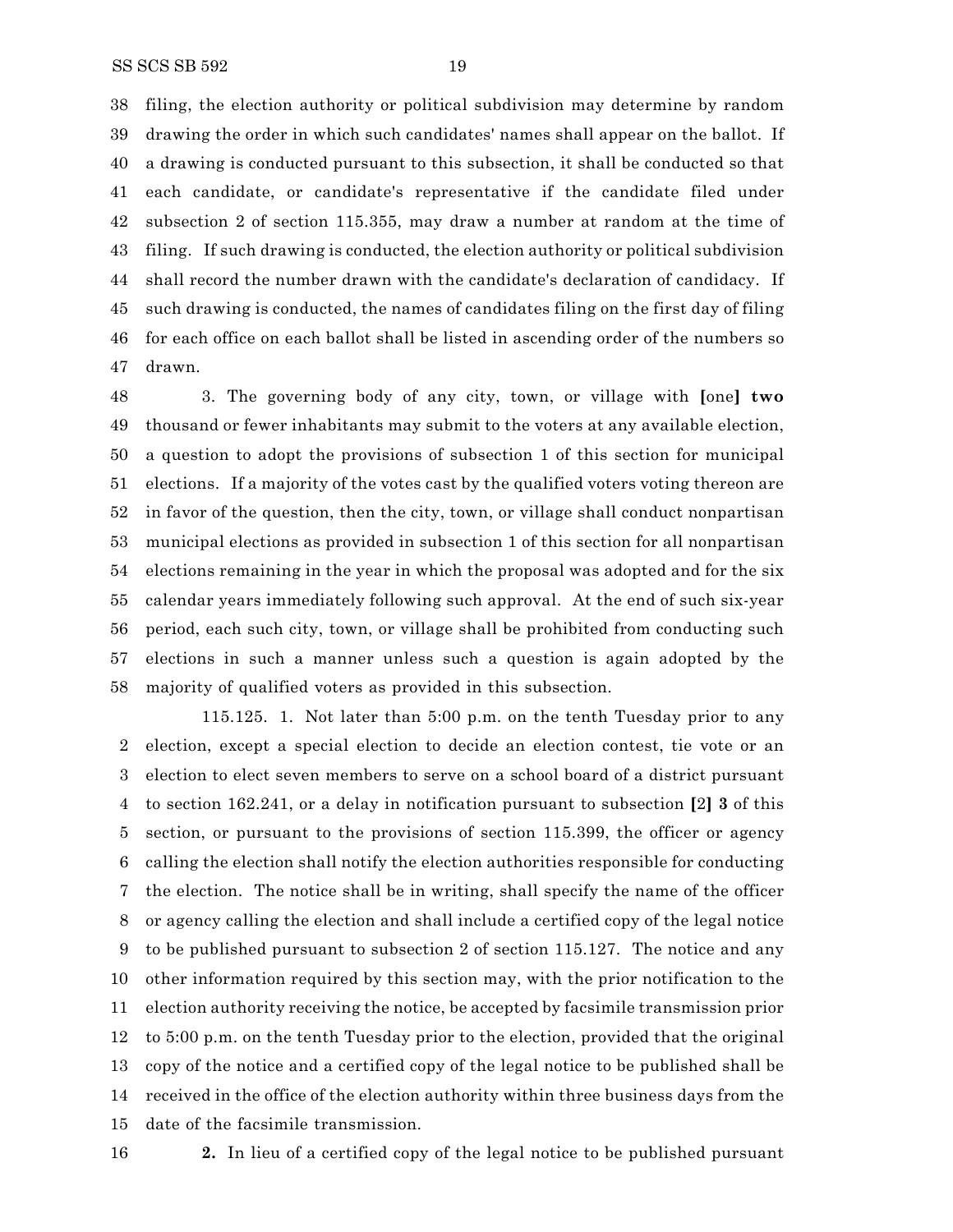to subsection 2 of section 115.127, each notice of a special election to fill a vacancy shall include the name of the office to be filled, the date of the election and the date by which candidates must be selected or filed for the office. Not later than the **[**fourth**] sixth** Tuesday prior to any special election to fill a vacancy called by a political subdivision or special district, the officer or agency calling the election shall certify a sample ballot to the election authorities responsible for conducting the election.

 **[**2.**] 3.** Except as provided for in sections 115.247 and 115.359, if there is no additional cost for the printing or reprinting of ballots or if the political subdivision or special district calling for the election agrees to pay any printing or reprinting costs, a political subdivision or special district may, at any time after certification **of the notice of election** required in subsection 1 of this section, but no later than 5:00 p.m. on the **[**sixth**] eighth** Tuesday before the election, be permitted to make late notification to the election authority pursuant to court order, which, except for good cause shown by the election authority in opposition thereto, shall be freely given upon application by the political subdivision or special district to the circuit court of the area of such subdivision or district. No court shall have the authority to order an individual or issue be placed on the ballot less than **[**six**] eight** weeks before the date of the election**[**, except as provided in sections 115.361 and 115.379**]**.

115.127. 1. Except as provided in subsection 4 of this section, upon receipt of notice of a special election to fill a vacancy submitted pursuant to **subsection 2 of** section 115.125, the election authority shall cause legal notice of the special election to be published in a newspaper of general circulation in its jurisdiction. The notice shall include the name of the officer or agency calling the election, the date and time of the election, the name of the office to be filled and the date by which candidates must be selected or filed for the office. Within one week prior to each special election to fill a vacancy held in its jurisdiction, the election authority shall cause legal notice of the election to be published in two newspapers of different political faith and general circulation in the jurisdiction. The legal notice shall include the date and time of the election, the name of the officer or agency calling the election and a sample ballot. If there is only one newspaper of general circulation in the jurisdiction, the notice shall be published in the newspaper within one week prior to the election. If there are two or more newspapers of general circulation in the jurisdiction, but no two of opposite political faith, the notice shall be published in any two of the newspapers within one week prior to the election.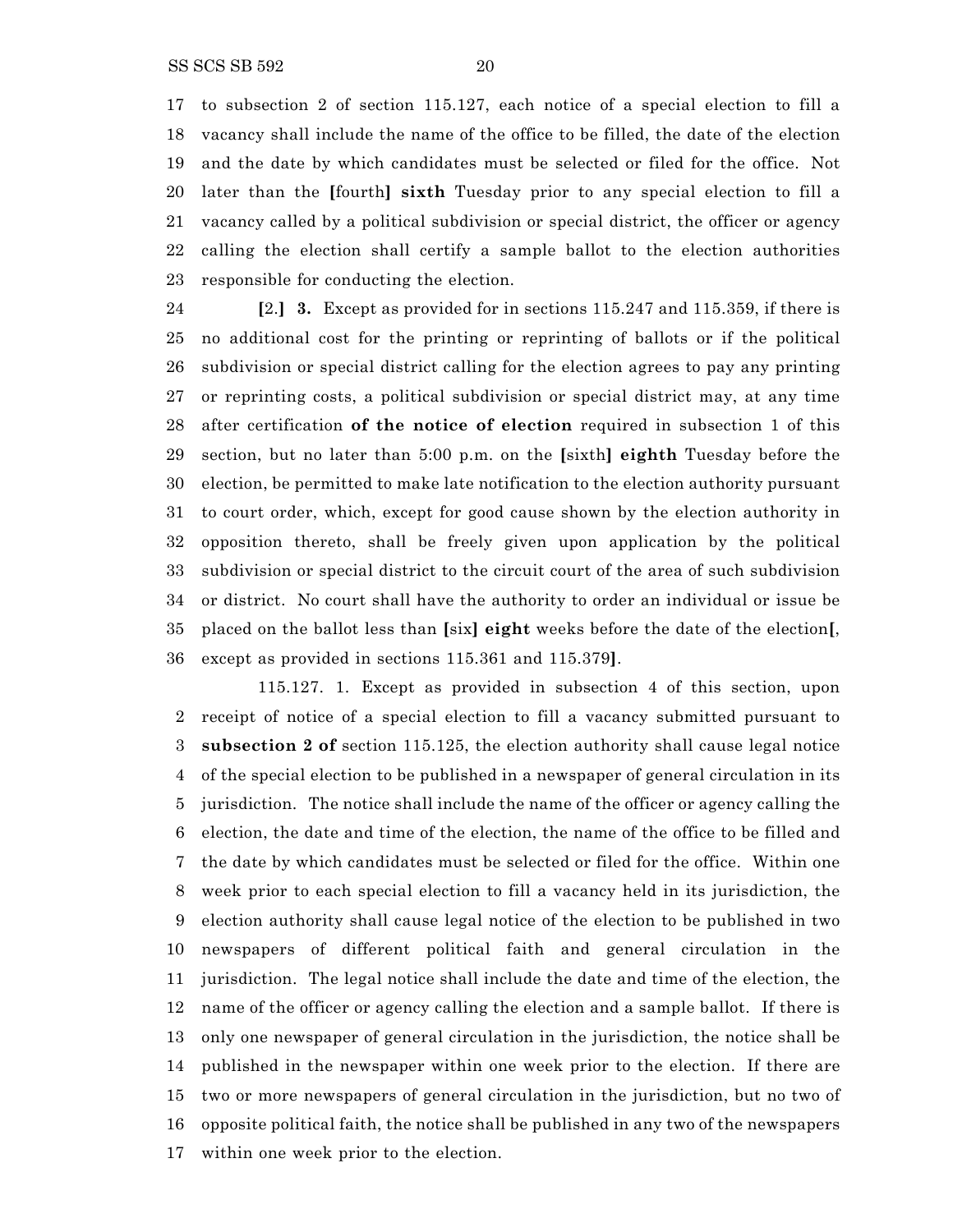2. Except as provided in subsections 1 and 4 of this section and in sections 115.521, 115.549 and 115.593, the election authority shall cause legal notice of each election held in its jurisdiction to be published. The notice shall be published in two newspapers of different political faith and qualified pursuant to chapter 493 which are published within the bounds of the area holding the election. If there is only one so qualified newspaper, then notice shall be published in only one newspaper. If there is no newspaper published within the bounds of the election area, then the notice shall be published in two qualified newspapers of different political faith serving the area. Notice shall be published twice, the first publication occurring in the second week prior to the election, and the second publication occurring within one week prior to the election. Each such legal notice shall include the date and time of the election, the name of the officer or agency calling the election and a sample ballot; and, unless notice has been given as provided by section 115.129, the second publication of notice of the election shall include the location of polling places. The election authority may provide any additional notice of the election it deems desirable.

 3. The election authority shall print the official ballot as the same appears on the sample ballot, and no candidate's name or ballot issue which appears on the sample ballot or official printed ballot shall be stricken or removed from the ballot except on death of a candidate or by court order**, but in no event shall a candidate or issue be stricken or removed from the ballot less than eight weeks before the date of the election**.

 4. In lieu of causing legal notice to be published in accordance with any of the provisions of this chapter, the election authority in jurisdictions which have less than seven hundred fifty registered voters and in which no newspaper qualified pursuant to chapter 493 is published, may cause legal notice to be mailed during the second week prior to the election, by first class mail, to each registered voter at the voter's voting address. All such legal notices shall include the date and time of the election, the location of the polling place, the name of the officer or agency calling the election and a sample ballot.

 5. If the opening date for filing a declaration of candidacy for any office in a political subdivision or special district is not required by law or charter, the opening filing date shall be 8:00 a.m., the sixteenth Tuesday prior to the election, except that for any home rule city with more than four hundred thousand inhabitants and located in more than one county and any political subdivision or special district located in such city, the opening filing date shall be 8:00 a.m., the fifteenth Tuesday prior to the election. If the closing date for filing a declaration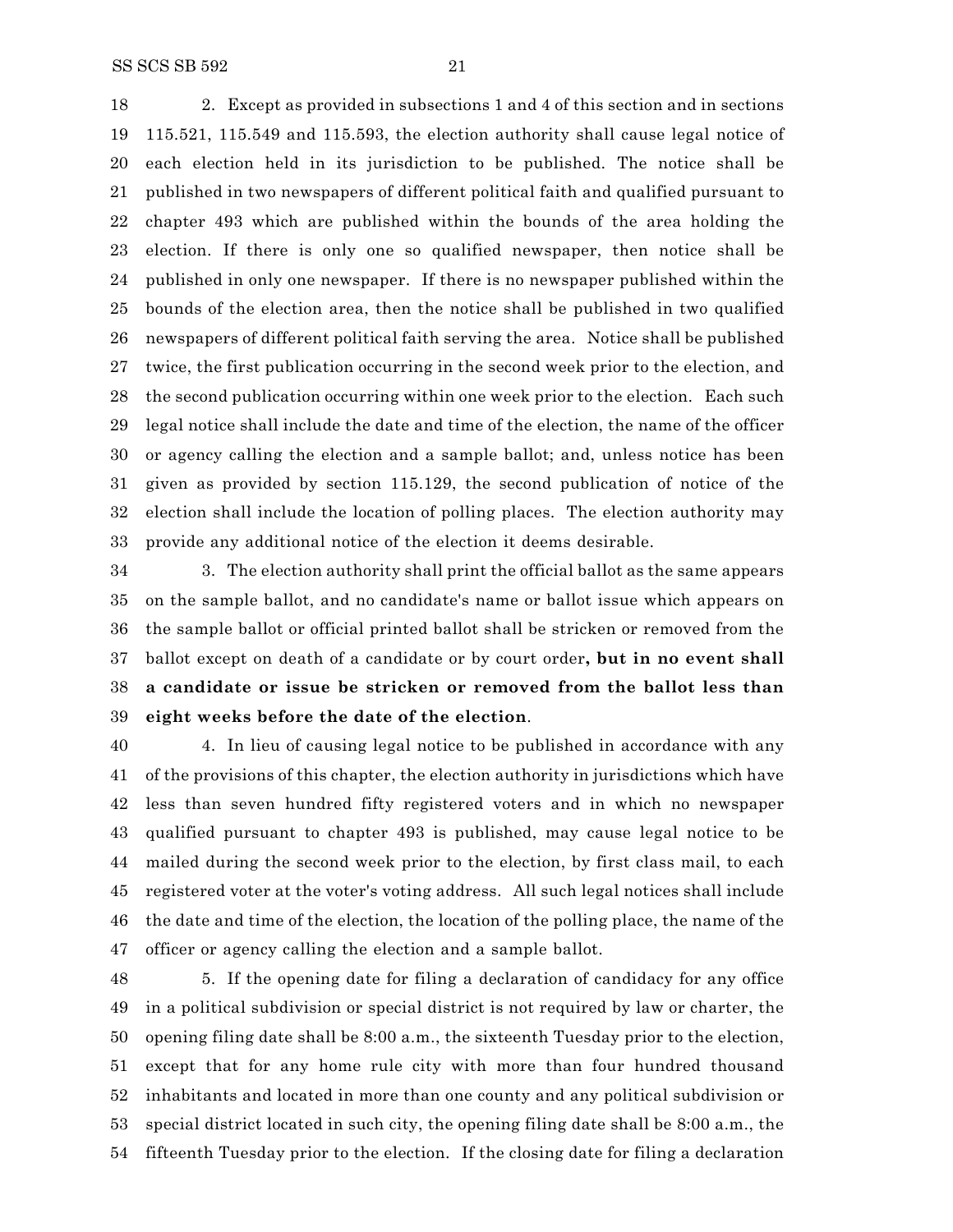of candidacy for any office in a political subdivision or special district is not required by law or charter, the closing filing date shall be 5:00 p.m., the eleventh Tuesday prior to the election. The political subdivision or special district calling an election shall, before the sixteenth Tuesday, or the fifteenth Tuesday for any home rule city with more than four hundred thousand inhabitants and located in more than one county or any political subdivision or special district located in such city, prior to any election at which offices are to be filled, notify the general public of the opening filing date, the office or offices to be filled, the proper place for filing and the closing filing date of the election. Such notification may be accomplished by legal notice published in at least one newspaper of general circulation in the political subdivision or special district.

 6. Except as provided for in sections 115.247 and 115.359, if there is no additional cost for the printing or reprinting of ballots or if the candidate agrees to pay any printing or reprinting costs, a candidate who has filed for an office or who has been duly nominated for an office may, at any time after the certification **of the notice of election** required in **subsection 1 of** section 115.125 but no later than 5:00 p.m. on the **[**sixth**] eighth** Tuesday before the election, withdraw as a candidate pursuant to a court order, which, except for good cause shown by the election authority in opposition thereto, shall be freely given upon application by the candidate to the circuit court of the area of such candidate's residence.

115.155. 1. The election authority shall provide for the registration of each voter. Each application shall be in substantially the following form:

| 3  | APPLICATION FOR REGISTRATION                           |
|----|--------------------------------------------------------|
| 4  | Are you a citizen of the United States?                |
| 5  | $\Box$ YES<br>$\Box$ No                                |
| 6  | Will you be 18 years of age on or before election day? |
| 7  | $\Box$ YES<br>$\Box$ No                                |
| 8  | IF YOU CHECKED "NO" IN RESPONSE TO EITHER OF THESE     |
| 9  | QUESTIONS, DO NOT COMPLETE THIS FORM.                  |
| 10 | IF YOU ARE SUBMITTING THIS FORM BY MAIL AND ARE        |
| 11 | REGISTERING FOR THE FIRST TIME, PLEASE SUBMIT A        |
| 12 | COPY OF A CURRENT, VALID PHOTO IDENTIFICATION. IF      |
| 13 | YOU DO NOT SUBMIT SUCH INFORMATION, YOU WILL BE        |
| 14 | REQUIRED TO PRESENT ADDITIONAL IDENTIFICATION          |
| 15 | UPON VOTING FOR THE FIRST TIME SUCH AS A BIRTH         |
| 16 | CERTIFICATE, A NATIVE AMERICAN TRIBAL DOCUMENT,        |
| 17 | OTHER PROOF OF UNITED STATES CITIZENSHIP, A VALID      |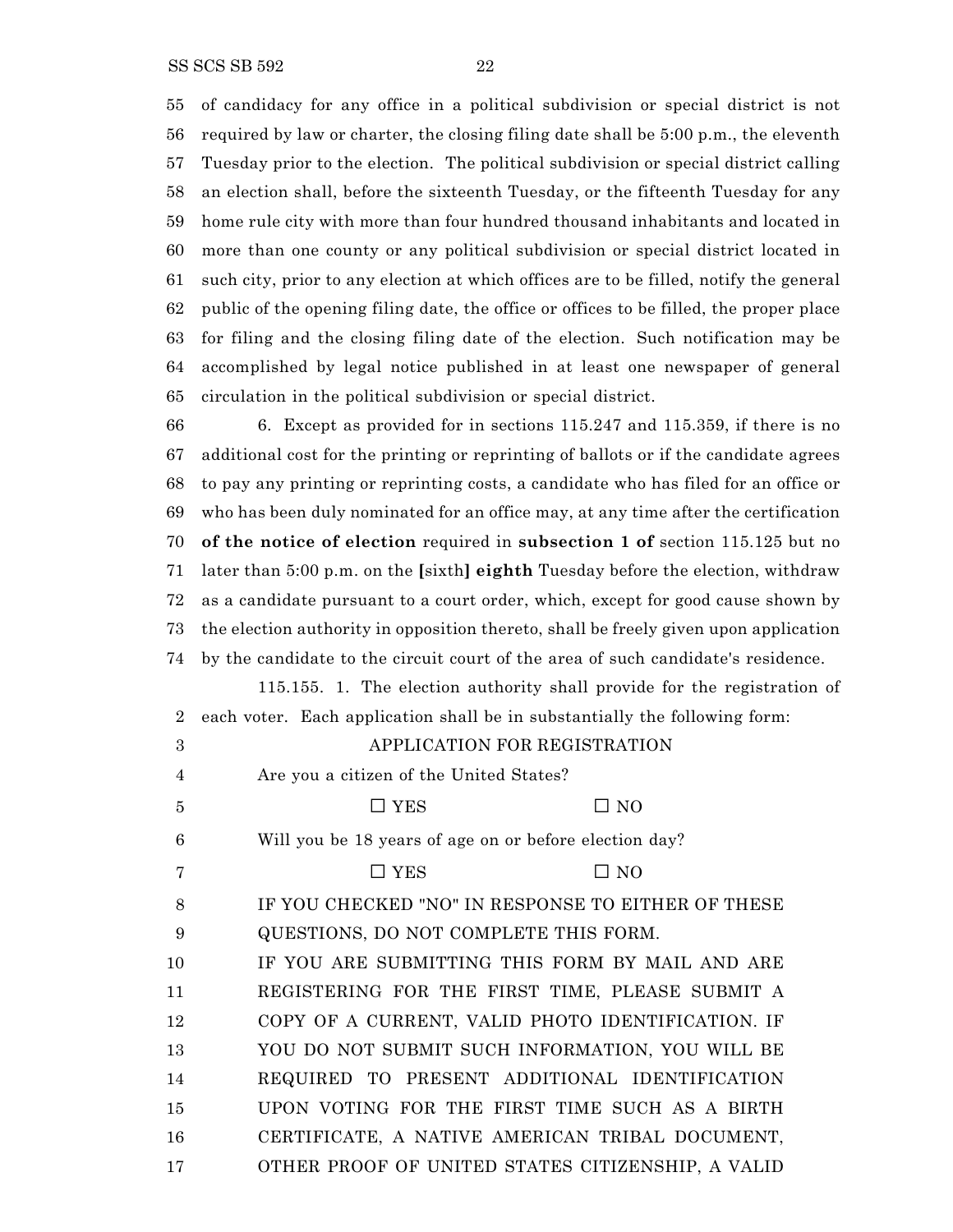| 18 | <b>MISSOURI</b><br><b>DRIVERS</b><br><b>LICENSE</b>                  | <b>OR</b><br><b>OTHER</b><br><b>FORM</b><br>ОF                     |  |
|----|----------------------------------------------------------------------|--------------------------------------------------------------------|--|
| 19 | PERSONAL IDENTIFICATION.                                             |                                                                    |  |
| 20 |                                                                      |                                                                    |  |
| 21 |                                                                      | Township (or Ward)                                                 |  |
| 22 |                                                                      | _____________                                                      |  |
| 23 | Name                                                                 | Precinct                                                           |  |
| 24 | the control of the control of the control of                         |                                                                    |  |
| 25 | Home Address                                                         | Required Personal                                                  |  |
| 26 |                                                                      | Identification                                                     |  |
| 27 |                                                                      | Information                                                        |  |
| 28 |                                                                      |                                                                    |  |
| 29 | ZIP<br>City                                                          |                                                                    |  |
| 30 |                                                                      | <u> 1989 - Johann Barbara, martxa al</u>                           |  |
| 31 | Date of Birth                                                        | Place of Birth (Optional)                                          |  |
| 32 |                                                                      |                                                                    |  |
| 33 | Telephone Number                                                     | Mother's Maiden                                                    |  |
| 34 | (Optional)                                                           | Name (Optional)                                                    |  |
| 35 |                                                                      |                                                                    |  |
| 36 | Occupation (Optional)                                                | Last Place Previously                                              |  |
| 37 |                                                                      | Registered                                                         |  |
| 38 | __________________________                                           |                                                                    |  |
| 39 | Last four digits of                                                  | <b>Under What Name</b>                                             |  |
| 40 | Social Security Number                                               |                                                                    |  |
| 41 | (Required for registration)                                          |                                                                    |  |
| 42 | unless no Social Security number                                     |                                                                    |  |
| 43 | exists for Applicant)                                                |                                                                    |  |
| 44 | Remarks:                                                             |                                                                    |  |
| 45 |                                                                      | When                                                               |  |
| 46 |                                                                      | I am a citizen of the United States and a resident of the state of |  |
| 47 |                                                                      | Missouri. I have not been adjudged incapacitated by any court of   |  |
| 48 | law. If I have been convicted of a felony or of a misdemeanor        |                                                                    |  |
| 49 |                                                                      | connected with the right of suffrage, I have had the voting        |  |
| 50 | disabilities resulting from such conviction removed pursuant to law. |                                                                    |  |
| 51 | do solemnly swear that all statements made on this card are true     |                                                                    |  |
| 52 | to the best of my knowledge and belief.                              |                                                                    |  |
| 53 |                                                                      | I UNDERSTAND THAT IF I REGISTER TO VOTE KNOWING                    |  |
| 54 | THAT I AM NOT LEGALLY ENTITLED TO REGISTER, I AM                     |                                                                    |  |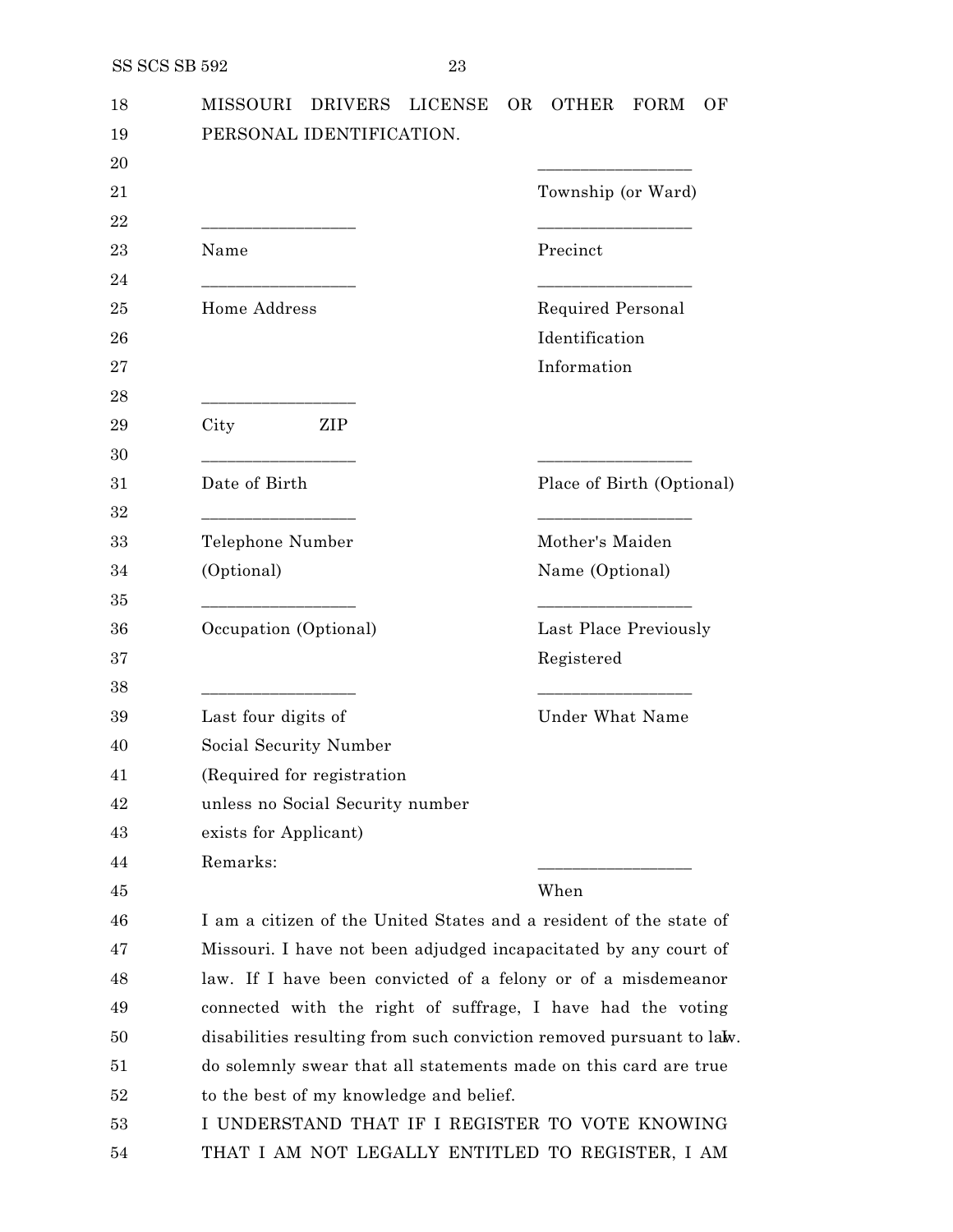SS SCS SB 592 24

 COMMITTING A CLASS ONE ELECTION OFFENSE AND MAY BE PUNISHED BY IMPRISONMENT OF NOT MORE THAN FIVE YEARS OR BY A FINE OF BETWEEN TWO THOUSAND FIVE HUNDRED DOLLARS AND TEN THOUSAND DOLLARS OR BY BOTH SUCH IMPRISONMENT AND FINE.

\_\_\_\_\_\_\_\_\_\_\_\_\_\_\_\_\_\_ \_\_\_\_\_\_\_\_\_\_\_\_\_\_\_\_\_\_

Signature of Voter Date

\_\_\_\_\_\_\_\_\_\_\_\_\_\_\_\_\_\_

Signature of Election Official

 2. After supplying all information necessary for the registration records, each applicant who appears in person before the election authority shall swear or affirm the statements on the registration application by signing his or her full name, witnessed by the signature of the election authority or such authority's deputy registration official. Each applicant who applies to register by mail pursuant to section 115.159, or pursuant to section 115.160 or 115.162, shall attest to the statements on the application by his or her signature.

 3. Upon receipt by mail of a completed and signed voter registration application, a voter registration application forwarded by the division of motor vehicle and drivers licensing of the department of revenue pursuant to section 115.160, or a voter registration agency pursuant to section 115.162, the election authority shall, if satisfied that the applicant is entitled to register, transfer all data necessary for the registration records from the application to its registration system. Within seven business days after receiving the application, the election authority shall send the applicant a verification notice. If such notice is returned as undeliverable by the postal service within the time established by the election authority, the election authority shall not place the applicant's name on the voter registration file.

 4. If, upon receipt by mail of a voter registration application or a voter registration application forwarded pursuant to section 115.160 or 115.162, the election authority determines that the applicant is not entitled to register, such authority shall, within seven business days after receiving the application, so notify the applicant by mail and state the reason such authority has determined the applicant is not qualified. The applicant may **[**have such determination reviewed pursuant to the provisions of section 115.223**] file a complaint with the elections division of the secretary of state's office pursuant to section 115.219**. If an applicant for voter registration fails to answer the question on the application concerning United States citizenship, the election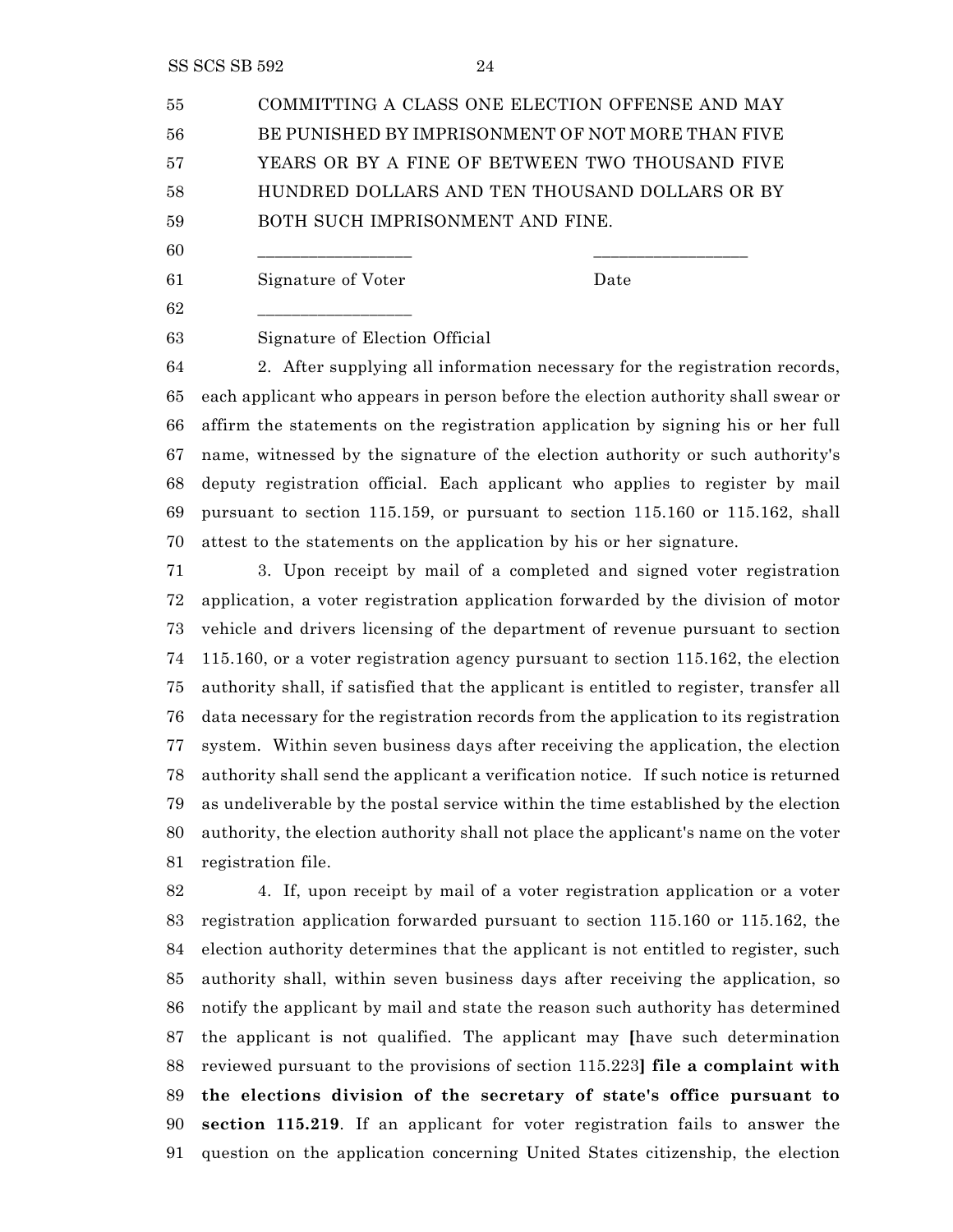authority shall notify the applicant of the failure and provide the applicant with an opportunity to complete the form in a timely manner to allow for the completion of the registration form before the next election.

 5. **[**It shall be the responsibility of**]** The secretary of state **[**to**] shall** prescribe specifications for voter registration documents so that they are uniform throughout the state of Missouri and comply with the National Voter Registration Act of 1993, including the reporting requirements, and so that registrations, name changes and transfers of registrations within the state may take place as allowed by law.

 6. All voter registration applications shall be preserved in the office of the election authority.

115.157. 1. The election authority may place all information on any registration cards in computerized form in accordance with section 115.158. No election authority or secretary of state shall furnish to any member of the public electronic media or printout showing any registration information, except as provided in this section. Except as provided in subsection 2 of this section, the election authority or secretary of state shall make available electronic media or printouts showing unique voter identification numbers, voters' names, dates of birth, addresses, townships or wards, and precincts. Electronic data shall be maintained in at least the following separate fields:

- (1) Voter identification number;
- (2) First name;
- (3) Middle initial;
- (4) Last name;
- (5) Suffix;
- (6) Street number;
- (7) Street direction;
- (8) Street name;
- (9) Street suffix;
- (10) Apartment number;
- (11) City;
- (12) State;
- (13) Zip code;
- (14) Township;
- (15) Ward;
- (16) Precinct;
- (17) Senatorial district;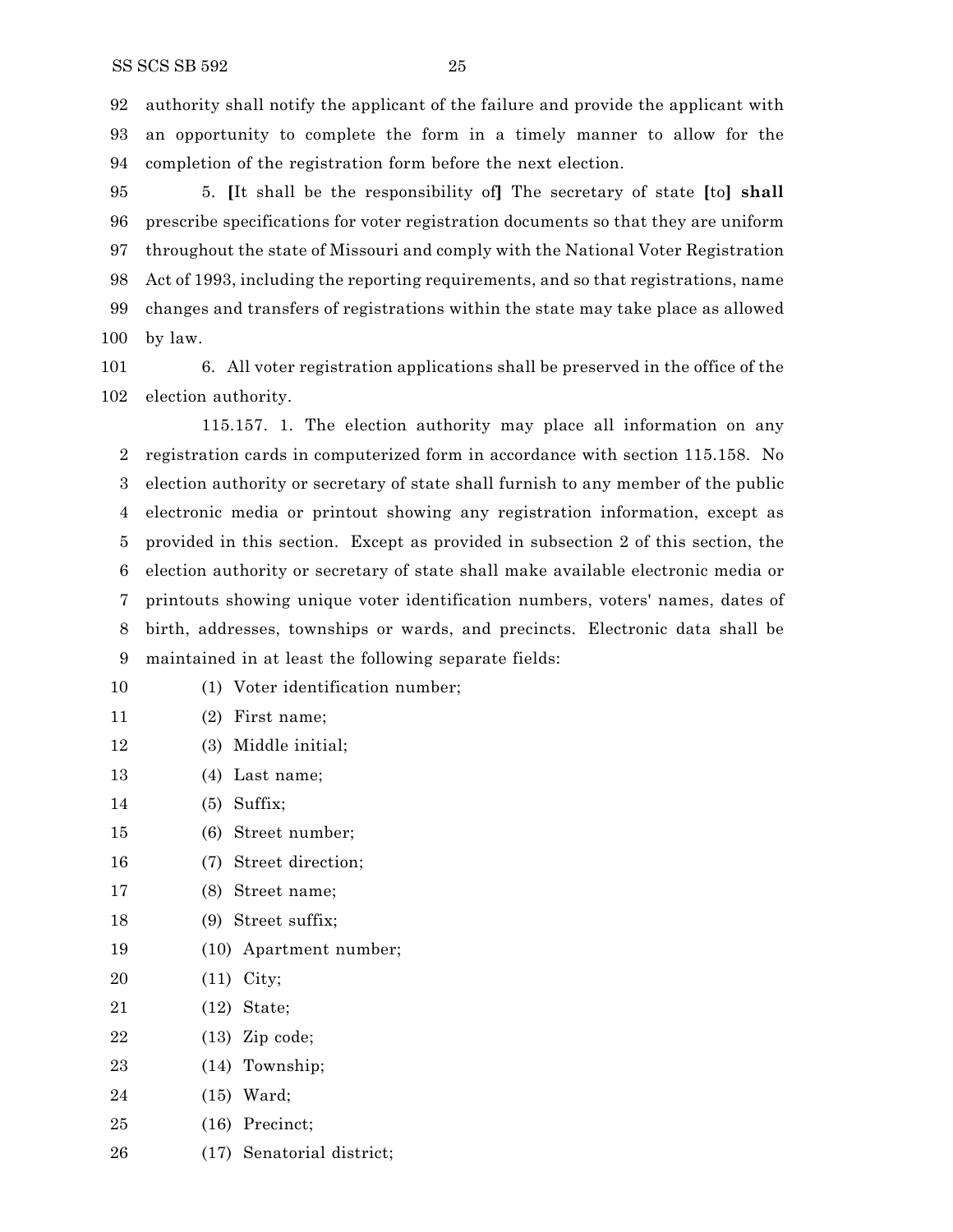(18) Representative district;

(19) Congressional district.

 **2.** All election authorities shall enter voter history in their computerized registration systems and shall, not more than six months after the election, forward such data to the Missouri voter registration system established in section 115.158. In addition, election authorities shall forward registration and other data in a manner prescribed by the secretary of state to comply with the Help America Vote Act of 2002.

 **3.** Except as provided in subsection **[**2**] 6** of this section, the election authority shall **[**also**]** furnish, for a fee, electronic media or a printout showing the names, dates of birth and addresses of voters, or any part thereof, within the jurisdiction of the election authority who voted in any specific election, including primary elections, by township, ward or precinct, provided that nothing in this chapter shall require such voter information to be released to the public over the internet.

 **4. Except as provided in subsection 6 of this section, upon a request by a candidate, a duly authorized representative of a campaign committee, or a political party committee, the secretary of state shall furnish, for a fee determined by the secretary of state and in compliance with section 610.026, media in an electronic format or, if so requested, in a printed format, showing the names, addresses, and voter identification numbers of voters within the jurisdiction of a specific election authority who applied for an absentee ballot under section 115.279 for any specific election involving a ballot measure or an office for which the declaration of candidacy is required to be filed with the secretary of state pursuant to section 115.353, including primary elections, by township, ward, or precinct. Nothing in this section shall require such voter information to be released to the public over the internet. For purposes of this section, the terms "candidate", "campaign committee", and "political party committee" shall have the same meaning given to such terms in section 130.011.**

 **5.** The amount of fees charged for information provided in this section shall be established pursuant to chapter 610. All revenues collected by the secretary of state pursuant to this section shall be deposited in the state treasury and credited to the secretary of state's technology trust fund account established pursuant to section 28.160. In even-numbered years, each election authority shall, upon request, supply the voter registration list for its jurisdiction to all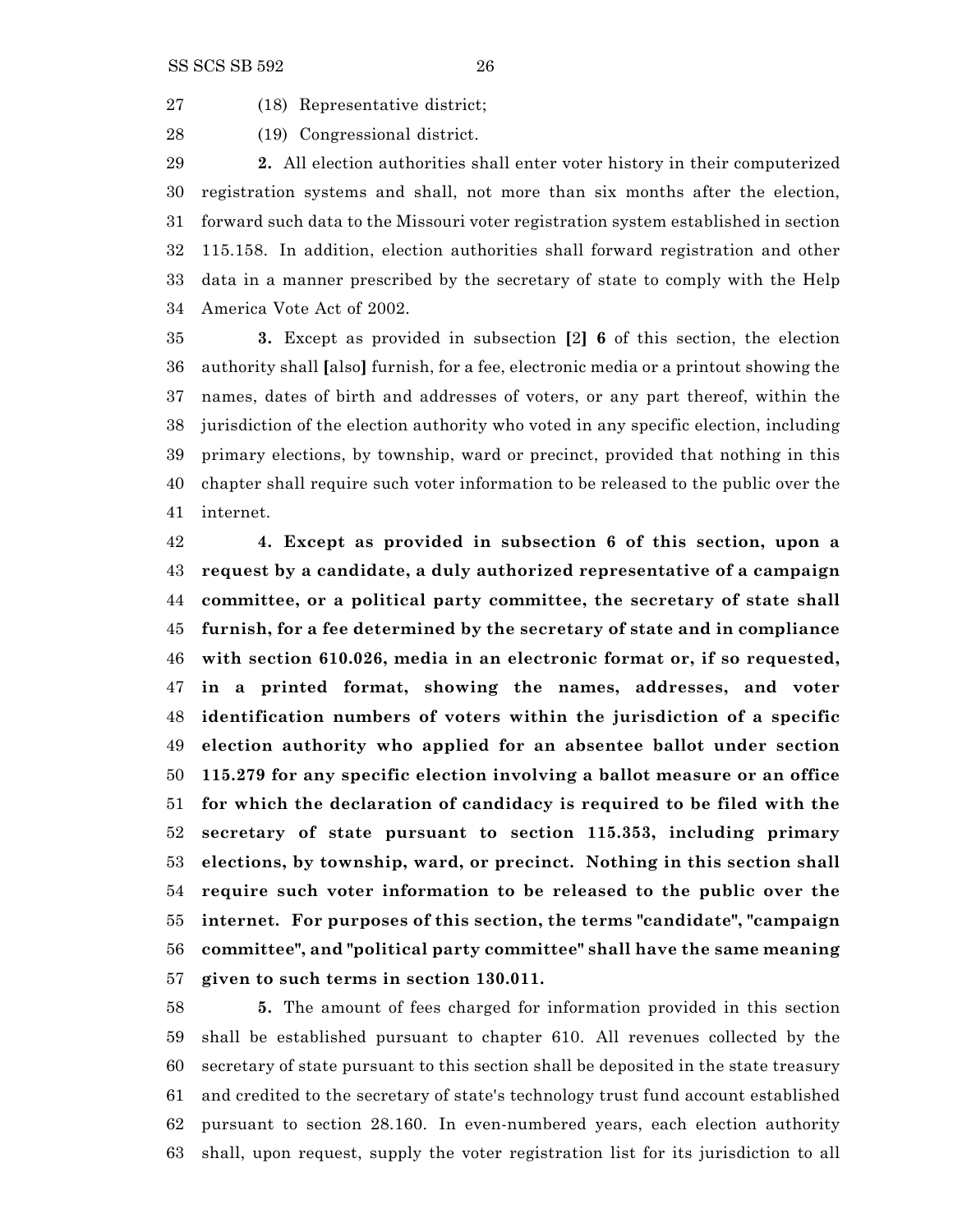candidates and party committees for a charge established pursuant to chapter 610. Except as provided in subsection **[**2**] 6** of this section, all election authorities shall make the information described in this section available pursuant to chapter 610. Any election authority who fails to comply with the requirements of this section shall be subject to the provisions of chapter 610.

 **[**2.**] 6.** Any person working as an undercover officer of a local, state or federal law enforcement agency, persons in witness protection programs, and victims of domestic violence and abuse who have received orders of protection pursuant to chapter 455 shall be entitled to apply to the circuit court having jurisdiction in his or her county of residence to have the residential address on his or her voter registration records closed to the public if the release of such information could endanger the safety of the person. Any person working as an undercover agent or in a witness protection program shall also submit a statement from the chief executive officer of the agency under whose direction he or she is serving. The petition to close the residential address shall be incorporated into any petition for protective order provided by circuit clerks pursuant to chapter 455. If satisfied that the person filing the petition meets the qualifications of this subsection, the circuit court shall issue an order to the election authority to keep the residential address of the voter a closed record and the address may be used only for the purposes of administering elections pursuant to this chapter. The election authority may require the voter who has a closed residential address record to verify that his or her residential address has not changed or to file a change of address and to affirm that the reasons contained in the original petition are still accurate prior to receiving a ballot. A change of address within an election authority's jurisdiction shall not require that the voter file a new petition. Any voter who no longer qualifies pursuant to this subsection to have his or her residential address as a closed record shall notify the circuit court. Upon such notification, the circuit court shall void the order closing the residential address and so notify the election authority.

115.177. Nothing in this **[**subchapter**] chapter** shall be construed in any way as interfering with or discontinuing any person's valid registration which is in effect on January 1, 1978, until such time as the person is required to transfer his **or her** registration or to reregister under the provisions of **[**sections 115.001 to 115.641 and section 51.460**] this chapter**.

115.225. 1. Before use by election authorities in this state, the secretary of state shall approve the marking devices and the automatic tabulating equipment used in electronic voting systems and may promulgate rules and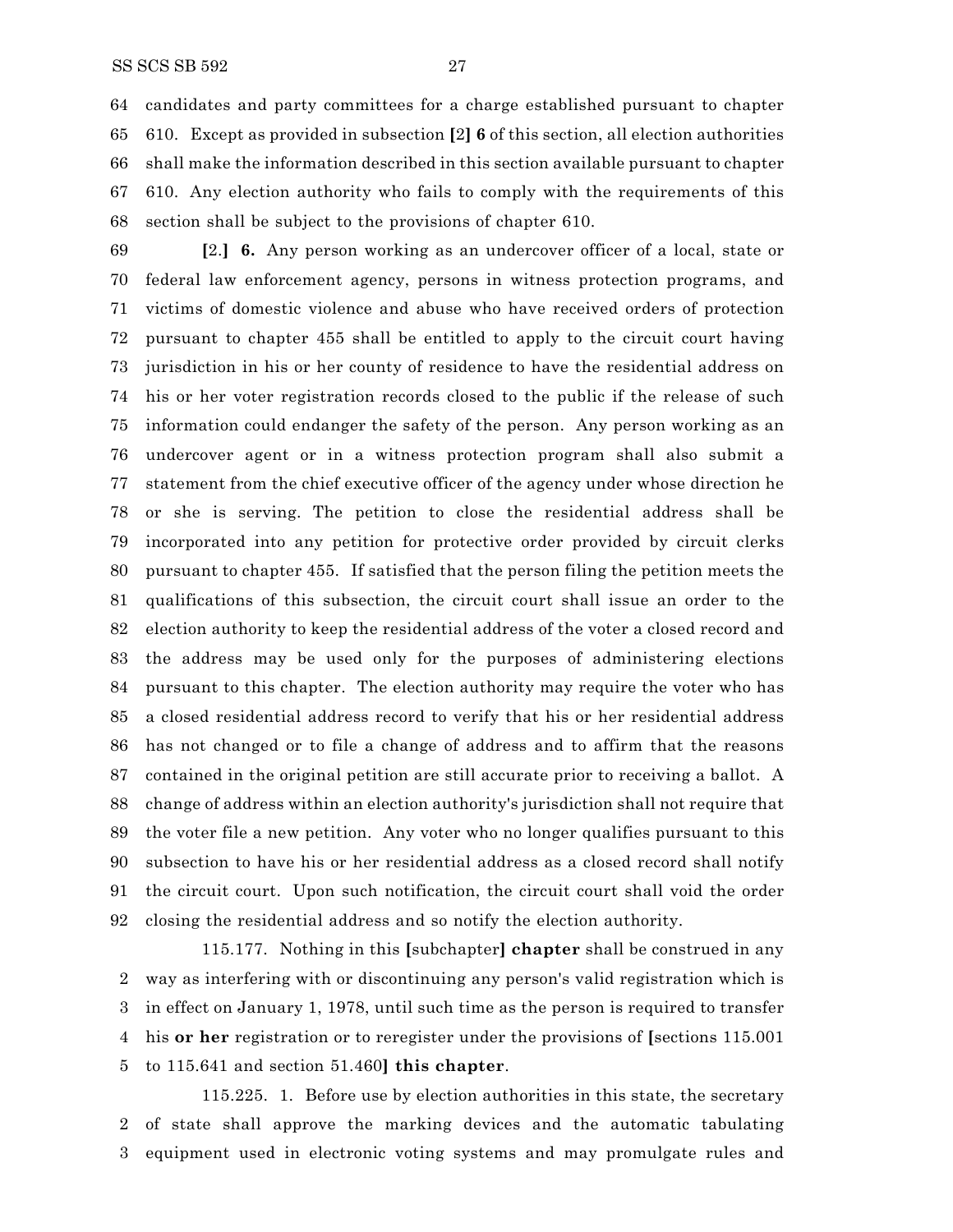regulations to implement the intent of sections 115.225 to 115.235.

2. No electronic voting system shall be approved unless it:

(1) Permits voting in absolute secrecy;

 (2) Permits each voter to vote for as many candidates for each office as a voter is lawfully entitled to vote for;

 (3) Permits each voter to vote for or against as many questions as a voter is lawfully entitled to vote on, and no more;

 (4) Provides facilities for each voter to cast as many write-in votes for each office as a voter is lawfully entitled to cast;

 (5) Permits each voter in a primary election to vote for the candidates of only one party announced by the voter in advance;

 (6) Permits each voter at a presidential election to vote by use of a single **[**punch or**]** mark for the candidates of one party or group of petitioners for president, vice president and their presidential electors;

 (7) Accurately counts all proper votes cast for each candidate and for and against each question;

 (8) Is set to reject all votes, except write-in votes, for any office and on any question when the number of votes exceeds the number a voter is lawfully entitled to cast;

(9) Permits each voter, while voting, to clearly see the ballot label;

 (10) Has been tested and is certified by an independent authority that meets the voting system standards developed by the Federal Election Commission or its successor agency. The provisions of this subdivision shall not be required for any system purchased prior to August 28, 2002.

 3. The secretary of state shall promulgate rules and regulations to allow the use of a computerized voting system. The procedures shall provide for the use of a computerized voting system with the ability to provide a paper audit trail. Notwithstanding any provisions of this chapter to the contrary, such a system may allow for the storage of processed ballot materials in an electronic form.

 4. Any rule or portion of a rule, as that term is defined in section 536.010, that is created under the authority delegated in this section shall become effective only if it complies with and is subject to all of the provisions of chapter 536 and, if applicable, section 536.028. This section and chapter 536 are nonseverable and if any of the powers vested with the general assembly pursuant to chapter 536 to review, to delay the effective date or to disapprove and annul a rule are subsequently held unconstitutional, then the grant of rulemaking authority and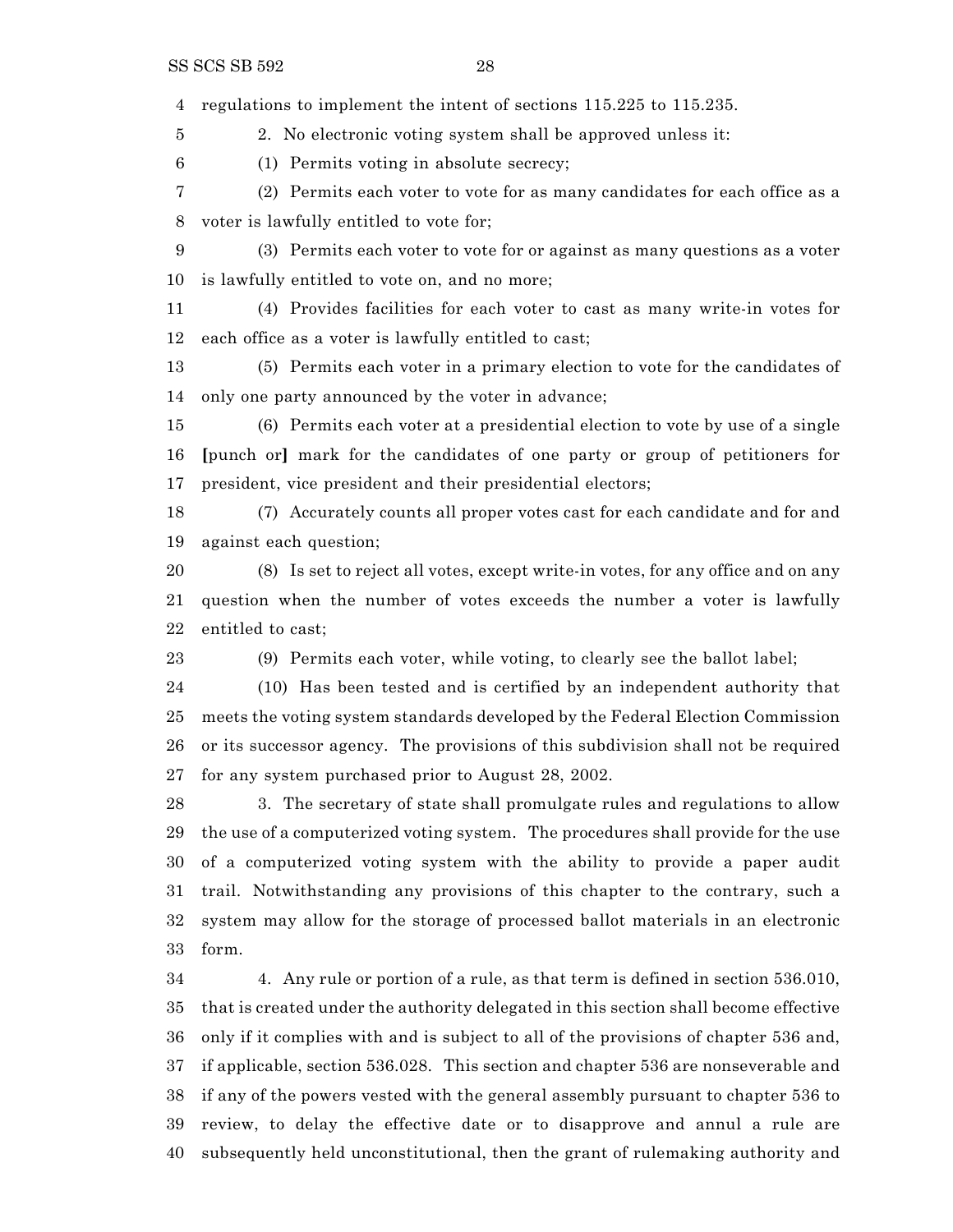any rule proposed or adopted after August 28, 2002, shall be invalid and void.

115.227. All provisions of law not inconsistent with sections **[**8.001 to 8.040**] 115.225 to 115.235** shall apply with full force and effect to elections in each jurisdiction using an electronic voting system.

115.243. 1. For the purposes of **[**sections 115.001 to 115.641 and sections 51.450 and 51.460**] this chapter**, the candidates for president and vice president of the United States from any political party or group of petitioners shall be considered one candidate. The names of the candidates for president and vice president from each political party or group of petitioners shall be enclosed in a brace directly to the left of the names in the appropriate column on the official ballot. Directly to the left of each brace shall be printed one square, the sides of which are not less than one-fourth inch in length. The names of candidates for presidential electors shall not be printed on the ballot but shall be filed with the secretary of state in the manner provided in section 115.399.

 2. A vote for any candidate for president and vice president shall be a vote for their electors.

 3. When presidential and vice-presidential candidates are to be elected, the following instruction shall be printed on the official ballot: "A vote for candidates for President and Vice President is a vote for their electors.".

115.247. 1. Each election authority shall provide all ballots for every election within its jurisdiction. Ballots other than those printed by the election authority in accordance with **[**sections 115.001 to 115.641 and section 51.460**] the provisions of this chapter** shall not be cast or counted at any election.

 2. Whenever it appears that an error has occurred in any publication required by **[**sections 115.001 to 115.641 and section 51.460**] the provisions of this chapter**, or in the printing of any ballot, any circuit court may, upon the application of any voter, order the appropriate election authorities to correct the error or to show cause why the error should not be corrected.

 3. For each election held in a county with a charter form of government and with more than two hundred fifty thousand but fewer than three hundred fifty thousand inhabitants, the election authority may provide for each polling place in its jurisdiction fifty-five ballots for each fifty and fraction of fifty voters registered in the voting district at the time of the election. For each election, except a general election, held in any county other than a county with a charter form of government and with more than two hundred fifty thousand but fewer than three hundred fifty thousand inhabitants, the election authority shall provide for each polling place in its jurisdiction a number of ballots equal to at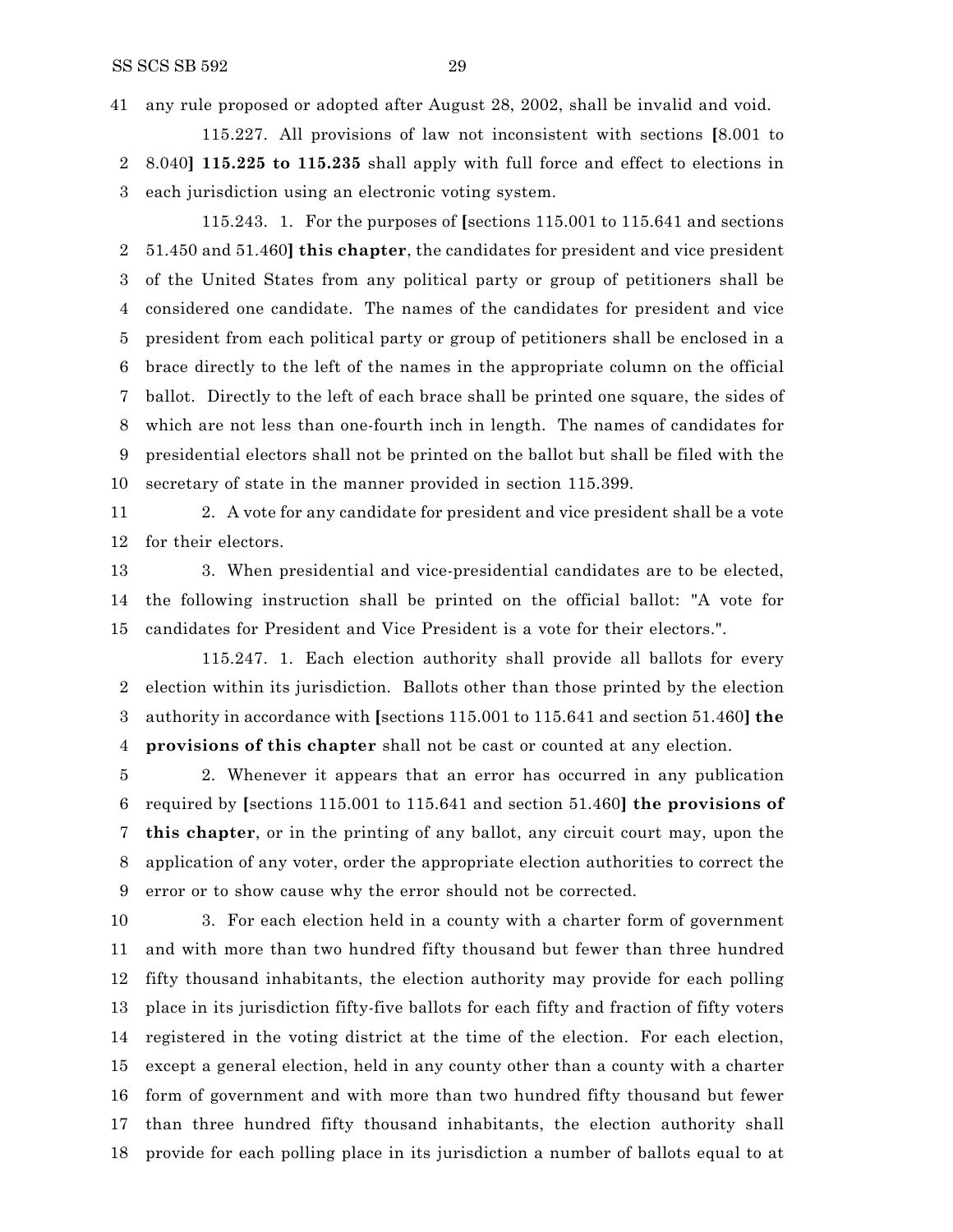SS SCS SB 592 30

 least one and one-third times the number of ballots cast in the voting district served by such polling place at the election held two years before at that polling place or at the polling place that served the voting district in the previous election. For each general election held in any county other than a county with a charter form of government and with more than two hundred fifty thousand but fewer than three hundred fifty thousand inhabitants, the election authority shall provide for each polling place in its jurisdiction a number of ballots equal to one and one-third times the number of ballots cast in the voting district served by such polling place or at the polling place that served the voting district in the general election held four years prior. When determining the number of ballots to provide for each polling place, the election authority shall consider any factors that would affect the turnout at such polling place. The election authority shall keep a record of the exact number of ballots delivered to each polling place. For purposes of this subsection, the election authority shall not be required to count registered voters designated as inactive pursuant to section 115.193.

 4. After the polls have closed on every election day, the election judges shall return all unused ballots to the election authority with the other election supplies.

 5. All ballots cast in public elections shall be printed and distributed at public expense, payable as provided in sections **[**115.061**] 115.063** to 115.077.

115.279. 1. Application for an absentee ballot may be made by the applicant in person, or by mail, or for the applicant, in person, by his or her guardian or a relative within the second degree by consanguinity or affinity. The election authority shall accept applications by facsimile transmission **and by electronic mail** within the limits of its telecommunications capacity.

 2. Each application shall be made to the election authority of the jurisdiction in which the person is or would be registered. Each application shall be in writing and shall state the applicant's name, address at which he or she is or would be registered, his or her reason for voting an absentee ballot, the address to which the ballot is to be mailed, if mailing is requested, and for absent uniformed services and overseas applicants, the applicant's email address if electronic transmission is requested. If the reason for the applicant voting absentee is due to the reasons established under subdivision (6) of subsection 1 of section 115.277, the applicant shall state the voter's identification information provided by the address confidentiality program in lieu of the applicant's name, address at which he or she is or would be registered, and address to which the ballot is to be mailed, if mailing is requested. Each application to vote in a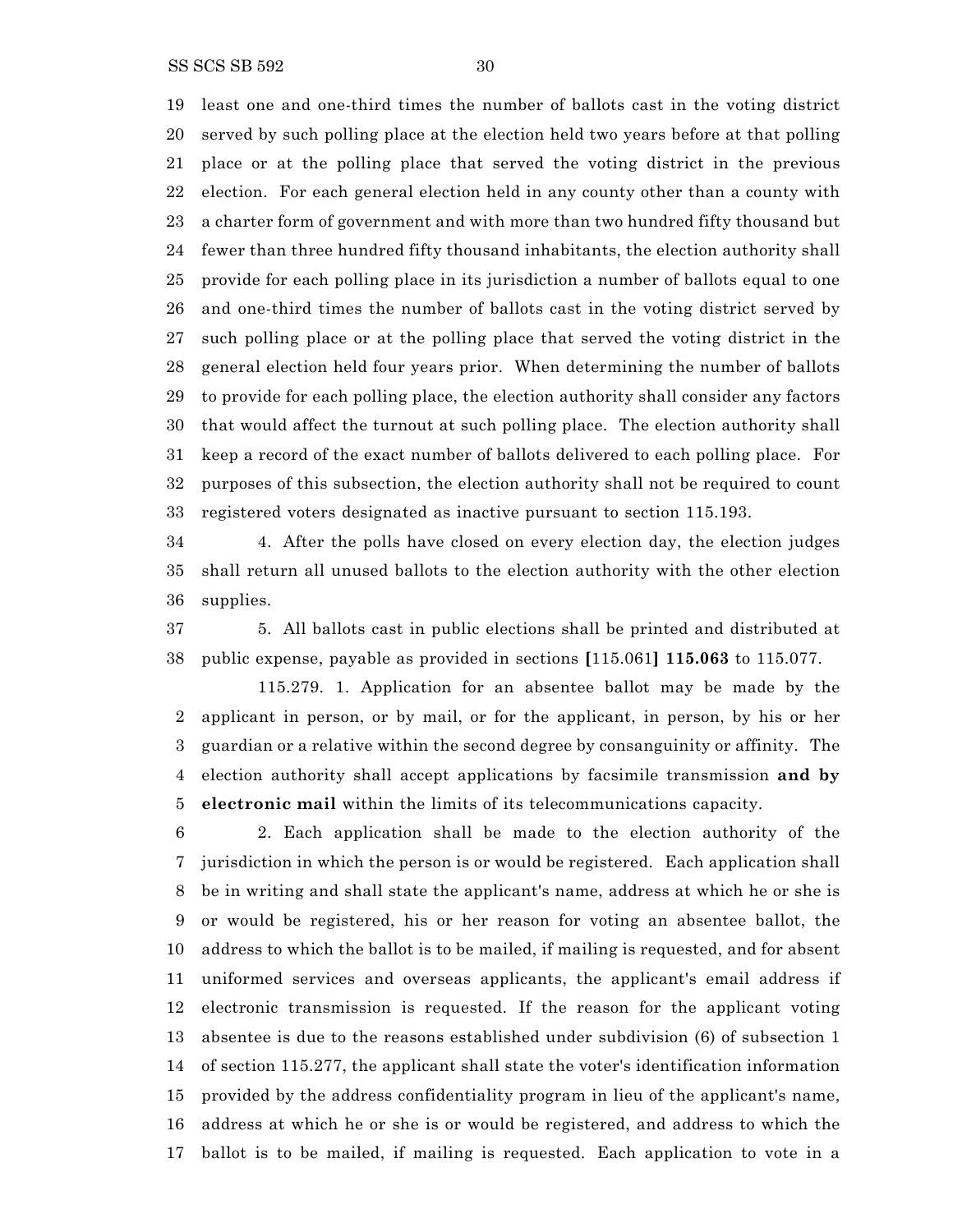primary election shall also state which ballot the applicant wishes to receive. If any application fails to designate a ballot, the election authority shall, within three working days after receiving the application, notify the applicant by mail that it will be unable to deliver an absentee ballot until the applicant designates which political party ballot he or she wishes to receive. If the applicant does not respond to the request for political party designation, the election authority is authorized to provide the voter with that part of the ballot for which no political party designation is required.

 3. Except as provided in subsection 3 of section 115.281, all applications for absentee ballots received prior to the sixth Tuesday before an election shall be stored at the office of the election authority until such time as the applications are processed in accordance with section 115.281. No application for an absentee ballot received in the office of the election authority by mail, by facsimile transmission**, by electronic mail,** or by a guardian or relative after 5:00 p.m. on the **second** Wednesday immediately prior to the election shall be accepted by any election authority. No application for an absentee ballot submitted by the applicant in person after 5:00 p.m. on the day before the election shall be accepted by any election authority, except as provided in subsections 6, 8 and 9 of this section.

 4. Each application for an absentee ballot shall be signed by the applicant or, if the application is made by a guardian or relative pursuant to this section, the application shall be signed by the guardian or relative, who shall note on the application his or her relationship to the applicant. If an applicant, guardian or relative is blind, unable to read or write the English language or physically incapable of signing the application, he or she shall sign by mark, witnessed by the signature of an election official or person of his or her own choosing. Any person who knowingly makes, delivers or mails a fraudulent absentee ballot application shall be guilty of a class one election offense.

 5. (1) Notwithstanding any law to the contrary, any resident of the state of Missouri who resides outside the boundaries of the United States or who is on active duty with the Armed Forces of the United States or members of their immediate family living with them may request an absentee ballot for both the primary and subsequent general election with one application.

 (2) The election authority shall provide each absent uniformed services voter and each overseas voter who submits a voter registration application or an absentee ballot request, if the election authority rejects the application or request, with the reasons for the rejection.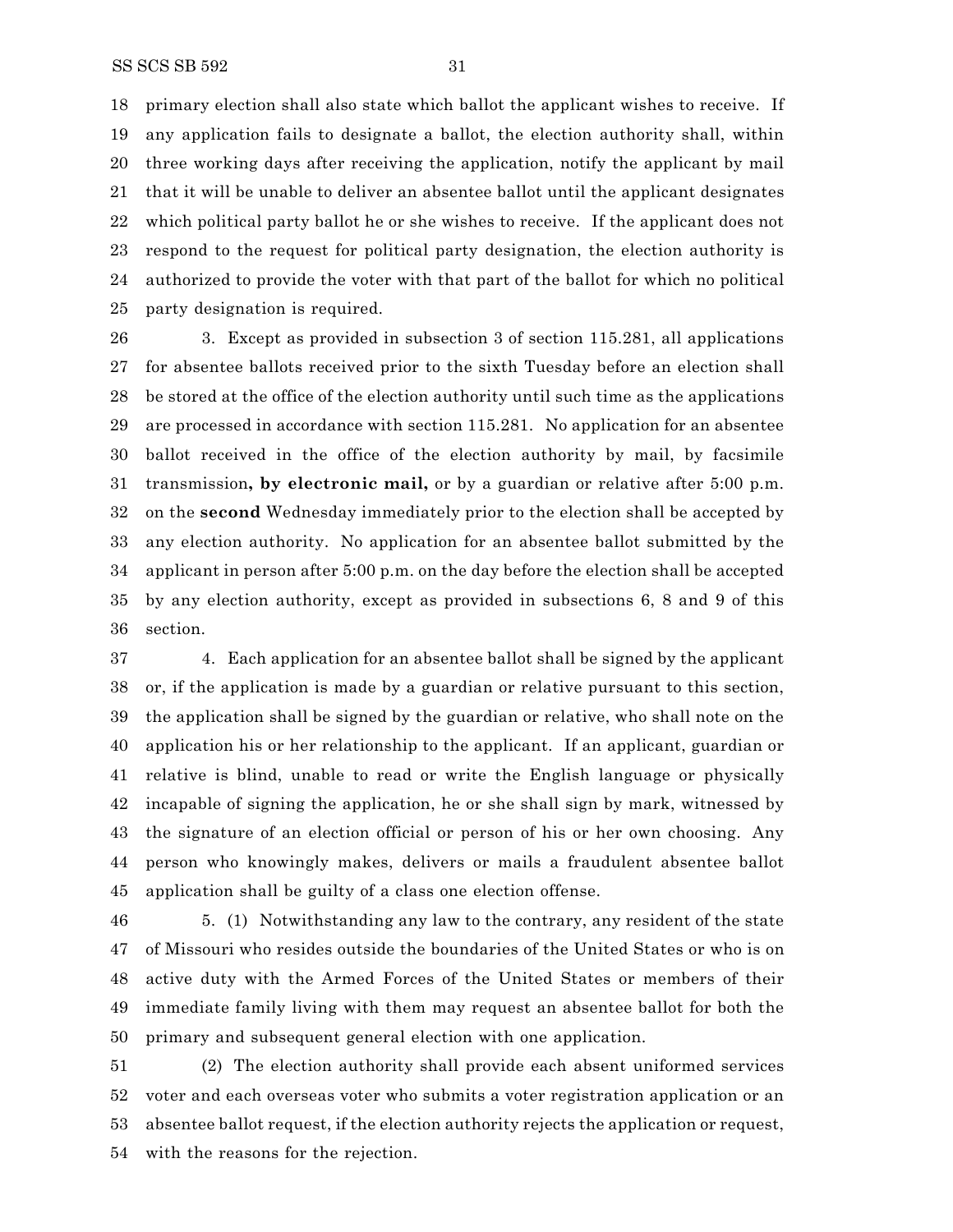(4) Not later than sixty days after the date of each regularly scheduled general election for federal office, each election authority which administered the election shall submit to the secretary of state in a format prescribed by the secretary a report on the combined number of absentee ballots transmitted to, and returned by, absent uniformed services voters and overseas voters for the election. The secretary shall submit to the Election Assistance Commission a combined report of such information not later than ninety days after the date of each regularly scheduled general election for federal office and in a standardized format developed by the commission pursuant to the Help America Vote Act of 2002. The secretary shall make the report available to the general public.

 (5) As used in this section, the terms "absent uniformed services voter" and "overseas voter" shall have the meaning prescribed in **[**42**] 52** U.S.C. **[**Section 1973ff-6**] 20310**.

 6. An application for an absentee ballot by a new resident**[**, as defined in section 115.275,**]** shall be submitted in person by the applicant in the office of the election authority in the election jurisdiction in which such applicant resides. The application shall be received by the election authority no later than 7:00 p.m. on the day of the election. Such application shall be in the form of an affidavit, executed in duplicate in the presence of the election authority or any authorized officer of the election authority, and in substantially the following form:

80 "STATE OF \_\_\_\_\_\_

81 COUNTY OF \_\_\_\_\_\_, ss.

- 82 I, subsetting I, and Solemnly swear that:
- 83 (1) Before becoming a resident of this state, I resided at \_\_\_\_\_\_ 84 (residence address) in \_\_\_\_\_\_ (town, township, village or city) 85 of \_\_\_\_\_\_\_\_ County in the state of \_\_\_\_\_;
- (2) I moved to this state after the last day to register to vote in 87 such general presidential election and I am now residing in the 88 county of \_\_\_\_\_\_, state of Missouri;
- (3) I believe I am entitled pursuant to the laws of this state to 90 vote in the presidential election to be held November \_\_\_\_\_\_,
- 91 \_\_\_\_\_\_\_\_\_ (year);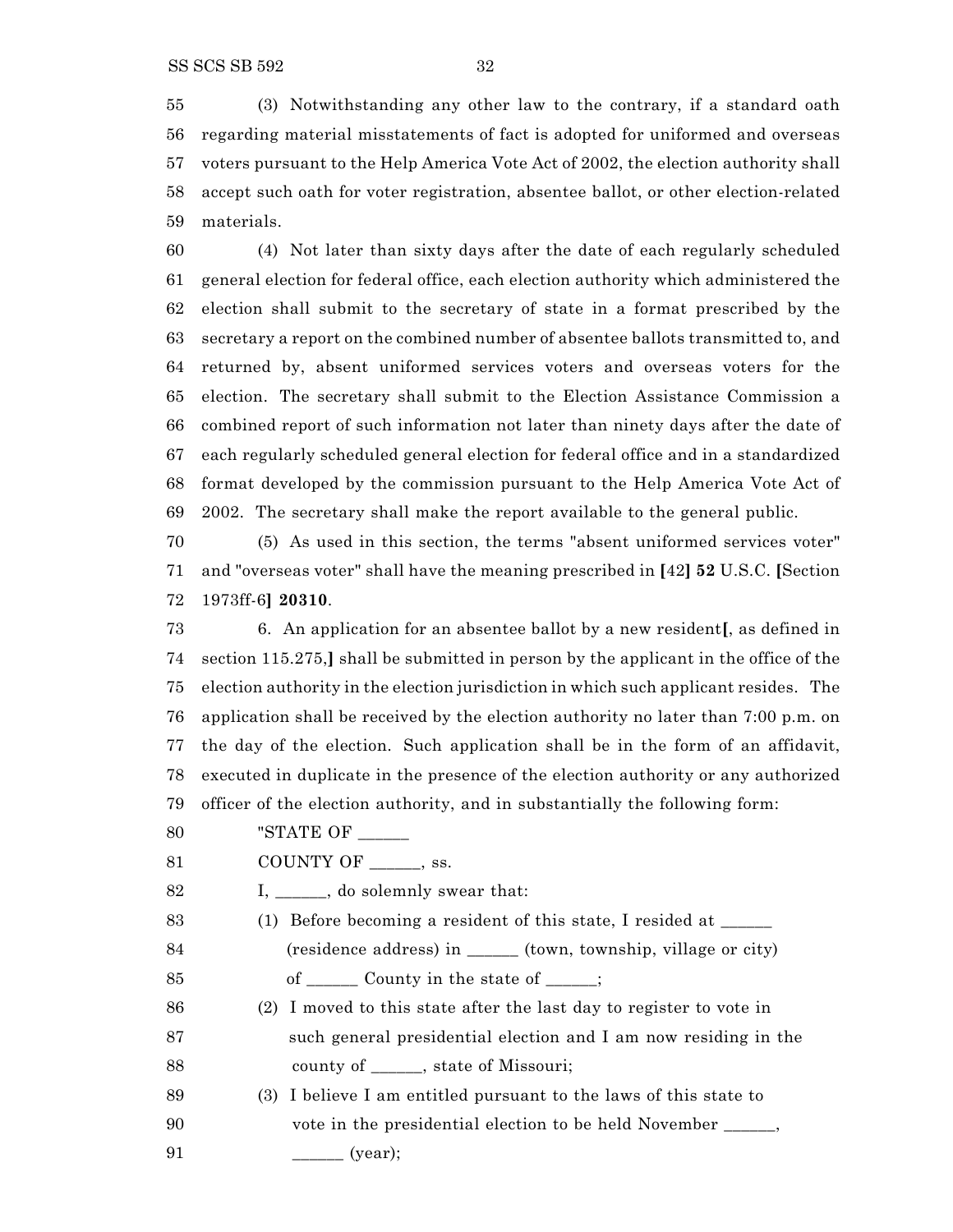| 92  | (4) I hereby make application for a presidential and vice                             |
|-----|---------------------------------------------------------------------------------------|
| 93  | presidential ballot. I have not voted and shall not vote other                        |
| 94  | than by this ballot at such election.                                                 |
| 95  |                                                                                       |
| 96  | (Applicant)                                                                           |
| 97  |                                                                                       |
| 98  | (Residence Address)                                                                   |
| 99  | Subscribed and sworn to before me this _____ day of ____, _____                       |
| 100 |                                                                                       |
| 101 | (Title and name of officer authorized to administer oaths)"                           |
| 102 | 7. The election authority in whose office an application is filed pursuant            |
| 103 | to subsection 6 of this section shall immediately send a duplicate of such            |
| 104 | application to the appropriate official of the state in which the new resident        |
| 105 | applicant last resided and shall file the original of such application in its office. |
| 106 | 8. An application for an absentee ballot by an intrastate new resident[,              |
| 107 | as defined in section 115.275,] shall be made in person by the applicant in the       |
| 108 | office of the election authority in the election jurisdiction in which such applicant |
| 109 | resides. The application shall be received by the election authority no later than    |
| 110 | 7:00 p.m. on the day of the election. Such application shall be in the form of an     |
| 111 | affidavit, executed in duplicate in the presence of the election authority or an      |
| 112 | authorized officer of the election authority, and in substantially the following      |
| 113 | form:                                                                                 |
| 114 | "STATE OF $\_\_\_\_\_\_\_\_\_\$                                                       |
| 115 | COUNTY OF ______, ss.                                                                 |
| 116 | I, _____, do solemnly swear that:                                                     |
| 117 | Before becoming a resident of this election jurisdiction, I<br>(1)                    |
| 118 | resided at ______ (residence address) in ______ (town,                                |
| 119 | township, village or city) of ________ county in the state                            |
| 120 | of $\_\_$                                                                             |
| 121 | I moved to this election jurisdiction after the last day to<br>(2)                    |
| 122 | register to vote in such election;                                                    |
| 123 | I believe I am entitled pursuant to the laws of this state to vote<br>(3)             |
| 124 | in the election to be held ______ (date);                                             |
| 125 | (4) I hereby make application for an absentee ballot for candidates                   |
| 126 | and issues on which I am entitled to vote pursuant to the laws                        |
| 127 | of this state. I have not voted and shall not vote other than by                      |
| 128 | this ballot at such election.                                                         |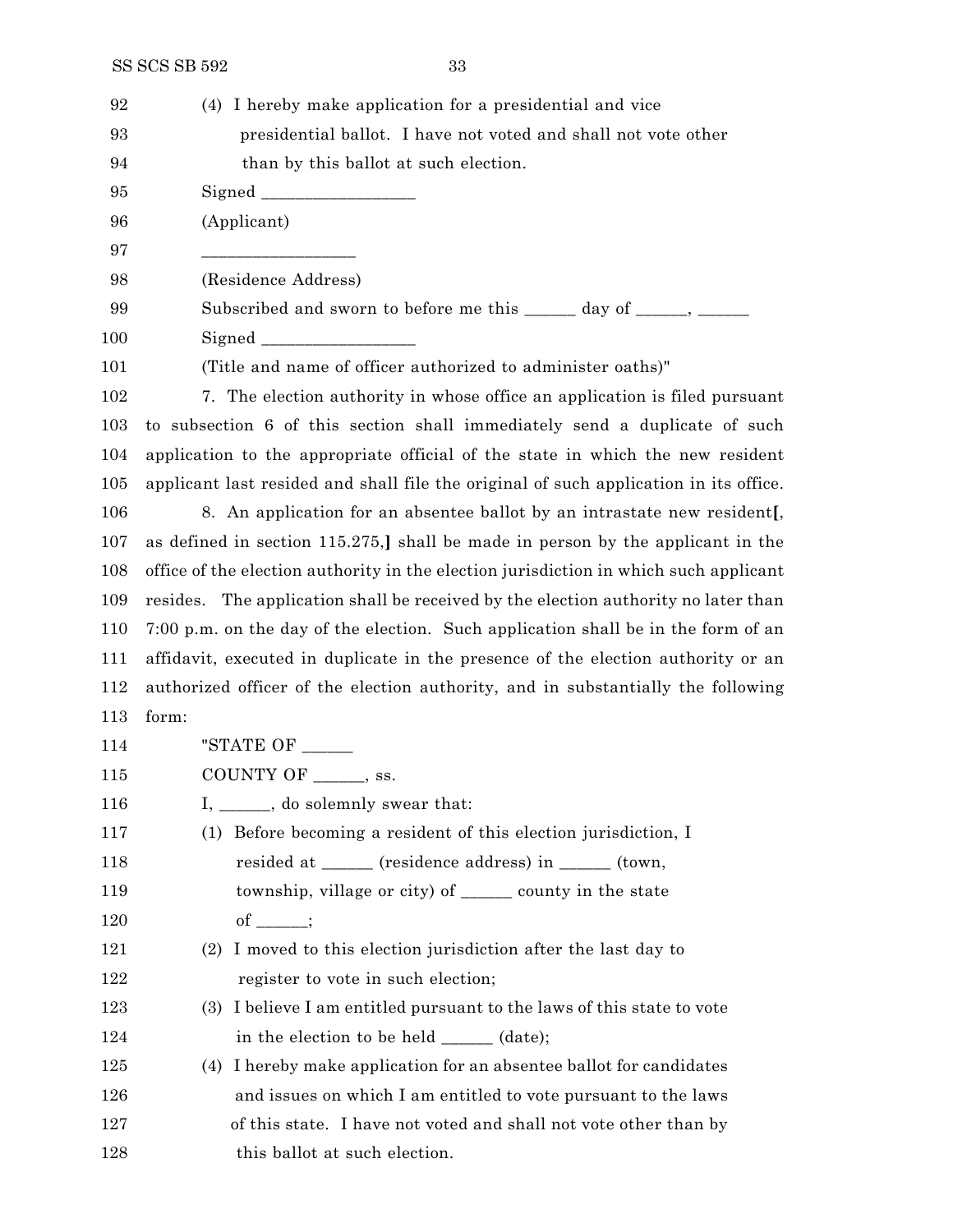SS SCS SB 592 34

| 129              |                                                                                       |
|------------------|---------------------------------------------------------------------------------------|
| 130              | (Applicant)                                                                           |
| 131              |                                                                                       |
| 132              | (Residence Address)                                                                   |
| 133              | Subscribed and sworn to before me this ______ day of _____, ______                    |
| 134              |                                                                                       |
| 135              | (Title and name of officer authorized to administer oaths)"                           |
| 136              | 9. An application for an absentee ballot by an interstate former resident.            |
| 137              | as defined in section 115.275,] shall be received in the office of the election       |
| 138              | authority where the applicant was formerly registered by 5:00 p.m. on the second      |
| 139              | Wednesday immediately prior to the election, unless the application is made in        |
| 140              | person by the applicant in the office of the election authority, in which case such   |
| 141              | application shall be made no later than 7:00 p.m. on the day of the election.         |
|                  | 115.284. 1. There is hereby established an absentee voting process to                 |
| $\boldsymbol{2}$ | assist persons with permanent disabilities in the exercise of their voting rights.    |
| $\boldsymbol{3}$ | 2. The local election authority shall send an application to participate in           |
| $\overline{4}$   | the absentee voting process set out in this section to any registered voter residing  |
| $\bf 5$          | within the election authority's jurisdiction upon request.                            |
| $\,6$            | 3. Upon receipt of a properly completed application, the election authority           |
| 7                | shall enter the voter's name on a list of voters qualified to participate as absentee |
| 8                | voters pursuant to this section.                                                      |
| 9                | 4. The application to participate in the absentee voting process shall be             |
| 10               | in substantially the following form:                                                  |
| 11               | State of _______                                                                      |
| 12               | County (City) of $\_\_\_\_\_\_\_\_\_\_\_\_\_\_\_\_\_\_\_\_\_\_\_\_\_\_\_\_\_\_\_\_$   |
| 13               | I, _____ (print applicant's name), declare that I am a resident and                   |
| 14               | registered voter of _______ County, Missouri, and am permanently                      |
| 15               | disabled. I hereby request that my name be placed on the election                     |
| 16               | authority's list of voters qualified to participate as absentee voters                |
| 17               | pursuant to section 115.284, and that I be delivered an absentee                      |
| 18               | ballot application for each election in which I am eligible to vote.                  |
| 19               |                                                                                       |
| 20               | Signature of Voter                                                                    |
| 21               |                                                                                       |
| 22               |                                                                                       |
| 23               | Voter's Address                                                                       |
| 24               | 5. Not earlier than ten weeks before an election but prior to the fourth              |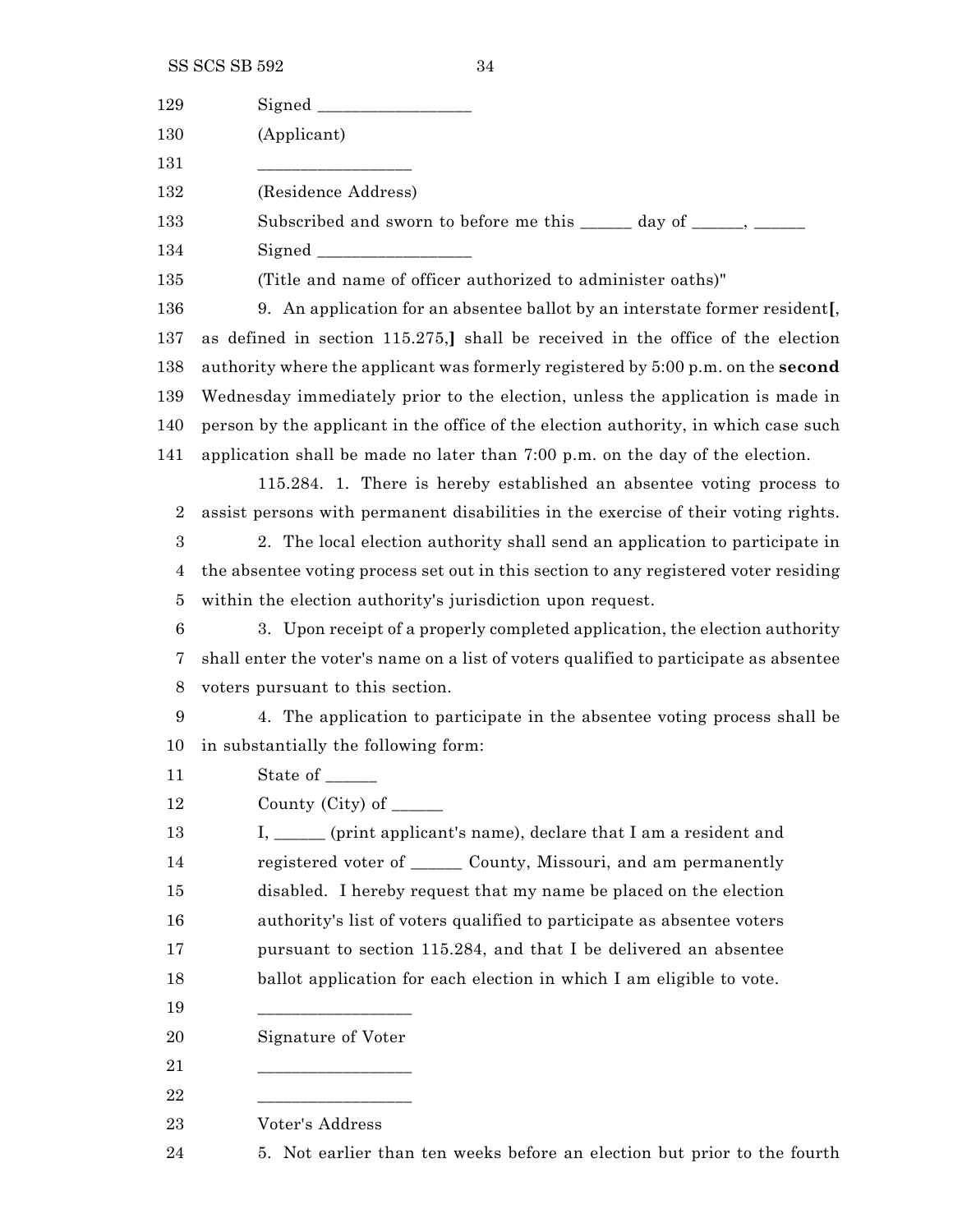Tuesday prior to an election, the election authority shall deliver to each voter qualified to participate as absentee voters pursuant to this section an absentee ballot application if the voter is eligible to vote in that election. If the voter returns the absentee request application to the election authority not later than 5:00 p.m. on the **second** Wednesday before an election and has retained the necessary qualifications to vote, the election authority shall provide the voter with an absentee ballot pursuant to this chapter.

 6. The election authority shall remove from the list of voters qualified to participate as absentee voters pursuant to this section any voter who:

- 
- (1) Asks to be removed from the list;
- (2) Dies;
- 

(3) Becomes disqualified from voting pursuant to this chapter; or

(4) No longer resides at the address of his or her voter registration.

115.287. 1. Upon receipt of a signed application for an absentee ballot and if satisfied the applicant is entitled to vote by absentee ballot, the election authority shall, within three working days after receiving the application, or if absentee ballots are not available at the time the application is received, within five working days after they become available, deliver to the voter an absentee ballot, ballot envelope and such instructions as are necessary for the applicant to vote. Delivery shall be made to the voter personally in the office of the election authority or by bipartisan teams appointed by the election authority, or by first

 class, registered, or certified mail at the discretion of the election authority, or in the case of a covered voter as defined in section 115.902, the method of transmission prescribed in section 115.914. Where the election authority is a county clerk, the members of bipartisan teams representing the political party other than that of county clerk shall be selected from a list of persons submitted to the county clerk by the county chairman of that party. If no list is provided by the time that absentee ballots are to be made available, the county clerk may

 select a person or persons from lists provided in accordance with section 115.087. If the election authority is not satisfied that any applicant is entitled to vote by absentee ballot, it shall not deliver an absentee ballot to the applicant. Within three working days of receiving such an application, the election authority shall notify the applicant and state the reason he or she is not entitled to vote by absentee ballot. The applicant may **[**appeal the decision of the election authority to the circuit court in the manner provided in section 115.223**] file a complaint with the elections division of the secretary of state's office pursuant to section 115.219**.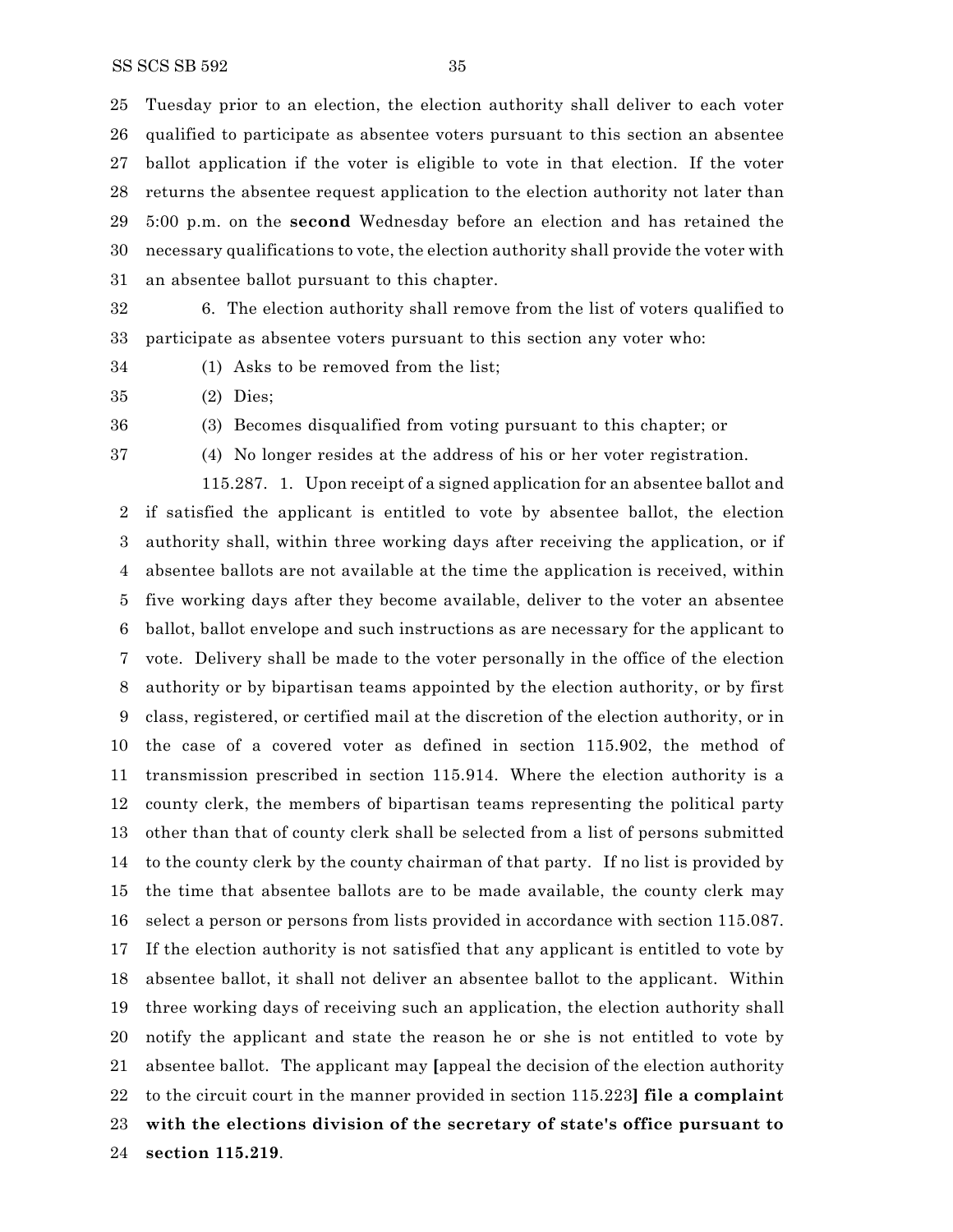2. If, after 5:00 p.m. on the **second** Wednesday before an election, any voter from the jurisdiction has become hospitalized, becomes confined due to illness or injury, or is confined in an **[**adult boarding facility,**]** intermediate care facility, residential care facility, or skilled nursing facility, as **such terms are** defined in section 198.006, in the county in which the jurisdiction is located or in the jurisdiction or an adjacent election authority within the same county, the election authority shall appoint a team to deliver, witness the signing of and return the voter's application and deliver, witness the voting of and return the voter's absentee ballot. In counties with a charter form of government and in cities not within a county, and in each city which has over three hundred thousand inhabitants, and is situated in more than one county, if the election authority receives ten or more applications for absentee ballots from the same address it may appoint a team to deliver and witness the voting and return of absentee ballots by voters residing at that address, except when such addresses are for an apartment building or other structure wherein individual living units are located, each of which has its own separate cooking facilities. Each team appointed pursuant to this subsection shall consist of two registered voters, one from each major political party. Both members of any team appointed pursuant to this subsection shall be present during the delivery, signing or voting and return of any application or absentee ballot signed or voted pursuant to this subsection.

 3. On the mailing and ballot envelopes for each covered voter, the election authority shall stamp prominently in black the words "FEDERAL BALLOT, STATE OF MISSOURI" and "U.S. Postage Paid, 39 U.S.C. Section 3406".

 4. No information which encourages a vote for or against a candidate or issue shall be provided to any voter with an absentee ballot.

115.299. 1. To count absentee votes on election day, the election authority shall appoint a sufficient number of teams of election judges comprised of an equal number of judges from each major political party.

 2. The teams so appointed shall meet on election day after the time fixed by law for the opening of the polls at a central location designated by the election authority. The election authority shall deliver the absentee ballots to the teams, and shall maintain a record of the delivery. The record shall include the number of ballots delivered to each team and shall include a signed receipt from two judges, one from each major political party. The election authority shall provide each team with a ballot box, tally sheets and statements of returns as are provided to a polling place.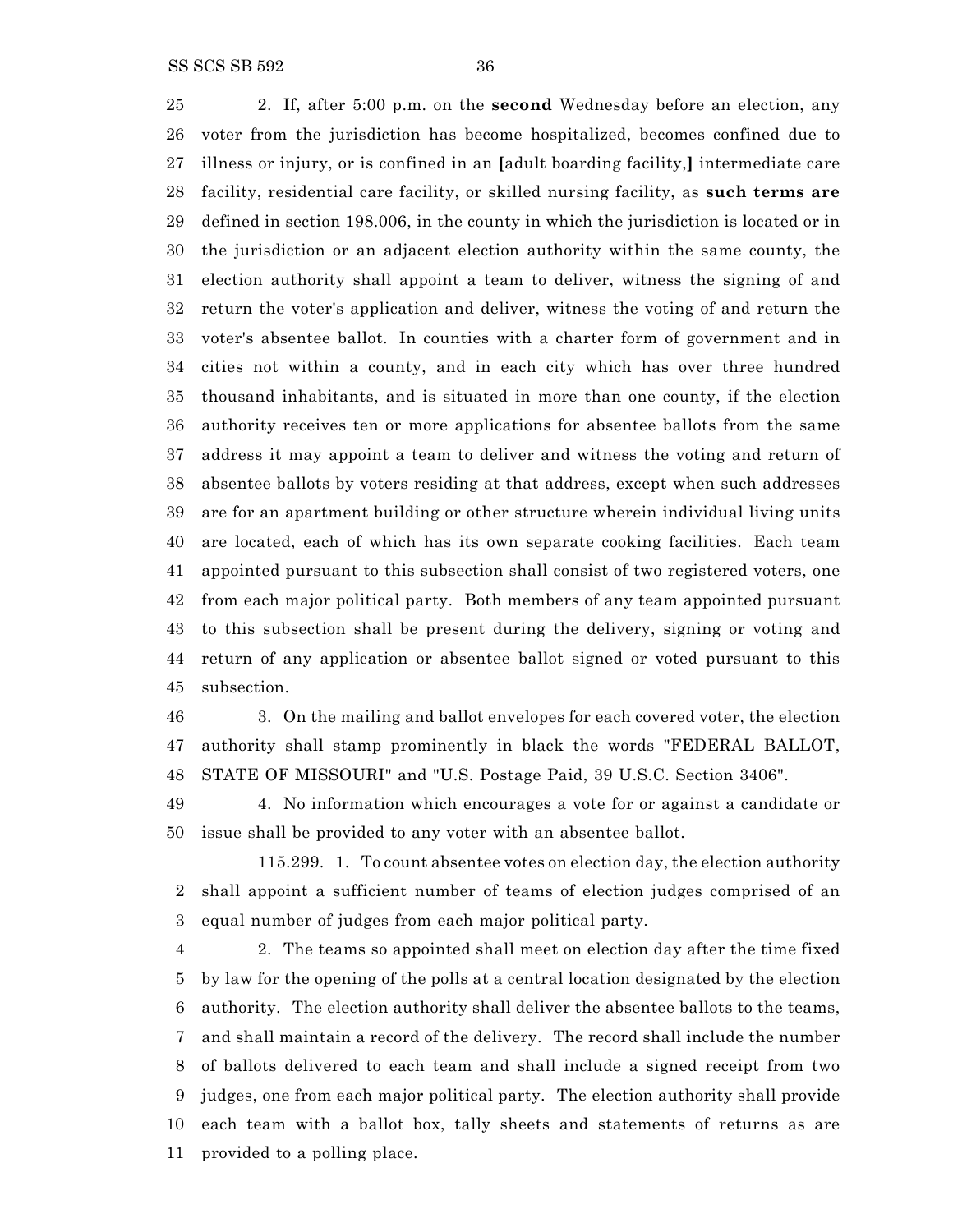3. Each team shall count votes on all absentee ballots designated by the election authority.

 4. To process absentee ballots in envelopes, one member of each team, closely observed by another member of the team from a different political party, shall open each envelope and call the voter's name in a clear voice. Without unfolding the ballot, two team members, one from each major political party, shall initial the ballot, and an election judge shall place the ballot, still folded, in a ballot box. No ballot box shall be opened until all of the ballots a team is counting have been placed in the box. The votes shall be tallied and the returns made as provided in sections 115.447 to 115.525 for paper ballots. After the votes on all ballots assigned to a team have been counted, the ballots and ballot envelopes shall be **[**placed on a string and**]** enclosed in sealed containers marked "voted absentee ballots and ballot envelopes from the election held \_\_\_\_, 20\_\_\_". All rejected absentee ballots and envelopes shall be enclosed and sealed in a separate container marked "rejected absentee ballots and envelopes from the election held \_\_\_\_, 20 \_\_\_\_". On the outside of each voted ballot and rejected ballot container, each member of the team shall write his **or her** name, and all such containers shall be returned to the election authority. Upon receipt of the returns and ballots, the election authority shall tabulate the absentee vote along with the votes certified from each polling place in its jurisdiction.

115.329. 1. The secretary of state or any election authority shall not accept for filing any petition for the formation of a new party or for the nomination of an independent candidate which is submitted prior to 8:00 a.m. on the day immediately following the general election next preceding the general election for which the petition is submitted or which is submitted after 5:00 p.m. on the fifteenth Monday immediately preceding the general election for which the petition is submitted.

 2. When a special election to fill a vacancy is called, **[**neither the secretary of state nor any**] no** election authority shall accept for filing any petition for the formation of a new party or for the nomination of an independent candidate which is submitted after 5:00 p.m. on the day which is midway between the day the election is called and the election day.

 **3. When a special election to fill a vacancy is called to fill an unexpired term for state representative or state senator, the secretary of state shall not accept for filing any petition for the formation of a new party or for the nomination of an independent candidate which is submitted after 5:00 p.m. on the twenty-first day after the writ of**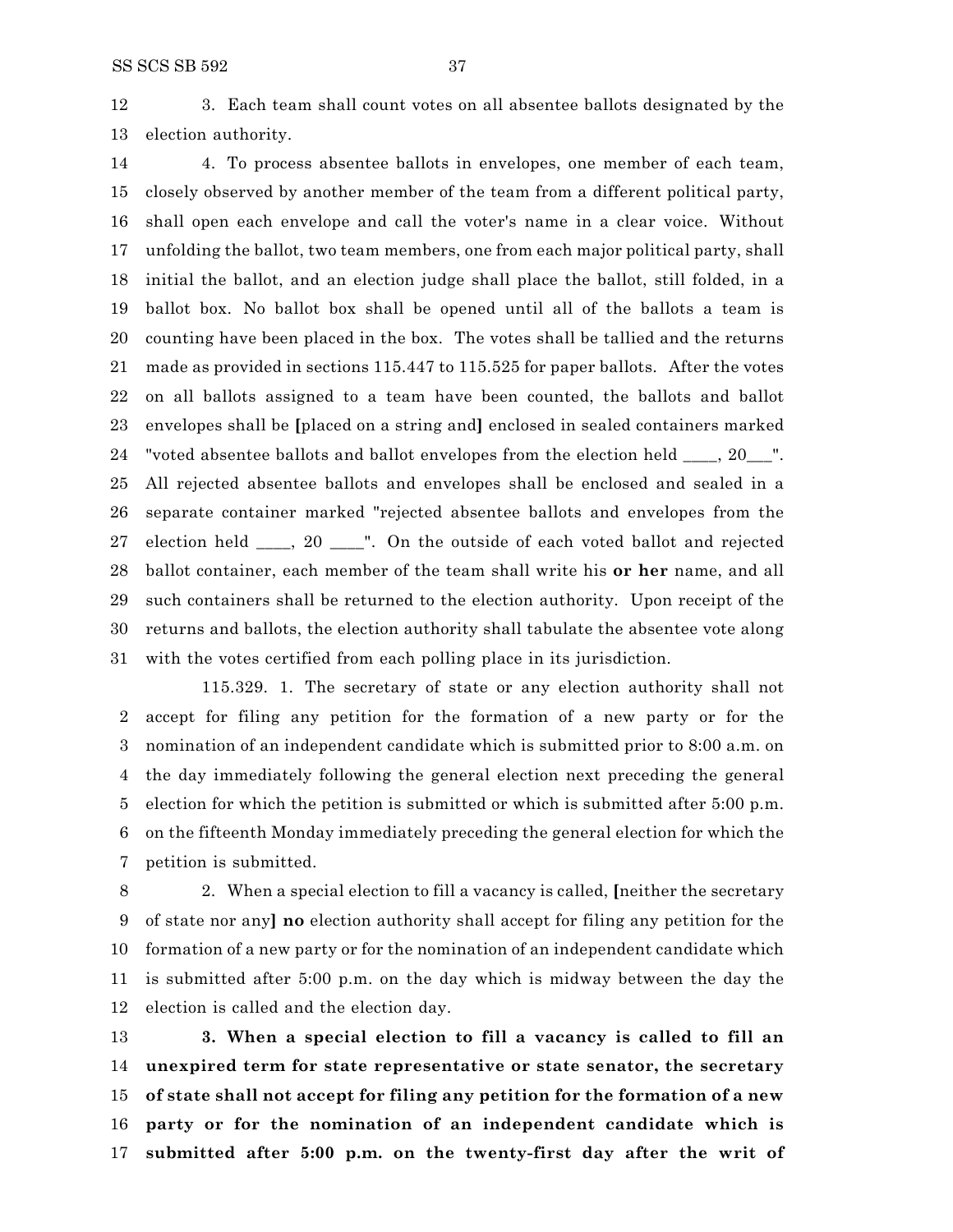**election is issued by the governor pursuant to article III, section 14 of**

 **the Missouri Constitution, calculated by excluding the day the writ is issued.**

115.335. 1. The secretary of state or the election authority shall have specific authority to determine the validity of signatures on petitions filed with his **or her** office and shall have authority not to count those which are, in his **or her** opinion, forged or fraudulent or the signatures of persons who are not registered voters.

 2. For the purpose of verifying signatures on any new party or independent candidate petition filed with his **or her** office, the secretary of state may send copies of petition pages **[**by certified mail**]** to the appropriate election authorities for registration verification. Each election authority receiving a copy of petition pages shall check any signature indicated by the secretary of state against the registration records and return all such copies to the secretary of state **[**by certified mail**]** no later than the day designated by the secretary of state. The secretary of state shall not designate any deadline for returning copies and certifications which is less than **[**ten or more than forty**] seven** days after the copies have been received by the election authority. If the secretary of state or an election authority determines the congressional district number written after the signature of any registered voter is not the congressional district in which **[**he**] the voter** resides, the secretary of state or the election authority shall correct the congressional district number on the petition page. Failure of a voter to give his **or her** correct congressional district number shall not alone be sufficient reason to disqualify his **or her** signature. Only valid signatures from the county named in the circulator's affidavit shall be counted on any petition page.

 3. The secretary of state or election authority shall have authority to verify the signatures on petitions filed with his **or her** office by use of random sampling. Random sampling may be used on any petition on which five hundred or more signatures are required. Petitions requiring fewer than five hundred signatures shall have each signature checked and random sampling shall not be used. The random sample of signatures to be verified shall be drawn in such a manner that every signature contained on the filed petition shall be given an equal opportunity to be included in the sample. Such a random sampling shall include an examination of not less than five percent of the signatures so filed.

 4. If the random sample verification establishes that the number of valid signatures is less than ninety-five percent of the number of qualified voters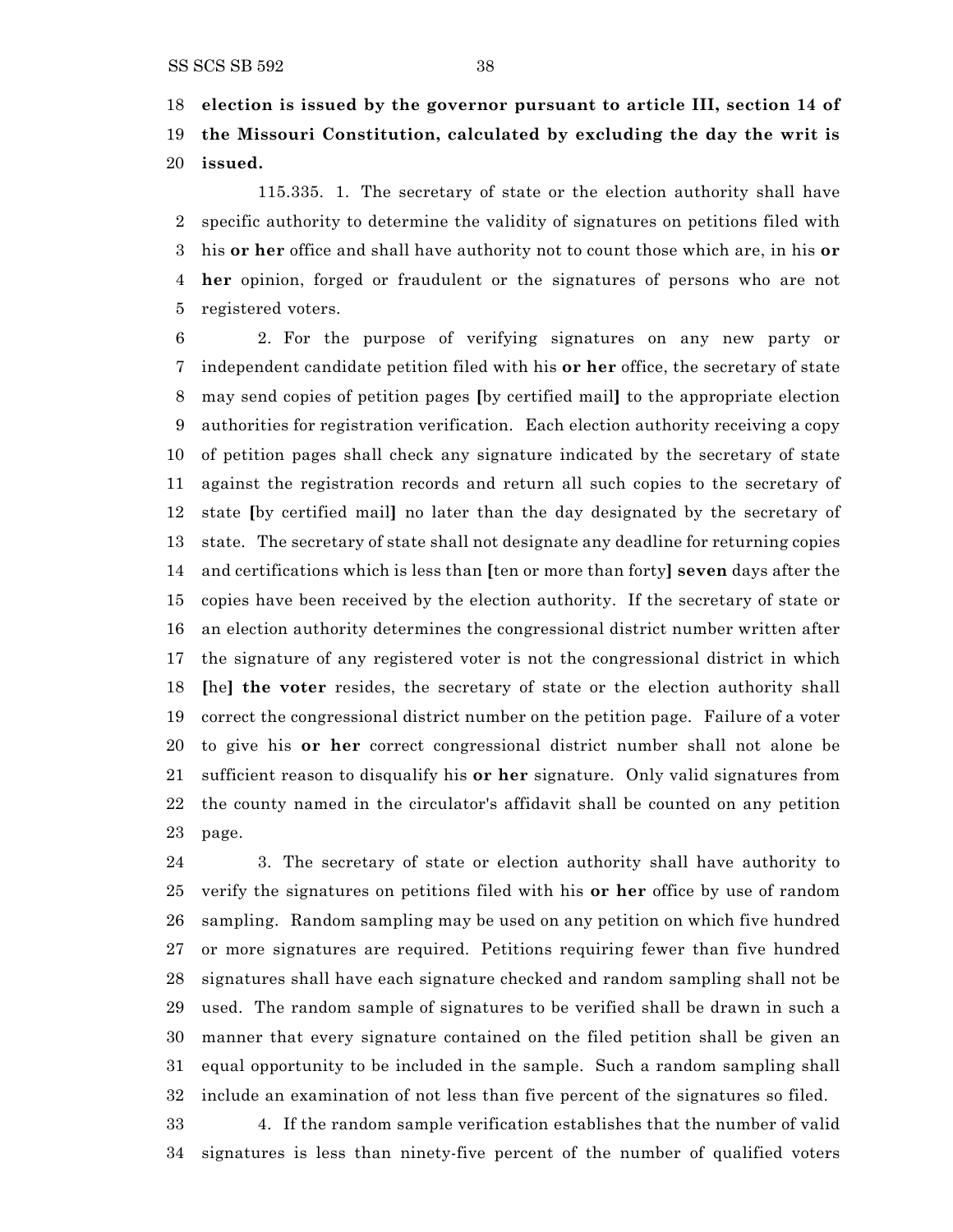needed to find the petition sufficient, the petition shall be deemed to have failed to qualify.

 5. If the random sample verification establishes that the number of valid signatures total more than one hundred five percent of the number of qualified voters needed to find the petition sufficient, the petition shall be deemed to qualify in that district.

 6. If the random sample verification establishes that the number of valid signatures is more than ninety-five percent but less than one hundred five percent of the number of qualified voters needed to find the petition sufficient, each signature filed shall be examined and verified.

 7. The secretary of state is authorized to adopt rules to ensure uniform, complete and accurate checking of petition signatures either by actual counting or random sampling.

 8. If copies of petition pages are sent to any local election authority for registration verification under the provisions of this subchapter, the secretary of state's final determination on the number of valid signatures submitted on the petition from the election authority's jurisdiction shall be based on the certification made by the election authority.

115.359. 1. Any person who has filed a declaration of candidacy for nomination and who wishes to withdraw as a candidate shall, not later than the eleventh Tuesday prior to the primary election, file a written, sworn statement of withdrawal in the office of the official who accepted such candidate's declaration of candidacy. Any person nominated for an office who wishes to withdraw as a candidate shall, not later than the eleventh Tuesday prior to the general election, file a written, sworn statement of withdrawal in the office of the official who accepted such candidate's declaration of candidacy. In addition, any person who has filed a declaration of candidacy for nomination or who is nominated for an office who wishes to withdraw as a candidate due to being named as the party candidate for a different office by a party nominating committee pursuant to sections 115.363 to 115.377 may withdraw as a candidate no later than 5:00 p.m. on the fifth day after being named as the party candidate for a different office by the party nominating committee.

 2. Except as provided for in section 115.247, if there is no additional cost for the printing or reprinting of ballots, or if the candidate agrees to pay any printing or reprinting costs, a candidate who has filed or is nominated for an office may, at any time after the time limits set forth in subsection 1 of this section but no later than 5:00 p.m. on the **[**sixth**] eighth** Tuesday before the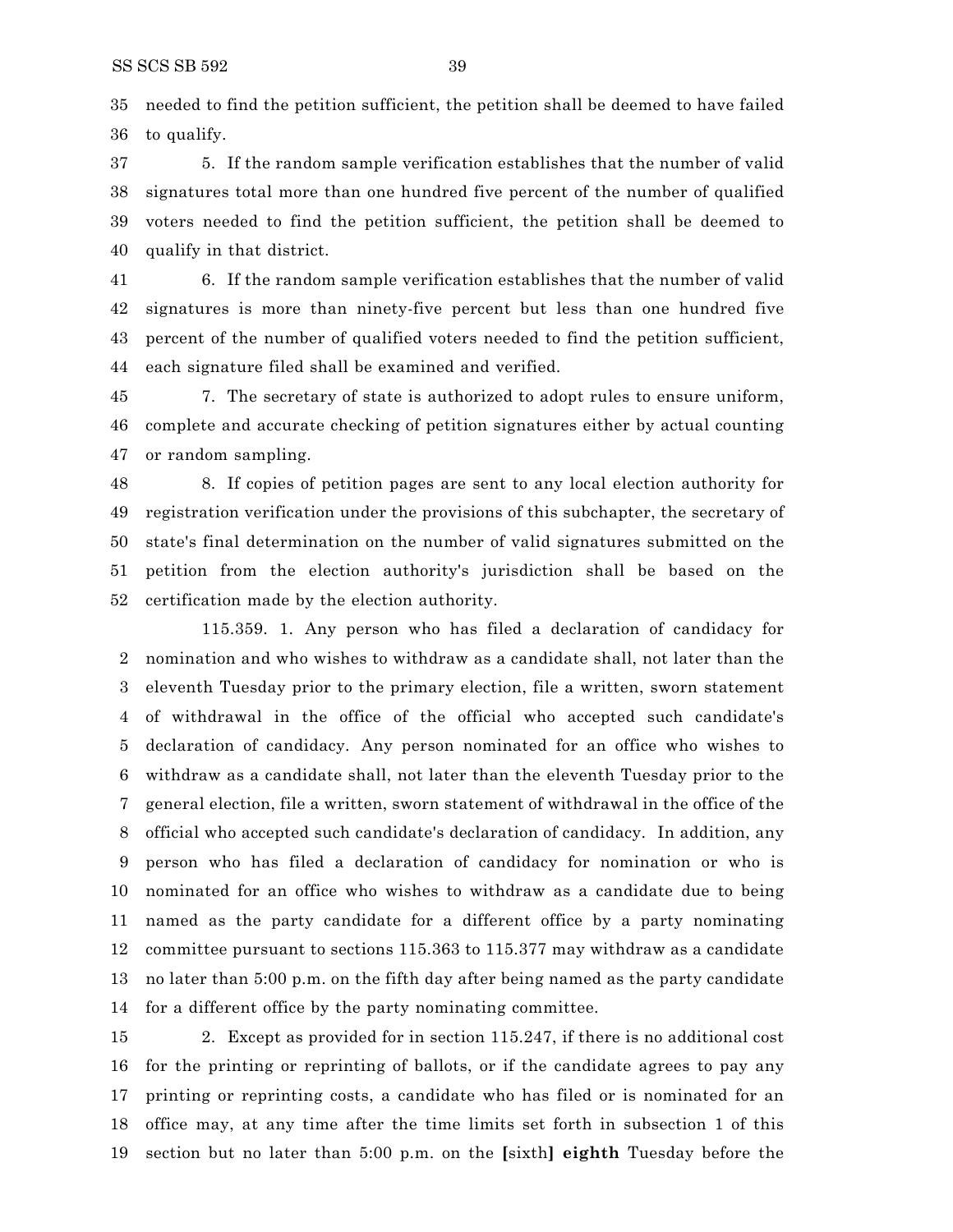election, withdraw as a candidate pursuant to a court order, which, except for good cause shown by the election authority in opposition thereto, shall be freely given upon application by the candidate to the circuit court in the county of such candidate's residence. No withdrawal pursuant to this subsection shall be effective until such candidate files a copy of the court's order in the office of the official who accepted such candidate's declaration of candidacy.

 3. The name of a person who has properly filed a declaration of candidacy, or of a person nominated for office, who has not given notice of withdrawal as provided in subsection 1 or 2 of this section shall, except in case of death or disqualification, be printed on the official primary or general election ballot, as the case may be.

115.361. 1. Except as provided in subsections 2 and 3 of this section, if a candidate for nomination to an office in which the candidate is the incumbent or the only candidate dies, withdraws as provided in subsection 1 or 2 of section 115.359, or is disqualified after 5:00 p.m. on the last day in which a person may file as a candidate for nomination, and at or before 5:00 p.m. on the **[**eighth**] tenth** Tuesday prior to any primary election, or if any candidate for the position of political party committeeman or committeewoman dies or withdraws as provided in subsection 1 or 2 of section 115.359, or is disqualified after 5:00 p.m. on the last day in which a person may file as a candidate for nomination, and at or before 5:00 p.m. on the **[**eighth**] tenth** Tuesday prior to any primary election, leaving less candidates for the available committee positions than the number of available committee positions, filing for the office or position shall be reopened for a period of five working days, excluding holidays and weekends, following the death, withdrawal or disqualification during which period new candidates may file declarations of candidacy.

 2. If a candidate for nomination to an office in which the candidate is the only candidate dies, withdraws as provided in subsection 1 or 2 of section 115.359, or is disqualified after 5:00 p.m. on the **[**sixth**] tenth** Tuesday prior to the primary election, the election and canvass shall not proceed, and a vacancy shall exist on the general election ballot to be filled in the manner provided in sections 115.363 to 115.377.

 3. If a candidate for the position of political party committeeman or committeewoman becomes disqualified after the **[**eighth**] tenth** Tuesday prior to the primary election, the election and canvass shall proceed, and the disqualified candidate's name shall be physically eradicated from the ballot so that no vote may be cast for that candidate.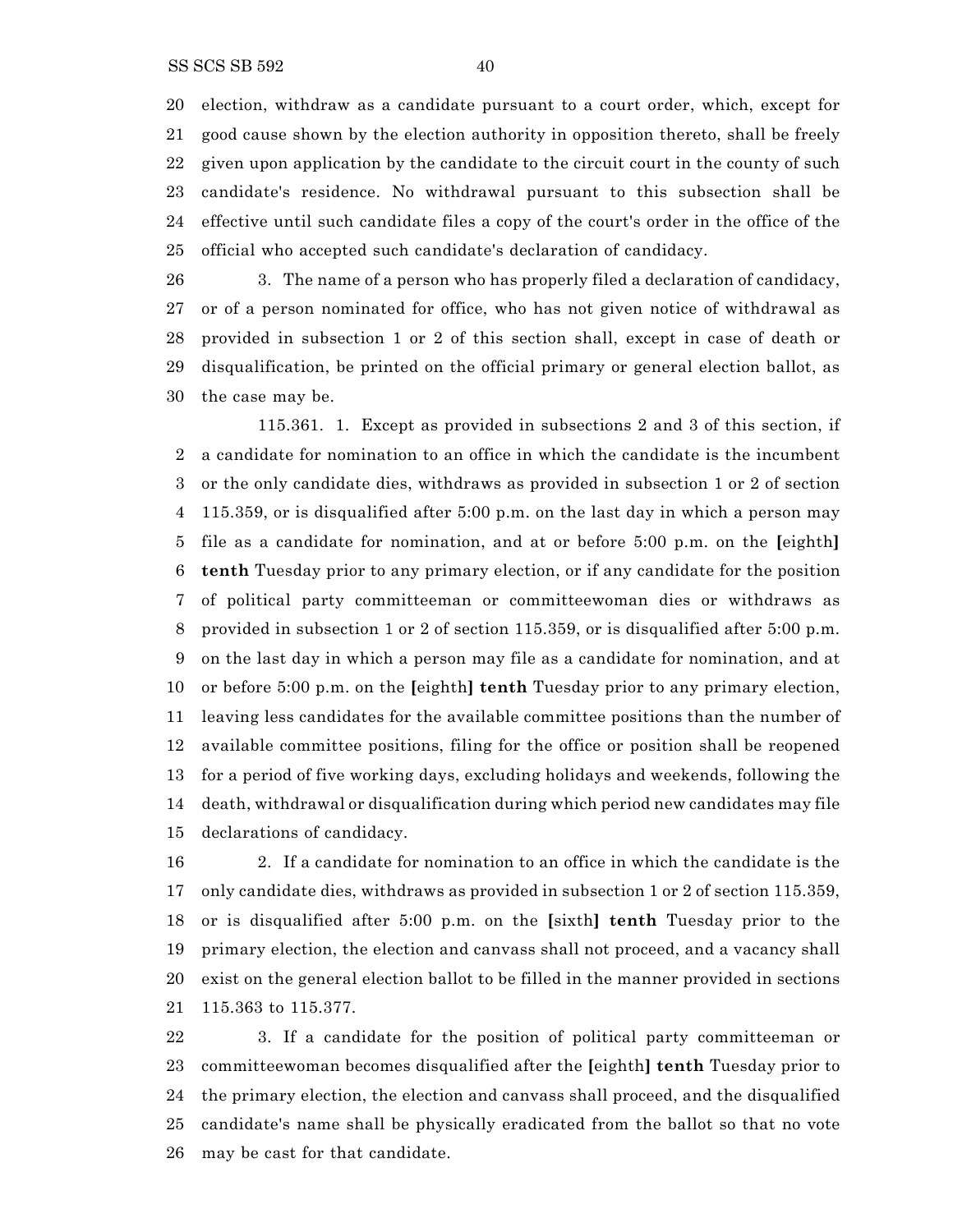4. If after filing a declaration of candidacy, a candidate files a statement of withdrawal within two working days prior to the deadline for the close of filing set forth in section 115.349, the time of filing for that office shall cease at said deadline. There shall be a reopening of filing on the first Tuesday after the deadline for the close of filing set forth in section 115.349 which shall last until 5:00 p.m. on the Friday immediately following the first Tuesday after said deadline.

115.363. 1. Except as provided in section 115.361, a party nominating committee of a political party may select a party candidate for nomination to an office on the primary election ballot in the following cases:

 (1) If there are no candidates for nomination as the party candidate due to death of all the party's candidates after 5:00 p.m. on the last day in which a person may file as a candidate for nomination and at or before 5:00 p.m. on the **[**fourth**] tenth** Tuesday prior to the primary election;

 (2) If there are no candidates for nomination as the party candidate due to withdrawal after 5:00 p.m. on the last day in which a person may file as a candidate for nomination and at or before 5:00 p.m. on whatever day may be fixed by law as the final date for withdrawing as a candidate for the office;

 (3) If there are no candidates for nomination as the party candidate due to death or disqualification of all candidates within seven days prior to the filing deadline and if no person has filed for the party nomination within that time;

 (4) If there are no candidates for nomination as the party candidate due to disqualification of all party candidates after 5:00 p.m. on the last day on which a person may file as a candidate for nomination, and at or before 5:00 p.m. on the **[**sixth**] tenth** Tuesday prior to the primary election; or

 (5) If a candidate for the position of political party committeeman or committeewoman dies or withdraws as provided in subsection 1 or 2 of section 115.359 after the **[**eighth**] tenth** Tuesday prior to the primary election, leaving no candidate.

 2. Any established political party may select a candidate for nomination, if a candidate who is the incumbent or only candidate dies, is disqualified or withdraws pursuant to subsection 1 or 2 of section 115.359 after 5:00 p.m. on the **[**eighth**] tenth** Tuesday prior to the primary election, and at or before 5:00 p.m. on whatever day is fixed by law as the final date for withdrawing as a candidate for the office.

 3. A party nominating committee may select a party candidate for election to an office on the general election ballot in the following cases: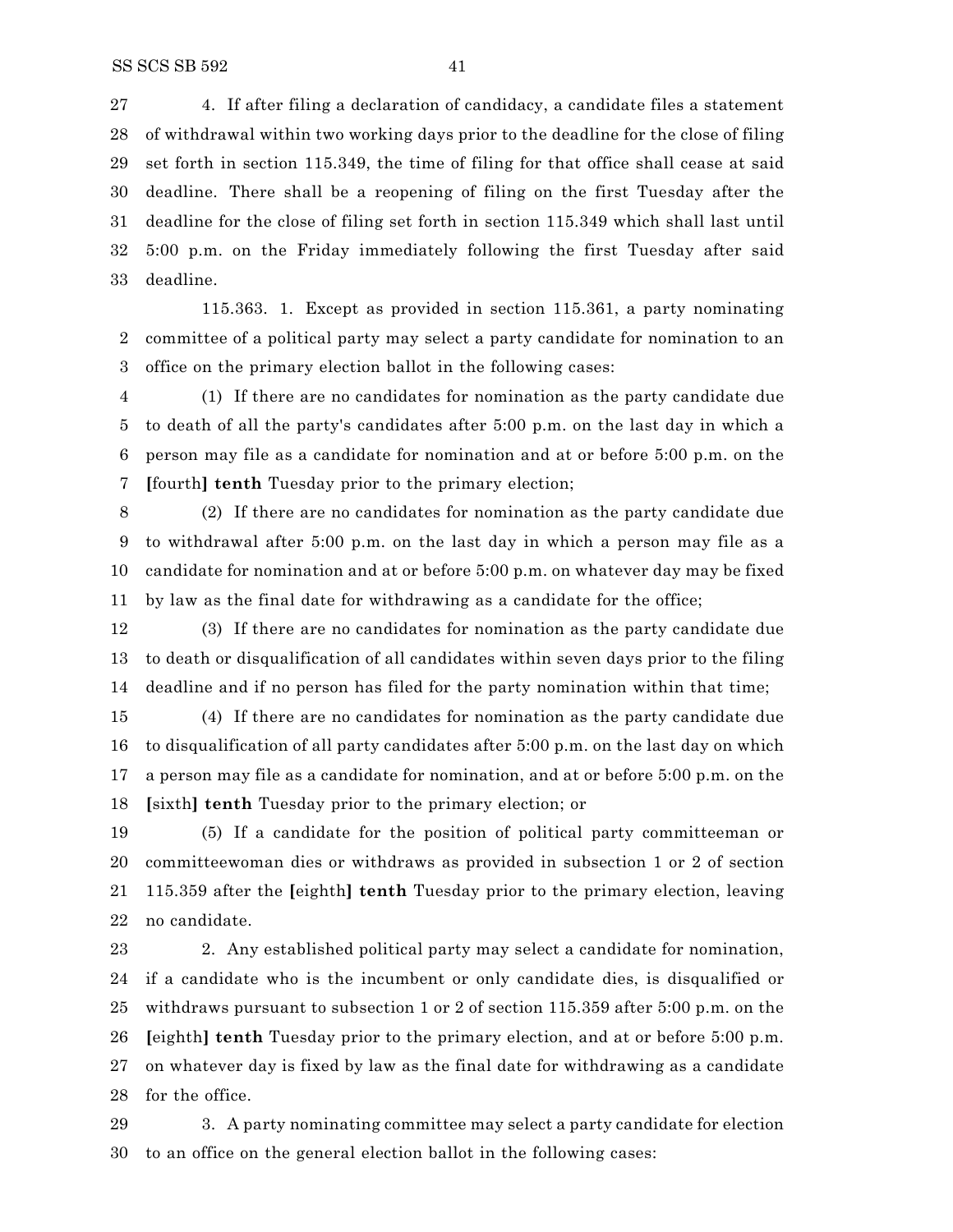(1) If the person nominated as the party candidate shall die at or before 5:00 p.m. on the **[**fourth**] tenth** Tuesday prior to the general election;

 (2) If the person nominated as the party candidate is disqualified at or before 5:00 p.m. on the **[**sixth**] tenth** Tuesday prior to the general election;

 (3) If the person nominated as the party candidate shall withdraw at or before 5:00 p.m. on whatever day may be fixed by law as the final date for withdrawing as a candidate for the office;

 (4) If a candidate for nomination to an office in which the person is the party's only candidate dies after 5:00 p.m. on the **[**fourth**] tenth** Tuesday prior to any primary election, withdraws as provided in subsection 1 of section 115.359 after 5:00 p.m. on the **[**fourth**] tenth** Tuesday prior to any primary election, or is disqualified after 5:00 p.m. on the **[**sixth**] tenth** Tuesday before any primary election.

 4. If a person nominated as a party's candidate who is unopposed shall die at or before 5:00 p.m. on the **[**fourth**] tenth** Tuesday prior to the general election, is disqualified at or before 5:00 p.m. on the **[**sixth**] tenth** Tuesday prior to the general election, or shall withdraw at or before 5:00 p.m. on whatever day may be fixed by law as the final date for withdrawing as a candidate for the office, the party nominating committee for any established political party may select a party candidate.

 5. A party nominating committee may select a party candidate for election to an office in the following cases:

(1) For an election called to fill a vacancy in an office;

 (2) For an election held pursuant to the provisions of section 105.030 to fill an unexpired term resulting from a vacancy in an office that occurs within fourteen days prior to the filing deadline for the primary election and not later than the **[**eighth**] tenth** Tuesday prior to the general election. If such vacancy occurs prior to the fourteenth day before the filing deadline for a primary election, filing for the office shall be as provided for in sections 115.307 to 115.359.

115.373. 1. The name of a candidate selected by a party nominating committee for a primary or general election to fill a vacancy created by death, withdrawal or disqualification shall be filed with the secretary of state or proper election authority no later than 5:00 p.m. on the twenty-eighth day after the vacancy occurs or no later than 5:00 p.m. on the **[**fourth**] eighth** Friday prior to the election, whichever occurs sooner.

 **2.** The name of a person selected by a party nominating committee as a candidate to fill an unexpired term shall be filed with the **[**secretary of state or**]**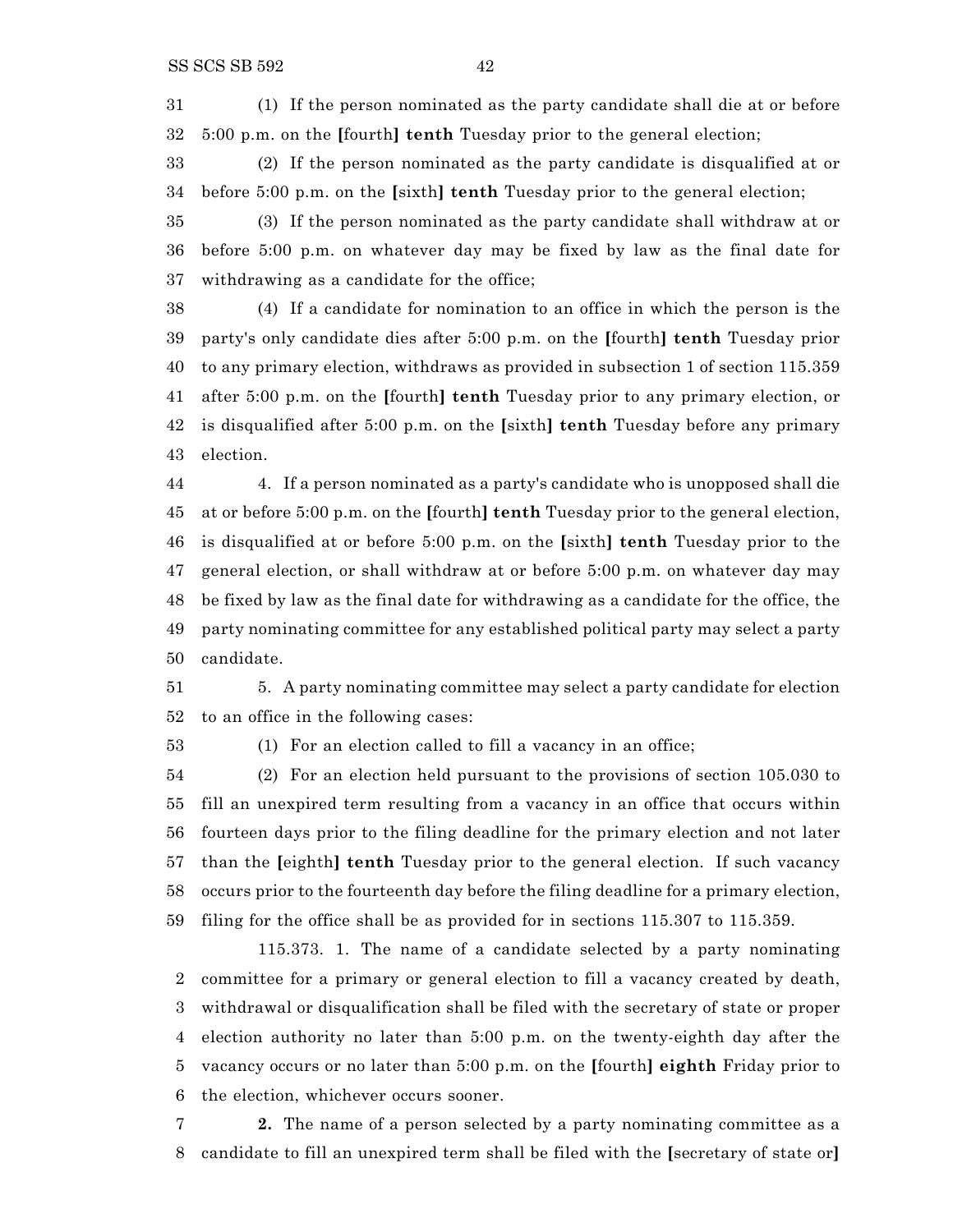proper election authority no later than 5:00 p.m. on the day which is midway between the day the election is called and election day.

 **[**2.**] 3. The name of a person selected by a party nominating committee as a candidate to fill an unexpired term for state representative or state senator in a special election shall be filed with the secretary of state no later than 5:00 p.m. on the twenty-first day after the writ of election is issued by the governor pursuant to article III, section 14 of the Missouri Constitution, calculated by excluding the day the writ is issued.**

 **4.** If the candidate selected by a party nominating committee for a primary, general or special election ballot dies prior to the election, the vacancy created by such death may be filled in the manner provided for filling vacancies created by death on the primary and general election ballots.

115.379. 1. Whenever the only candidate of a party for nomination or election to an office at a primary election, general election or special election to fill a vacancy dies after the filing deadline and before the election, his **or her** name shall be printed on the primary, general or special election ballot, as the case may be, unless another candidate has filed for the office pursuant to the provisions of section 115.361 or a new candidate has been selected pursuant to the provisions of sections 115.363 to 115.377. Whenever any other candidate for nomination or election to an office at a primary election, general election or special election to fill a vacancy dies after 5:00 p.m. on the **[**fourth**] eighth** Tuesday prior to the election, his **or her** name shall be printed on the primary, general or special election ballot, as the case may be. The election and canvass shall proceed, and, if a sufficient number of votes are cast for the deceased candidate to entitle the candidate to nomination or election had the candidate not died, a vacancy shall exist on the general election ballot or in the office to be filled in the manner provided by law.

 2. Whenever a candidate for nomination or election to an office is disqualified after 5:00 p.m. on the **[**sixth**] eighth** Tuesday prior to a primary election, general election or special election to fill a vacancy, his **or her** name shall be printed on the primary, general or special election ballot, as the case may be. The election and canvass shall proceed, and, if a sufficient number of votes are cast for the disqualified candidate to entitle him **or her** to nomination or election had the candidate not become disqualified, a vacancy shall exist on the general election ballot or in the office to be filled in the manner provided by law. 3. Except as provided in subsection 3 of section 115.359, subsection 2 of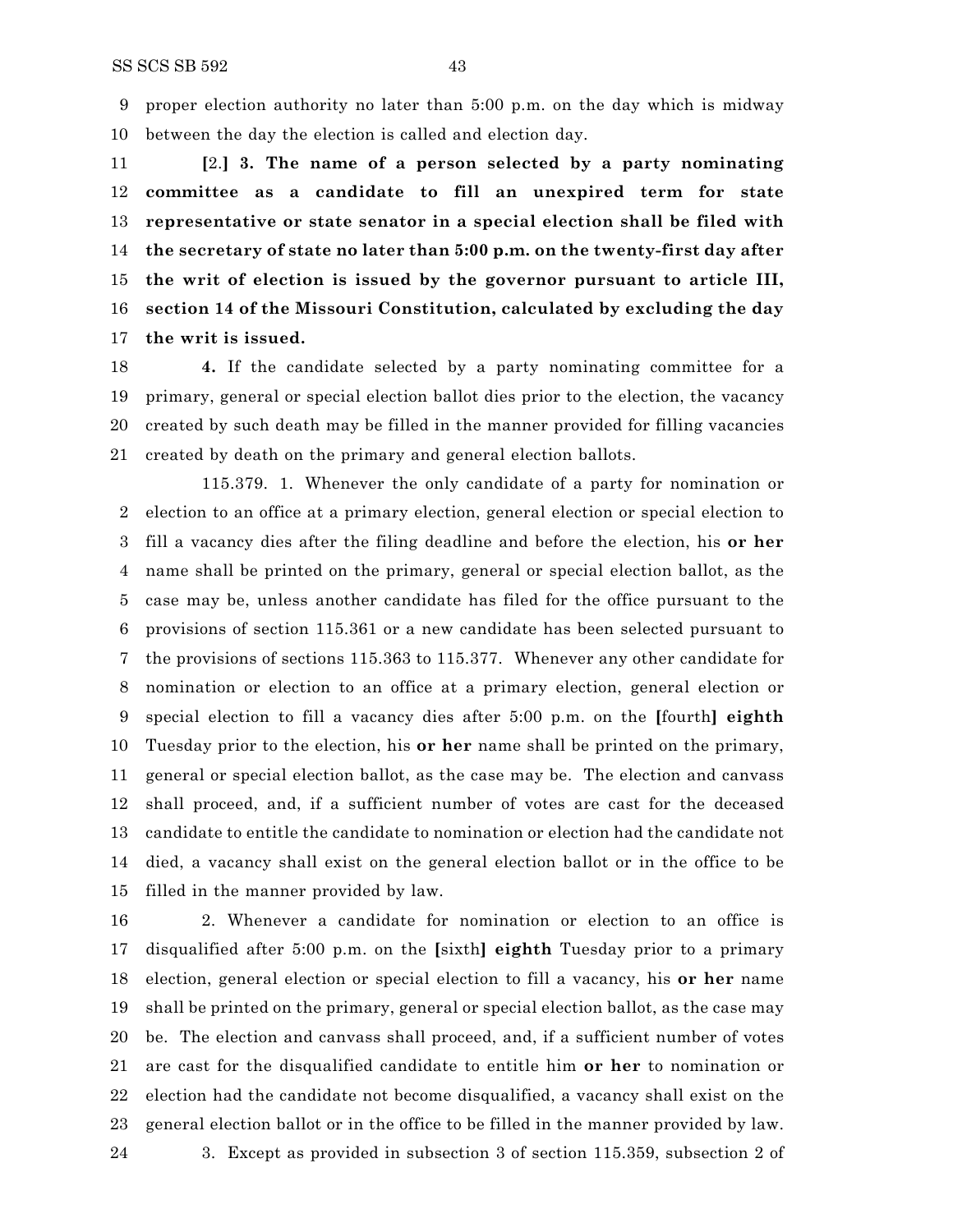section 115.361 and subsections 1 and 2 of this section, whenever a candidate for nomination or election to an office dies, withdraws or is disqualified prior to a primary election, general election or special election to fill a vacancy, all appropriate election authorities shall see that such candidate's name is removed from the primary, general or special election ballot, as the case may be.

115.421. Before the time fixed by law for the opening of the polls, the election judges shall:

 (1) Set up the voting equipment, arrange the furniture, supplies and records and make all other arrangements necessary to open the polls at the time fixed by law;

 (2) Post a voter instruction card in each voting booth or machine and in at least one other conspicuous place within the polling place and post a sample ballot in a conspicuous place near the voting booths;

 (3) Certify the number of ballots received at each polling place. In each polling place using voting machines, the election judges shall, in lieu of certifying the number of ballots received, certify the number on each voting machine received at the polling place, the number on the seal of each voting machine, the number on the protective counter of each voting machine and that all recording counters on all voting machines at the polling place are set at zero. If a recording counter on any voting machine is not set at zero, the election judges shall immediately notify the election authority and proceed as it directs;

 (4) Compare the ballot, ballot label or ballot card and ballot label with the sample ballots, see that the names, numbers and letters agree and certify thereto in the tally book. If the names, numbers or letters do not agree, the election judges shall immediately notify the election authority and proceed as it directs; **and**

 (5) Sign the tally book in the manner provided in the form for tally books in section 115.461**[**,**] or** 115.473 **[**or 115.487**]**. If any election judge, challenger or watcher has not been previously sworn as the law directs, he **or she** shall take and subscribe the oath of his **or her** office as provided in section 115.091 or 115.109, and the oath shall be returned to the election authority with the tally book.

115.429. 1. The election judges shall not permit any person to vote unless satisfied that such person is the person whose name appears on the precinct register.

 2. The identity or qualifications of any person offering to vote may be challenged by any election authority personnel, any registered voter, or any duly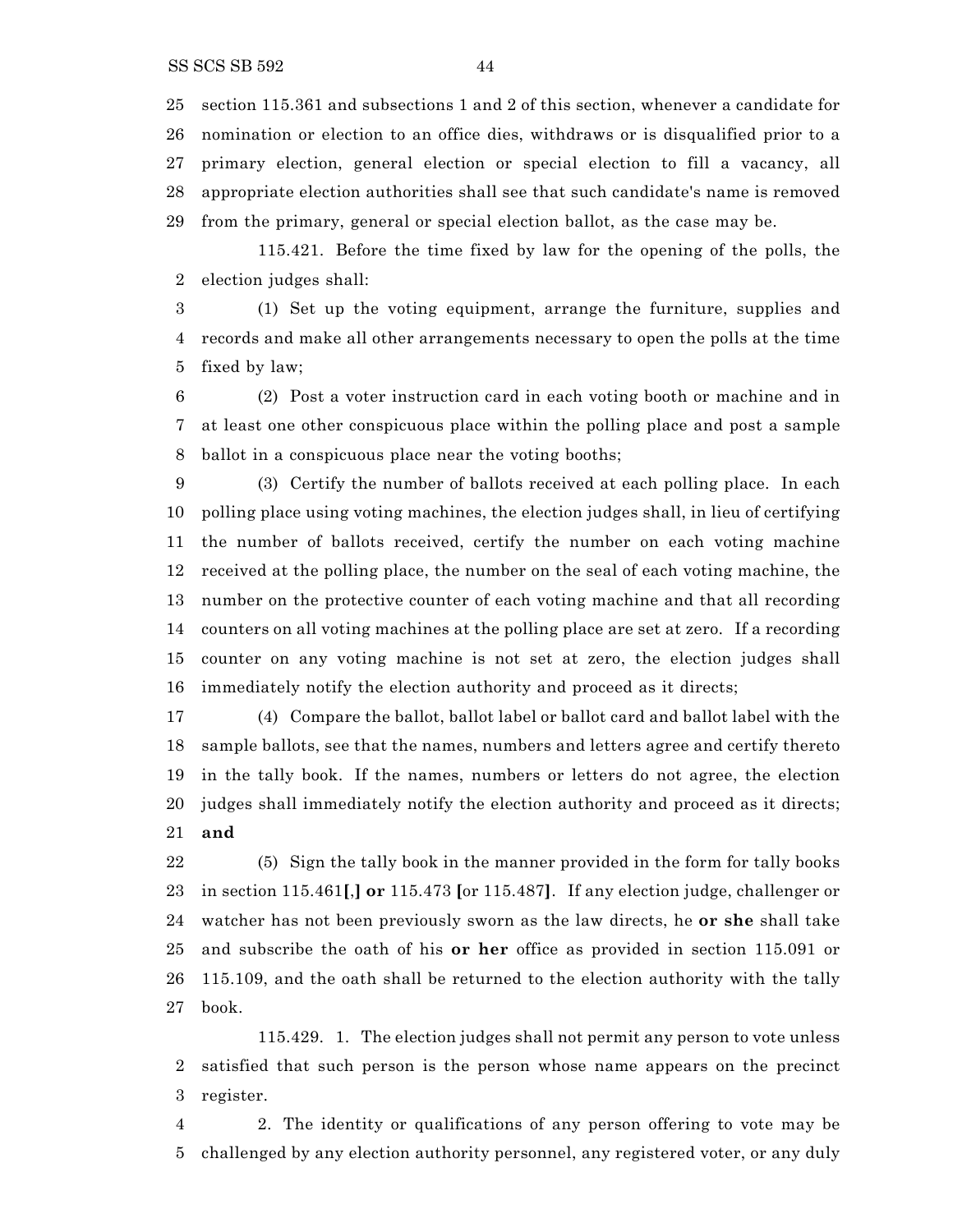authorized challenger at the polling place. No person whose right to vote is challenged shall receive a ballot until his **or her** identity and qualifications have

been established.

 3. Any question of doubt concerning the identity or qualifications of a voter shall be decided by a majority of the judges from the major political parties. If such election judges decide not to permit a person to vote because of doubt as to his **or her** identity or qualifications, the person may apply to the election authority **[**or to the circuit court**]** as provided in **[**sections**] section** 115.193 **[**and 115.223**] or file a complaint with the elections division of the secretary of state's office pursuant to section 115.219**.

 4. If the election judges cannot reach a decision on the identity or qualifications of any person, the question shall be decided by the election authority, subject to appeal to the circuit court as provided in section 115.223.

 5. The election judges or the election authority may require any person whose right to vote is challenged to execute an affidavit affirming his **or her** qualifications. The election authority shall furnish to the election judges a sufficient number of blank affidavits of qualification, and the election judges shall enter any appropriate information or comments under the title "Remarks" which shall appear at the bottom of the affidavit. All executed affidavits of qualification shall be returned to the election authority with the other election supplies. Any person who makes a false affidavit of qualification shall be guilty of a class one election offense.

115.453. Election judges shall count votes for all candidates in the following manner:

 (1) No candidate shall be counted as voted for, except a candidate before whose name a distinguishing mark appears preceding the name and a distinguishing mark does not appear in the square preceding the name of any candidate for the same office in another column. Except as provided in this subdivision and subdivision (2) of this section, each candidate with a distinguishing mark preceding his or her name shall be counted as voted for;

 (2) If distinguishing marks appear next to the names of more candidates for an office than are entitled to fill the office, no candidate for the office shall be counted as voted for. If more than one candidate is to be nominated or elected to an office, and any voter has voted for the same candidate more than once for the same office at the same election, no votes cast by the voter for the candidate shall be counted;

(3) No vote shall be counted for any candidate that is not marked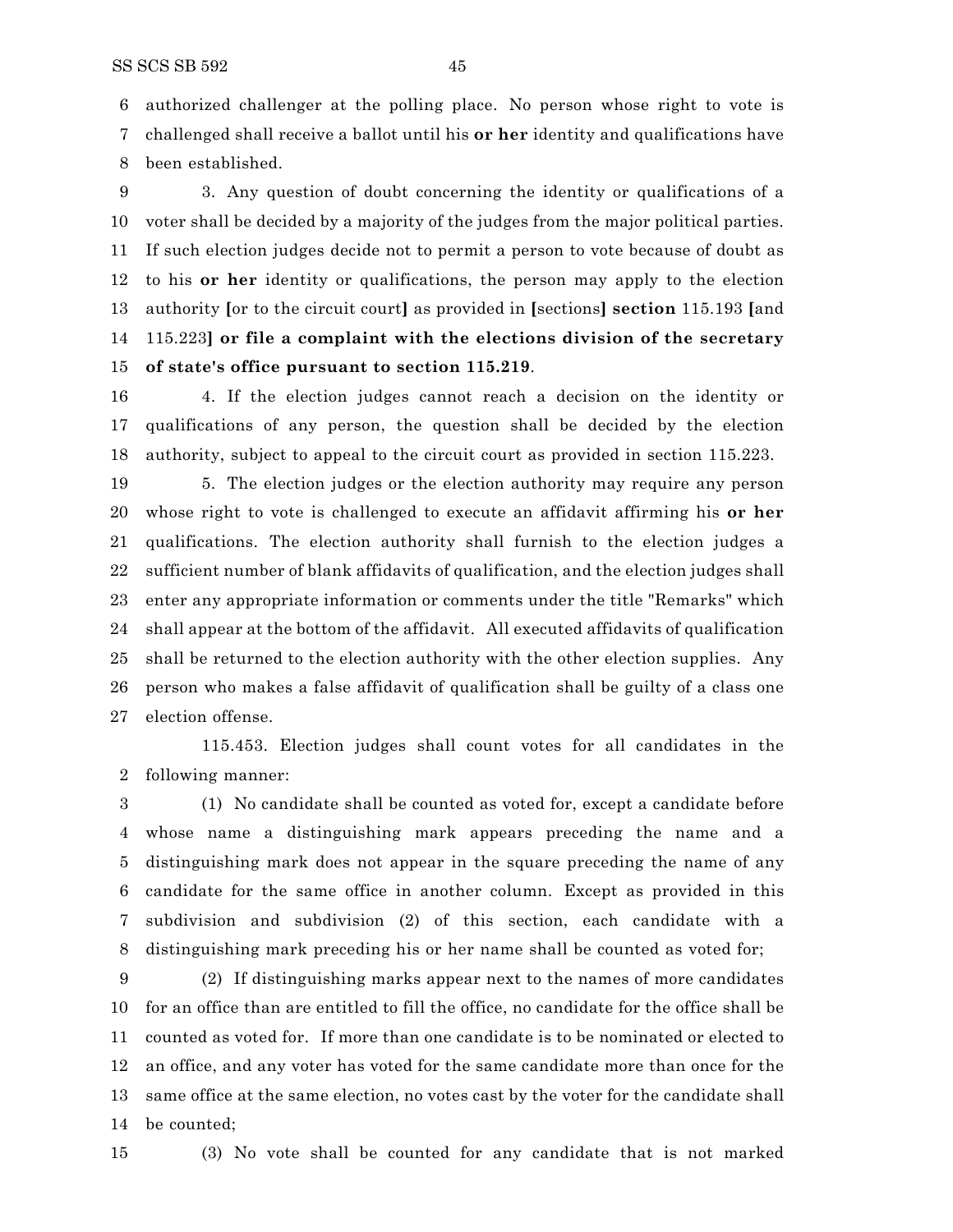substantially in accordance with the provisions of this section. The judges shall count votes marked substantially in accordance with this section and section 115.456 when the intent of the voter seems clear. Regulations promulgated by the secretary of state shall be used by the judges to determine voter intent. No ballot containing any proper votes shall be rejected for containing fewer marks than are authorized by law;

 (4) Write-in votes shall be counted only for candidates for election to office who have filed a declaration of intent to be a write-in candidate for election to office with the proper election authority, who shall then notify the proper filing officer of the write-in candidate prior to 5:00 p.m. on the second Friday immediately preceding the election day; except that, write-in votes shall be counted only for candidates for election to state or federal office who have filed a declaration of intent to be a write-in candidate for election to state or federal office with the secretary of state pursuant to section 115.353 prior to 5:00 p.m. on the second Friday immediately preceding the election day. No person who filed as a party or independent candidate for nomination or election to an office may, without withdrawing as provided by law, file as a write-in candidate for election to the same office for the same term. No candidate who files for nomination to an office and is not nominated at a primary election may file a declaration of intent to be a write-in candidate for the same office at the general election. When declarations are properly filed with the secretary of state, the secretary of state shall promptly transmit copies of all such declarations to the proper election authorities for further action pursuant to this section. The election authority shall furnish a list to the election judges and counting teams prior to election day of all write-in candidates who have filed such declaration. This subdivision shall not apply to elections wherein candidates are being elected to an office for which no candidate has filed. No person shall file a declaration of intent to be a write-in candidate for election to any municipal office unless such person is qualified to be certified as a candidate under section **[**115.346**] 115.306**;

 (5) Write-in votes shall be cast and counted for a candidate without party designation. Write-in votes for a person cast with a party designation shall not be counted. Except for candidates for political party committees, no candidate shall be elected as a write-in candidate unless such candidate receives a separate plurality of the votes without party designation regardless of whether or not the total write-in votes for such candidate under all party and without party designations totals a majority of the votes cast;



(6) When submitted to the election authority, each declaration of intent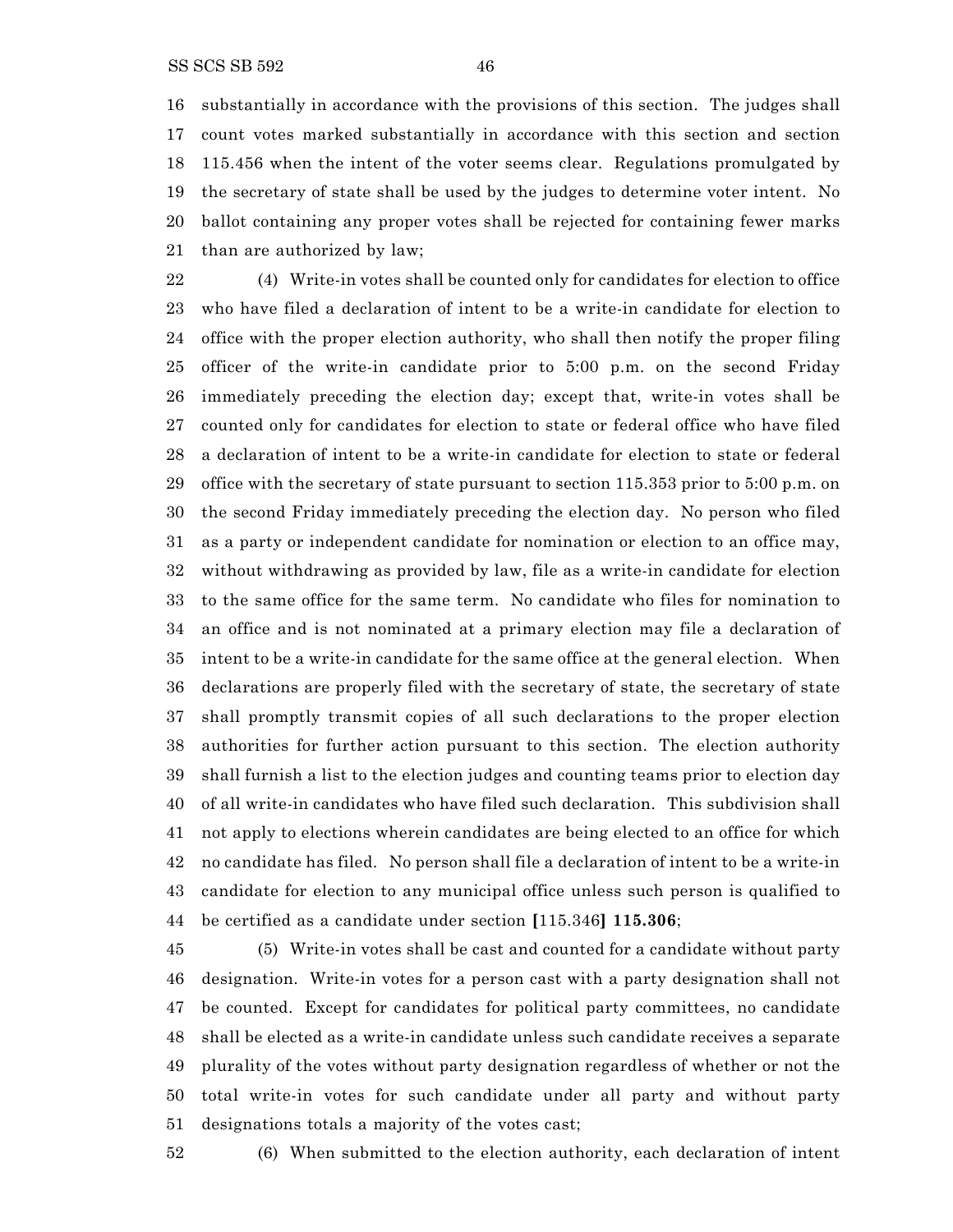to be a write-in candidate for the office of United States president shall include the name of a candidate for vice president and the name of nominees for presidential elector equal to the number to which the state is entitled. At least one qualified resident of each congressional district shall be nominated as presidential elector. Each such declaration of intent to be a write-in candidate shall be accompanied by a declaration of candidacy for each presidential elector in substantially the form set forth in subsection 3 of section 115.399. Each declaration of candidacy for the office of presidential elector shall be subscribed and sworn to by the candidate before the election official receiving the declaration of intent to be a write-in, notary public or other officer authorized by law to administer oaths.

115.507. 1. Not later than the second Tuesday after the election, the verification board shall issue a statement announcing the results of each election held within its jurisdiction and shall certify the returns to each political subdivision and special district submitting a candidate or question at the election. The statement shall include a categorization of the number of regular and absentee votes cast in the election, and how those votes were cast; provided however, that absentee votes shall not be reported separately where such reporting would disclose how any single voter cast his or her vote. When absentee votes are not reported separately the statement shall include the reason why such reporting did not occur. Nothing in this section shall be construed to require the election authority to tabulate absentee ballots by precinct on election night.

 2. The verification board shall prepare the returns by drawing an abstract of the votes cast for each candidate and on each question submitted to a vote of people in its jurisdiction by the state and by each political subdivision and special district at the election. The abstract of votes drawn by the verification board shall be the official returns of the election.

 3. Any home rule city with more than four hundred thousand inhabitants and located in more than one county may by ordinance designate one of the election authorities situated partially or wholly within that home rule city to be the verification board that shall certify the returns of such city submitting a candidate or question at any election and shall notify each verification board within the city of that designation by providing each with a copy of such duly adopted ordinance. Not later than the second Tuesday after any election in any city making such a designation, each verification board within the city shall certify the returns of such city submitting a candidate or question at the election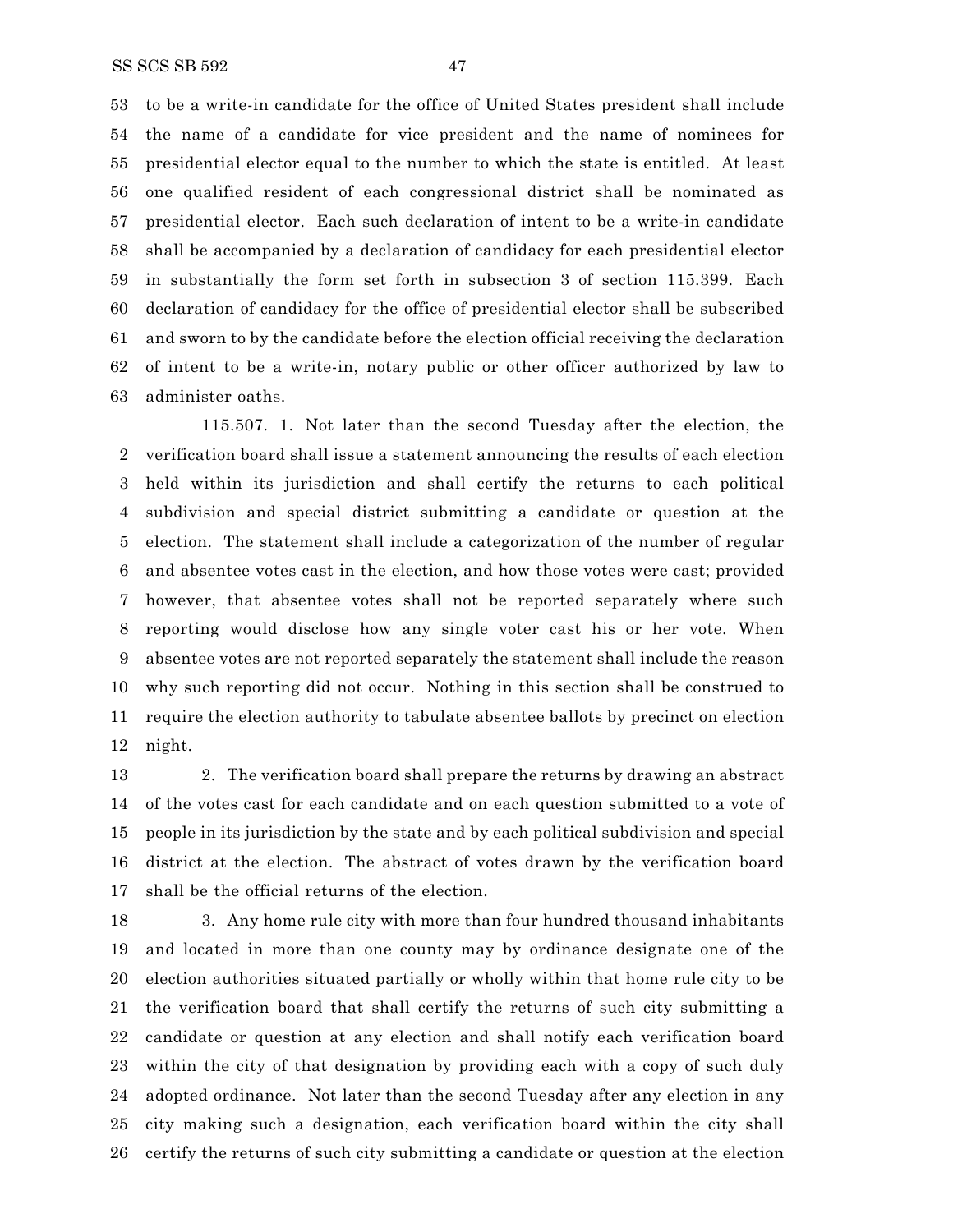SS SCS SB 592 48

 to the election authority so designated by the city to be its verification board, and such election authority shall announce the results of the election and certify the cumulative returns to the city in conformance with subsections 1 and 2 of this section not later than ten days thereafter.

 4. Not later than the second Tuesday after each election at which the name of a candidate for nomination or election to the office of president of the United States, United States senator, representative in Congress, governor, lieutenant governor, state senator, state representative, judge of the circuit court, secretary of state, attorney general, state treasurer, or state auditor, or at which an initiative, referendum, constitutional amendment or question of retaining a judge subject to the provisions of Article V, **[**Section 29**] Sections 25(a) to 25(g)** of the State Constitution, appears on the ballot in a jurisdiction, the election authority of the jurisdiction shall mail or deliver to the secretary of state the abstract of the votes given in its jurisdiction, by polling place or precinct, for each such office and on each such question. If mailed, the abstract shall be enclosed in a strong, sealed envelope or envelopes. On the outside of each envelope shall be printed: "Returns of election held in the county of \_\_\_\_\_\_ (City of St. Louis, 44 Kansas City) on the \_\_\_\_\_\_ day of \_\_\_\_\_, \_\_\_\_\_,", etc.

115.515. 1. If two or more persons receive an equal number of votes for nomination as a party's candidate for any federal office, governor, lieutenant governor, secretary of state, attorney general, state treasurer, state auditor, circuit judge not subject to the provisions of Article V, **[**Section 29**] Sections 25(a) to 25(g)** of the State Constitution, state senator or state representative, and a higher number of votes than any other candidate for the same office on the same party ballot, the governor shall, immediately after the results of the election have been announced, issue a proclamation stating the fact and ordering a special primary election to determine the party's nominee for the office. The proclamation shall set the date of the election, which shall be not less than fourteen or more than thirty days after the proclamation is issued, and shall be sent by the governor to each election authority responsible for conducting the special primary election. In **[**his**] the** proclamation, the governor shall specify the name of each candidate for the office to be voted on at the election, and the special primary election shall be conducted and the votes counted as in other primary elections.

 2. If two or more persons receive an equal number of votes for nomination as a party's candidate for any other office, except party committeeman or committeewoman, and a higher number of votes than any other candidate for the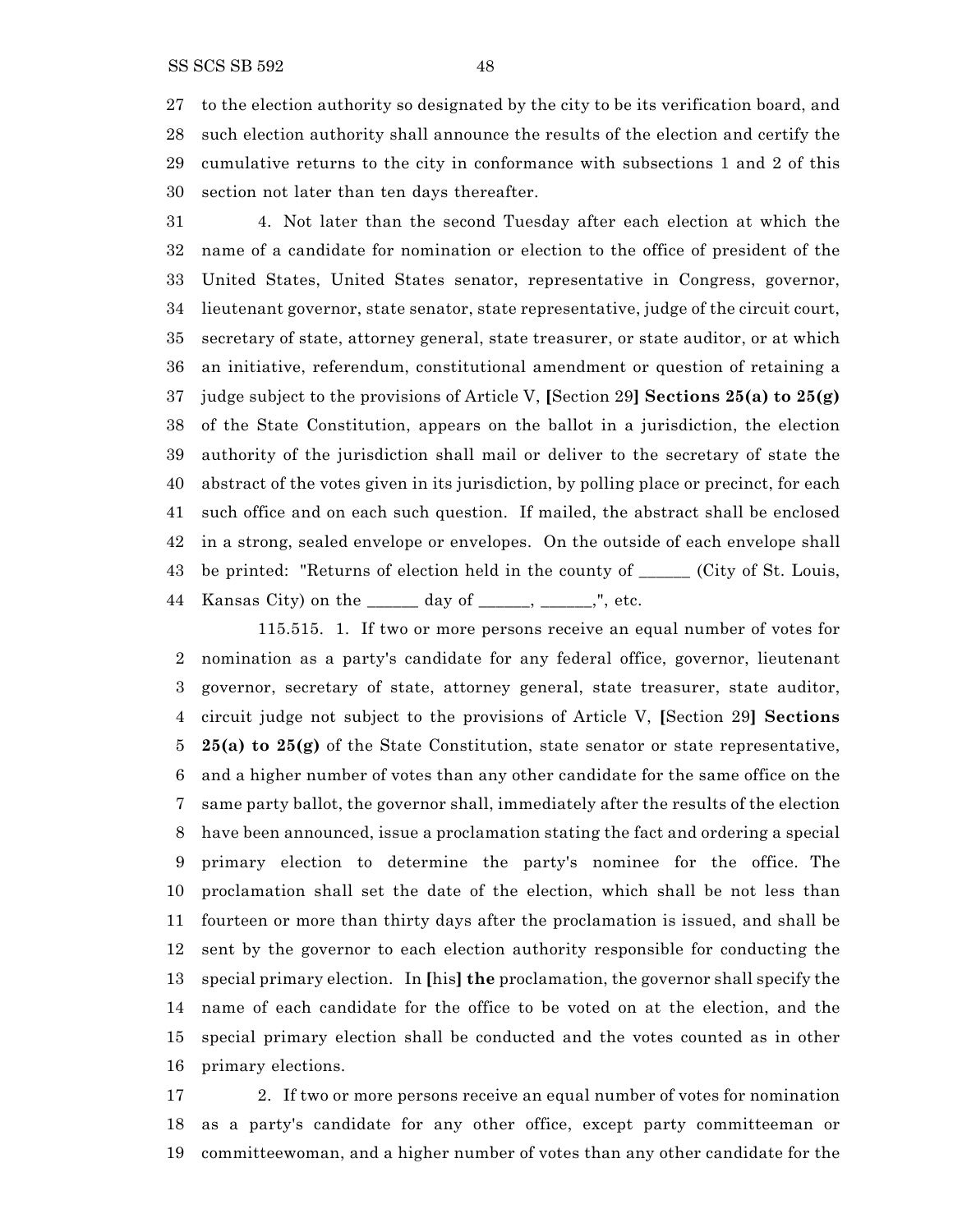same office on the same party ballot, the officer with whom such candidates filed their declarations of candidacy shall, immediately after the results of the election have been certified, issue a proclamation stating the fact and ordering a special primary election to determine the party's nominee for the office. The proclamation shall set the date of the election, which shall be not less than fourteen or more than thirty days after the proclamation is issued, and shall be sent by the officer to each election authority responsible for conducting the special primary election. In **[**his**] the** proclamation, the officer shall specify the name of each candidate for the office to be voted on at the election, and the special primary election shall be conducted and the votes counted as in other primary elections.

 3. As an alternative to the procedure prescribed in subsections 1 and 2 of this section, if the candidates who received an equal number of votes in such election agree to the procedure prescribed in this subsection, the officer with whom such candidates filed their declarations of candidacy may, after notification of the time and place of such drawing given to each such candidate at least five days before such drawing, determine the winner of such election by lot. Any candidate who received an equal number of votes may decline to have his **or her** name put into such drawing.

115.629. There shall be four classes of election offenses consisting of all offenses arising under **[**sections 115.001 to 115.641 and sections 51.450 and 51.460**] this chapter**, and such other offenses as are specified by law.

115.631. The following offenses, and any others specifically so described by law, shall be class one election offenses and are deemed felonies connected with the exercise of the right of suffrage. Conviction for any of these offenses shall be punished by imprisonment of not more than five years or by fine of not less than two thousand five hundred dollars but not more than ten thousand dollars or by both such imprisonment and fine:

 (1) Willfully and falsely making any certificate, affidavit, or statement required to be made pursuant to any provision of **[**sections 115.001 to 115.641**] this chapter**, including but not limited to statements specifically required to be made "under penalty of perjury"; or in any other manner knowingly furnishing false information to an election authority or election official engaged in any lawful duty or action in such a way as to hinder or mislead the authority or official in the performance of official duties. If an individual willfully and falsely makes any certificate, affidavit, or statement required to be made under section 115.155, including but not limited to statements specifically required to be made "under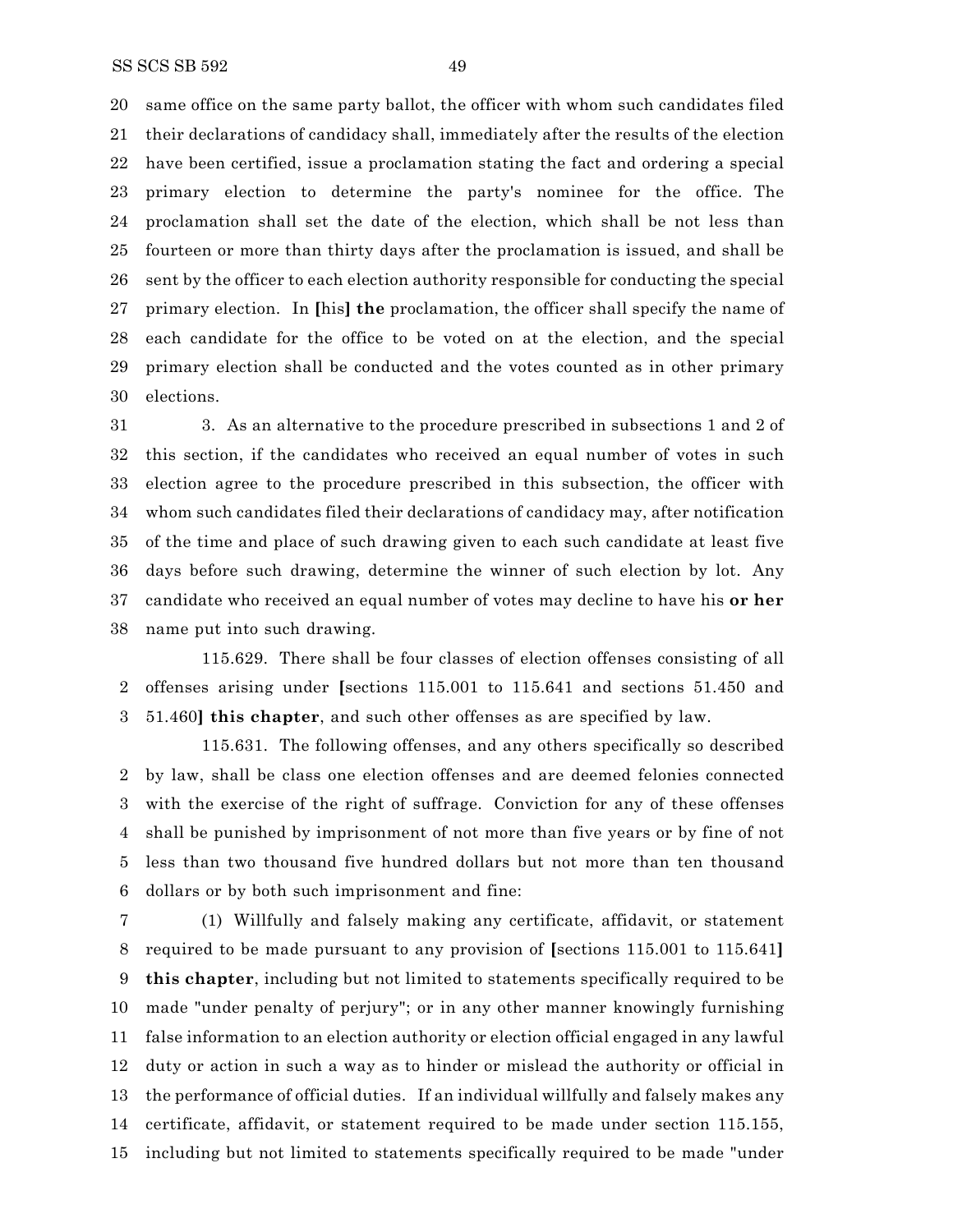penalty of perjury", such individual shall be guilty of a class D felony;

 (2) Voting more than once or voting at any election knowing that the person is not entitled to vote or that the person has already voted on the same day at another location inside or outside the state of Missouri;

 (3) Procuring any person to vote knowing the person is not lawfully entitled to vote or knowingly procuring an illegal vote to be cast at any election; (4) Applying for a ballot in the name of any other person, whether the name be that of a person living or dead or of a fictitious person, or applying for

 a ballot in his **or her** own or any other name after having once voted at the election inside or outside the state of Missouri;

 (5) Aiding, abetting or advising another person to vote knowing the person is not legally entitled to vote or knowingly aiding, abetting or advising another person to cast an illegal vote;

 (6) An election judge knowingly causing or permitting any ballot to be in the ballot box at the opening of the polls and before the voting commences;

 (7) Knowingly furnishing any voter with a false or fraudulent or bogus ballot, or knowingly practicing any fraud upon a voter to induce him **or her** to cast a vote which will be rejected, or otherwise defrauding him **or her** of his **or her** vote;

 (8) An election judge knowingly placing or attempting to place or permitting any ballot, or paper having the semblance of a ballot, to be placed in a ballot box at any election unless the ballot is offered by a qualified voter as provided by law;

 (9) Knowingly placing or attempting to place or causing to be placed any false or fraudulent or bogus ballot in a ballot box at any election;

 (10) Knowingly removing any legal ballot from a ballot box for the purpose of changing the true and lawful count of any election or in any other manner knowingly changing the true and lawful count of any election;

 (11) Knowingly altering, defacing, damaging, destroying or concealing any ballot after it has been voted for the purpose of changing the lawful count of any election;

 (12) Knowingly altering, defacing, damaging, destroying or concealing any poll list, report, affidavit, return or certificate for the purpose of changing the lawful count of any election;

 (13) On the part of any person authorized to receive, tally or count a poll list, tally sheet or election return, receiving, tallying or counting a poll list, tally sheet or election return the person knows is fraudulent, forged or counterfeit, or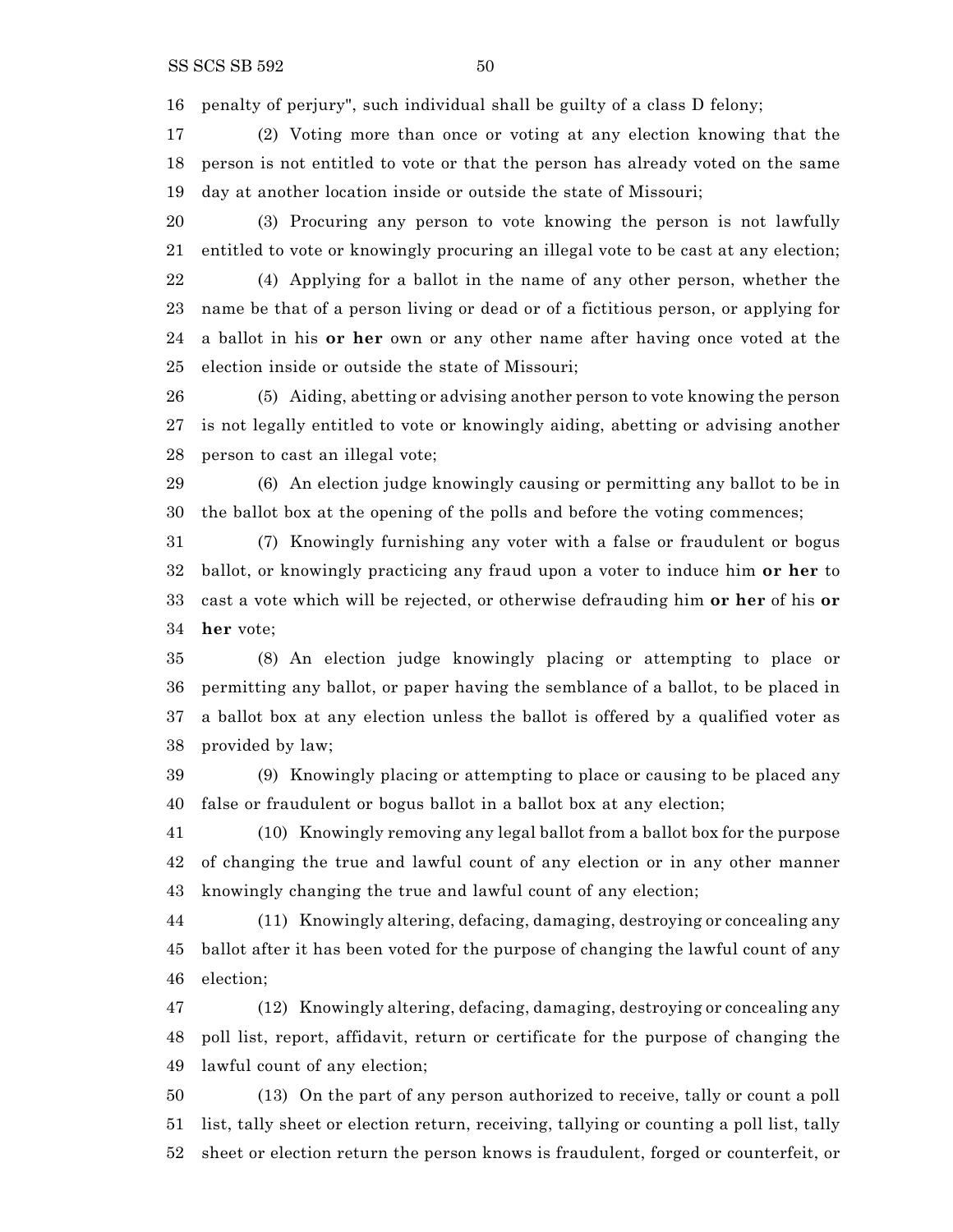knowingly making an incorrect account of any election;

 (14) On the part of any person whose duty it is to grant certificates of election, or in any manner declare the result of an election, granting a certificate to a person the person knows is not entitled to receive the certificate, or declaring any election result the person knows is based upon fraudulent, fictitious or illegal votes or returns;

 (15) Willfully destroying or damaging any official ballots, whether marked or unmarked, after the ballots have been prepared for use at an election and during the time they are required by law to be preserved in the custody of the election judges or the election authority;

 (16) Willfully tampering with, disarranging, altering the information on, defacing, impairing or destroying any voting machine or marking device after the machine or marking device has been prepared for use at an election and during the time it is required by law to remain locked and sealed with intent to impair the functioning of the machine or marking device at an election, mislead any voter at the election, or to destroy or change the count or record of votes on such machine;

 (17) Registering to vote knowing the person is not legally entitled to register or registering in the name of another person, whether the name be that of a person living or dead or of a fictitious person;

 (18) Procuring any other person to register knowing the person is not legally entitled to register, or aiding, abetting or advising another person to register knowing the person is not legally entitled to register;

 (19) Knowingly preparing, altering or substituting any computer program or other counting equipment to give an untrue or unlawful result of an election;

 (20) On the part of any person assisting a blind or disabled person to vote, knowingly failing to cast such person's vote as such person directs;

 (21) On the part of any registration or election official, permitting any person to register to vote or to vote when such official knows the person is not legally entitled to register or not legally entitled to vote;

 (22) On the part of a notary public acting in his **or her** official capacity, knowingly violating any of the provisions of **[**sections 115.001 to 115.627**] this chapter** or any provision of law pertaining to elections;

 (23) Violation of any of the provisions of sections 115.275 to 115.303, or of any provision of law pertaining to absentee voting;

 (24) Assisting a person to vote knowing such person is not legally entitled to such assistance, or while assisting a person to vote who is legally entitled to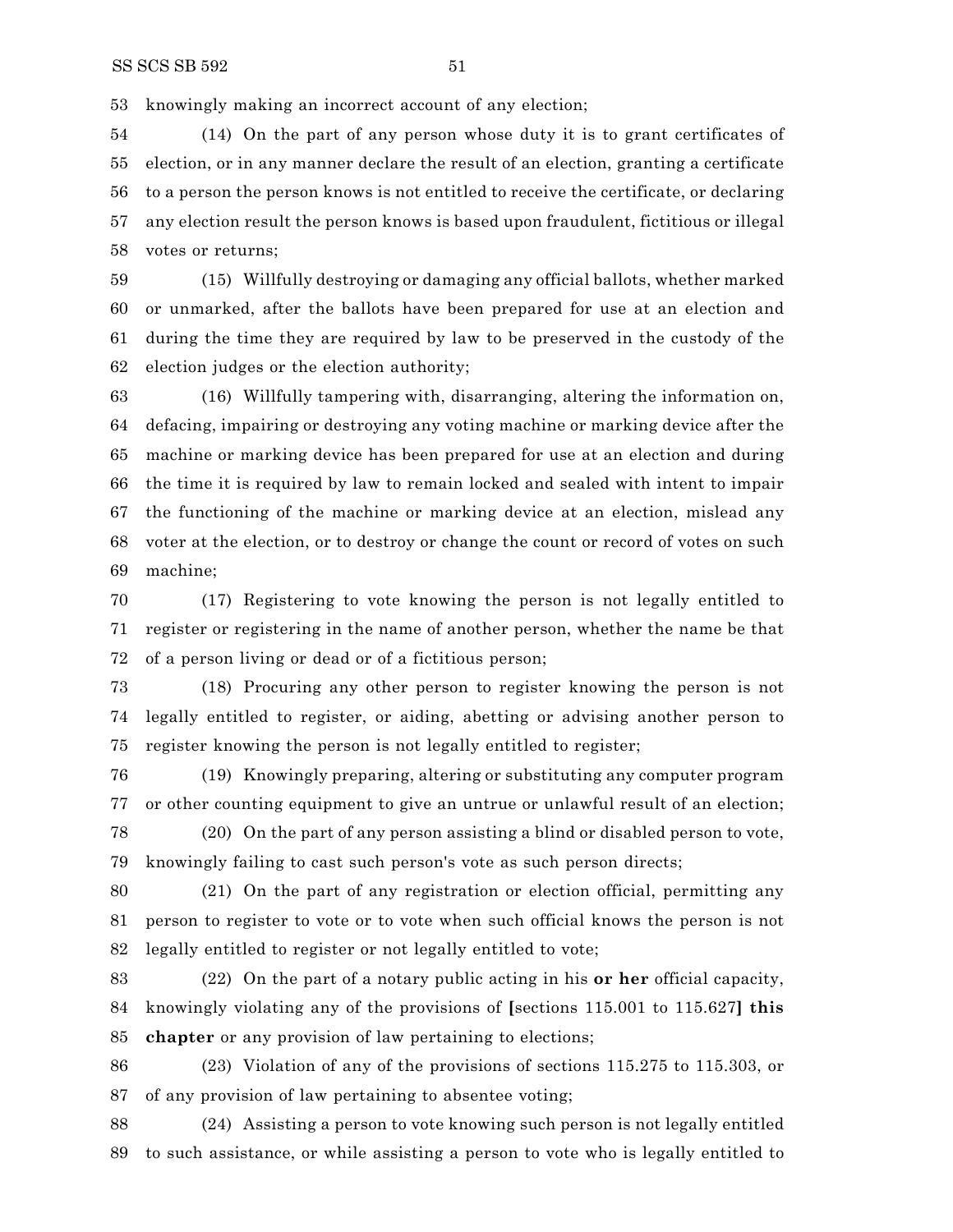such assistance, in any manner coercing, requesting or suggesting that the voter vote for or against, or refrain from voting on any question, ticket or candidate;

 (25) Engaging in any act of violence, destruction of property having a value of five hundred dollars or more, or threatening an act of violence with the intent of denying a person's lawful right to vote or to participate in the election process; and

 (26) Knowingly providing false information about election procedures for the purpose of preventing any person from going to the polls.

115.637. The following offenses, and any others specifically so described by law, shall be class four election offenses and are deemed misdemeanors not connected with the exercise of the right of suffrage. Conviction for any of these offenses shall be punished by imprisonment of not more than one year or by a fine of not more than two thousand five hundred dollars or by both such imprisonment and fine:

 (1) Stealing or willfully concealing, defacing, mutilating, or destroying any sample ballots that may be furnished by an organization or individual at or near any voting place on election day, except that this subdivision shall not be construed so as to interfere with the right of an individual voter to erase or cause to be erased on a sample ballot the name of any candidate and substituting the name of the person for whom he **or she** intends to vote; or to dispose of the received sample ballot;

 (2) Printing, circulating, or causing to be printed or circulated, any false and fraudulent sample ballots which appear on their face to be designed as a fraud upon voters;

 (3) Purposefully giving a printed or written sample ballot to any qualified voter which is intended to mislead the voter;

 (4) On the part of any candidate for election to any office of honor, trust, or profit, offering or promising to discharge the duties of such office for a less sum than the salary, fees, or emoluments as fixed by law or promising to pay back or donate to any public or private interest any portion of such salary, fees, or emolument as an inducement to voters;

 (5) On the part of any canvasser appointed to canvass any registration list, willfully failing to appear, refusing to continue, or abandoning such canvass or willfully neglecting to perform his duties in making such canvass or willfully neglecting any duties lawfully assigned to him **or her**;

 (6) On the part of any employer, making, enforcing, or attempting to enforce any order, rule, or regulation or adopting any other device or method to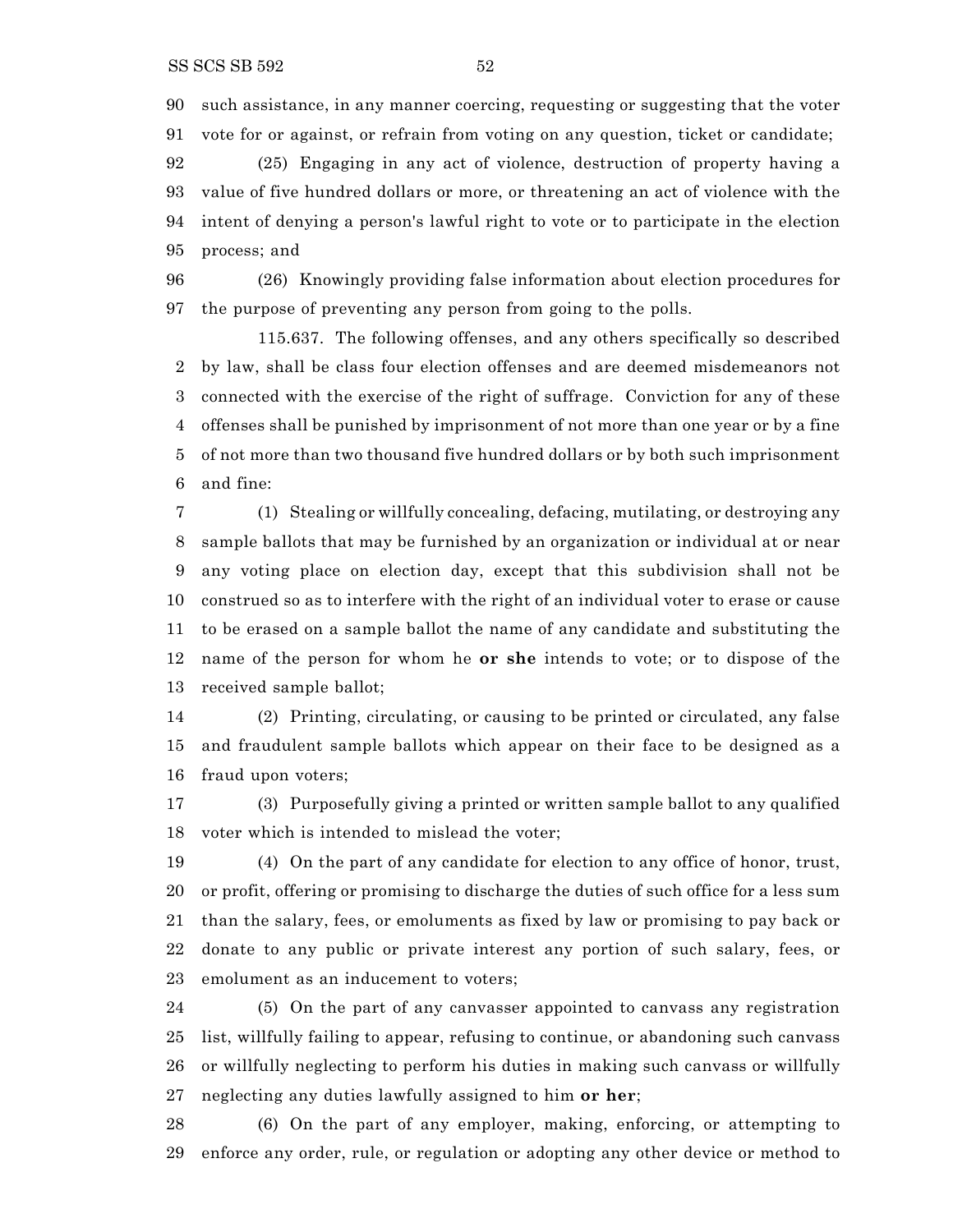prevent an employee from engaging in political activities, accepting candidacy for nomination to, election to, or the holding of, political office, holding a position as a member of a political committee, soliciting or receiving funds for political purpose, acting as chairman or participating in a political convention, assuming the conduct of any political campaign, signing, or subscribing his **or her** name to any initiative, referendum, or recall petition, or any other petition circulated pursuant to law;

 (7) On the part of any person authorized or employed to print official ballots, or any person employed in printing ballots, giving, delivering, or knowingly permitting to be taken any ballot to or by any person other than the official under whose direction the ballots are being printed, any ballot in any form other than that prescribed by law, or with unauthorized names, with names misspelled, or with the names of candidates arranged in any way other than that authorized by law;

 (8) On the part of any election authority or official charged by law with the duty of distributing the printed ballots, or any person acting on his **or her** behalf, knowingly distributing or causing to be distributed any ballot in any manner other than that prescribed by law;

 (9) Any person having in his **or her** possession any official ballot, except in the performance of his **or her** duty as an election authority or official, or in the act of exercising his **or her** individual voting privilege;

 (10) Willfully mutilating, defacing, or altering any ballot before it is delivered to a voter;

 (11) On the part of any election judge, **being** willfully **[**absenting himself**] absent** from the polls on election day without good cause or willfully detaining any election material or equipment and not causing it to be produced at the voting place at the opening of the polls or within fifteen minutes thereafter;

 (12) On the part of any election authority or official, willfully neglecting, refusing, or omitting to perform any duty required of him **or her** by law with respect to holding and conducting an election, receiving and counting out the ballots, or making proper returns;

 (13) On the part of any election judge, or party watcher or challenger, furnishing any information tending in any way to show the state of the count to any other person prior to the closing of the polls;

 (14) On the part of any voter, except as otherwise provided by law, allowing his **or her** ballot to be seen by any person with the intent of letting it be known how he **or she** is about to vote or has voted, or knowingly making a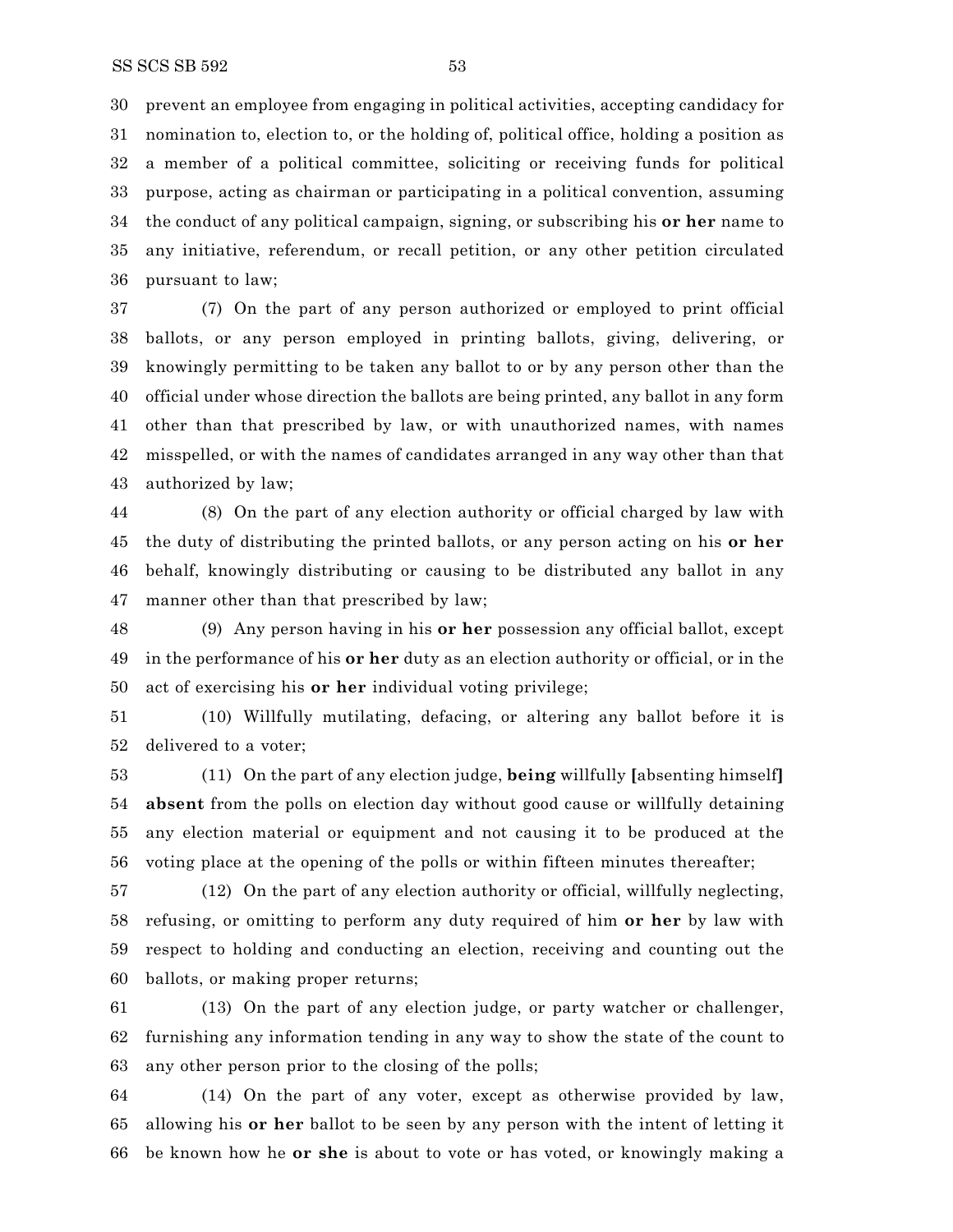false statement as to his **or her** inability to mark **[**his**] a** ballot;

 (15) On the part of any election judge, disclosing to any person the name of any candidate for whom a voter has voted;

 (16) Interfering, or attempting to interfere, with any voter inside a polling place;

 (17) On the part of any person at any registration site, polling place, counting location or verification location, causing any breach of the peace or engaging in disorderly conduct, violence, or threats of violence whereby such registration, election, count or verification is impeded or interfered with;

 (18) Exit polling, surveying, sampling, electioneering, distributing election literature, posting signs or placing vehicles bearing signs with respect to any candidate or question to be voted on at an election on election day inside the building in which a polling place is located or within twenty-five feet of the building's outer door closest to the polling place, or, on the part of any person, refusing to remove or permit removal from property owned or controlled by **[**him**] such person**, any such election sign or literature located within such distance on such day after request for removal by any person;

 (19) Stealing or willfully defacing, mutilating, or destroying any campaign yard sign on private property, except that this subdivision shall not be construed to interfere with the right of any private property owner to take any action with regard to campaign yard signs on the owner's property and this subdivision shall not be construed to interfere with the right of any candidate, or the candidate's designee, to remove the candidate's campaign yard sign from the owner's private property after the election day.

115.641. Any duty or requirement imposed by **[**sections 115.001 to 115.641 and sections 51.450 and 51.460**] the provisions of this chapter** which is not fulfilled and for which no other or different punishment is prescribed shall constitute a class four election offense.

115.642. 1. Any person may file a complaint with the secretary of state stating the name of any person who has violated any of the provisions of sections 115.629 to 115.646 and stating the facts of the alleged offense**, sworn to, under penalty of perjury**.

 **2.** Within thirty days of receiving a complaint, the secretary of state shall notify the person filing the complaint whether or not the secretary has dismissed the complaint or will commence an investigation. **The secretary of state shall dismiss frivolous complaints. For purposes of this subsection, "frivolous complaint" shall mean an allegation clearly lacking any basis in fact or**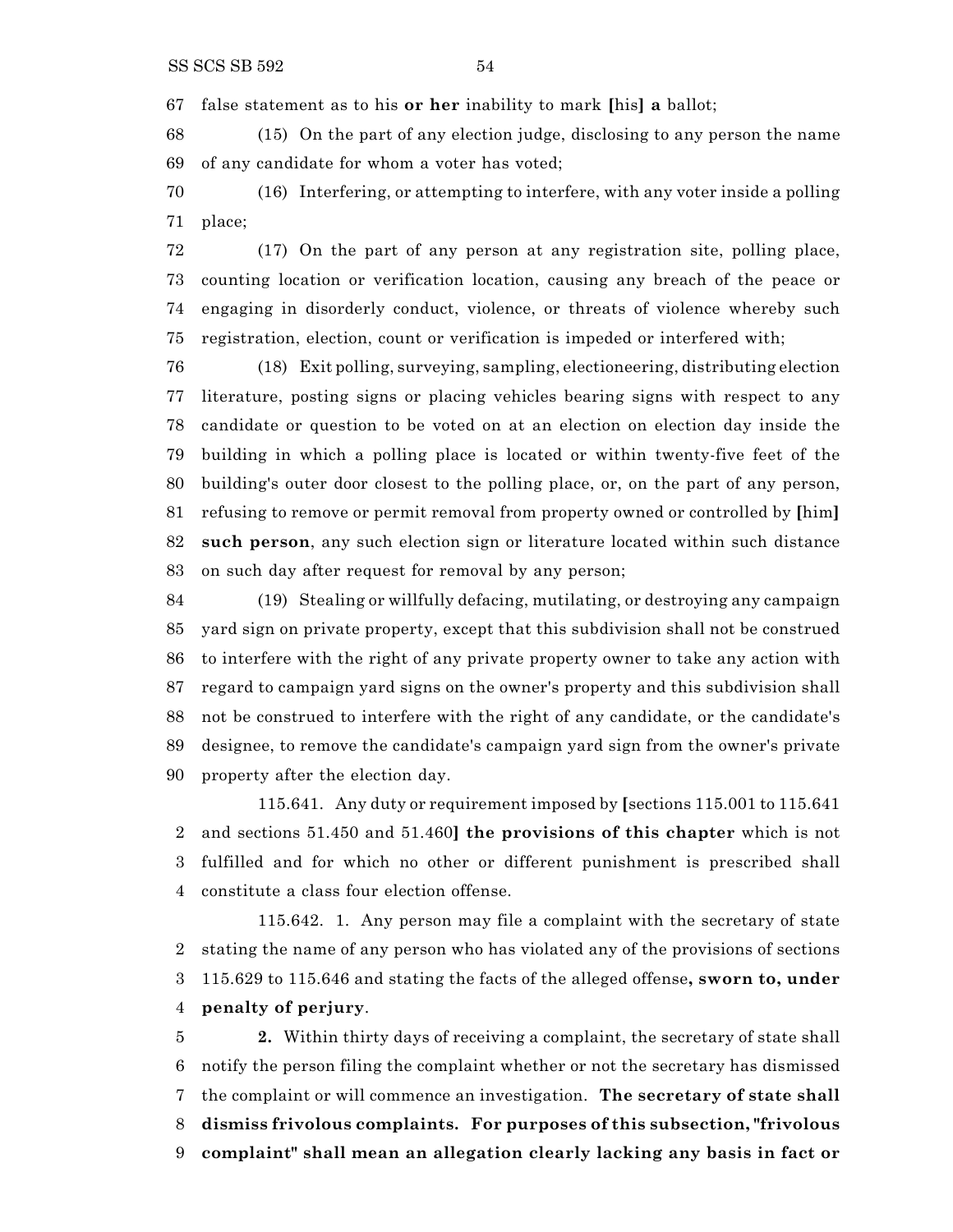**law. Any person who makes a frivolous complaint pursuant to this section shall be liable for actual and compensatory damages to the alleged violator for holding the alleged violator before the public in a false light.** If reasonable grounds appear that the alleged offense was committed, the secretary of state may issue a probable cause statement. If the secretary of state issues a probable cause statement, he or she may refer the offense to the appropriate prosecuting attorney.

 **[**2.**] 3.** Notwithstanding the provisions of section 27.060, 56.060, or 56.430 to the contrary, when requested by the prosecuting attorney or circuit attorney, the secretary of state or his or her authorized representatives may aid any prosecuting attorney or circuit attorney in the commencement and prosecution of election offenses as provided in sections 115.629 to 115.646.

 **[**3.**] 4.** The secretary of state may investigate any suspected violation of any of the provisions of sections 115.629 to 115.646.

115.910. 1. A covered voter who is registered to vote in this state may apply for a military-overseas ballot using either the application for absentee ballot under section 115.279 or the federal postcard application or the application's electronic equivalent.

 2. A covered voter who is not registered to vote in this state may use a federal postcard application or the application's electronic equivalent to apply simultaneously to register to vote under section 115.908 and for a military-overseas ballot.

 3. The secretary of state shall ensure that the electronic transmission system described in section 115.906 is capable of accepting the submission of both a federal postcard application and any other approved electronic military-overseas ballot application sent to the appropriate election official. The voter may use the electronic transmission system or any other approved method to apply for a military-overseas ballot.

 4. A covered voter may use the declaration accompanying a federal write-in absentee ballot as an application for a military-overseas ballot simultaneously with the submission of the federal write-in absentee ballot, if the declaration is received by the appropriate election official by 5:00 p.m. on the **second** Wednesday immediately prior to the election.

 5. To receive the benefits of sections 115.900 to 115.936, a covered voter shall inform the election authority that the voter is a covered voter. Methods of informing the election authority that a voter is a covered voter include:

(1) The use of a federal postcard application or federal write-in absentee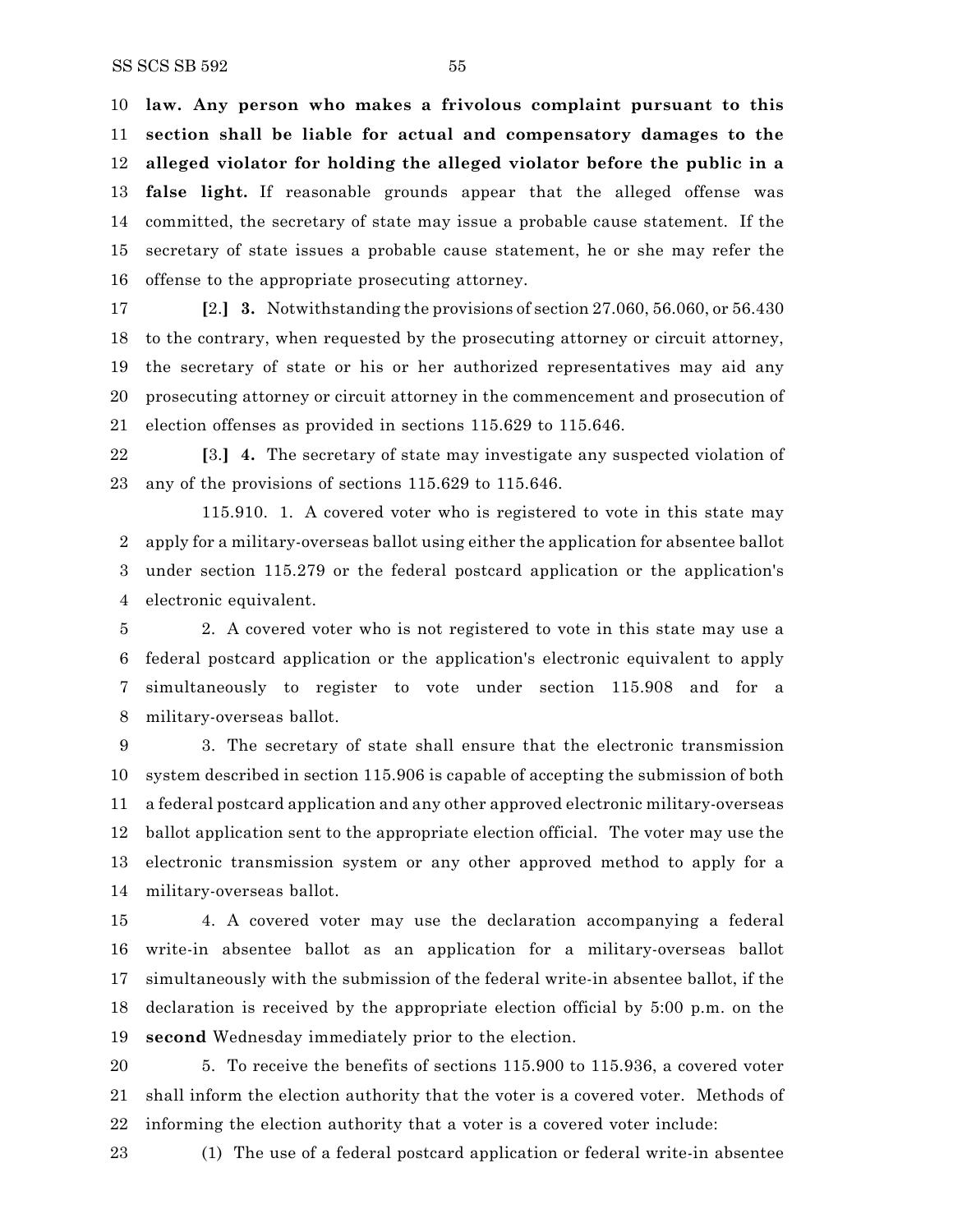ballot;

 (2) The use of an overseas address on an approved voter registration application or ballot application; or

 (3) The inclusion on an approved voter registration application or ballot application of other information sufficient to identify the voter as a covered voter.

162.441. 1. If any school district desires to be attached **to a community college district organized under sections 178.770 to 178.890 or** to one or more adjacent seven-director school districts for school purposes, upon the receipt of a petition setting forth such fact, signed either by voters of the district equal in number to ten percent of those voting in the last school election at which school board members were elected or by a majority of the voters of the district, whichever is the lesser, the school board of the district desiring to be so attached shall submit the question to the voters.

 2. As an alternative to the procedure in subsection 1 of this section, a seven-director district may, by a majority vote of its board of education, propose a plan to the voters of the district to attach the district to one or more adjacent seven-director districts and call **[**for**]** an election upon the question of such plan.

 3. **As an alternative to the procedures in subsection 1 or 2 of this section, a community college district organized under sections 178.770 to 178.890 may, by a majority vote of its board of trustees, propose a plan to the voters of the school district to attach the school district to the community college district, levy the tax rate applicable to the community college district at the time of the vote of the board of trustees, and call an election upon the question of such plan. The tax rate applicable to the community college district shall not be levied as to the school district until the proposal by the board of trustees of the community college district has been approved by a majority vote of the voters of the school district at the election called for that purpose. The community college district shall be responsible for the costs associated with the election.**

 **4.** A plat of the proposed changes to all affected districts shall be published and posted with the notice of election.

 **[**4.**] 5.** The question shall be submitted in substantially the following form:

Shall the \_\_\_\_\_\_ school district be annexed to the \_\_\_\_\_\_ school

31 districts effective the day of \_\_\_\_\_, \_\_\_\_?

**[**5.**] 6.** If a majority of the votes cast in the district proposing annexation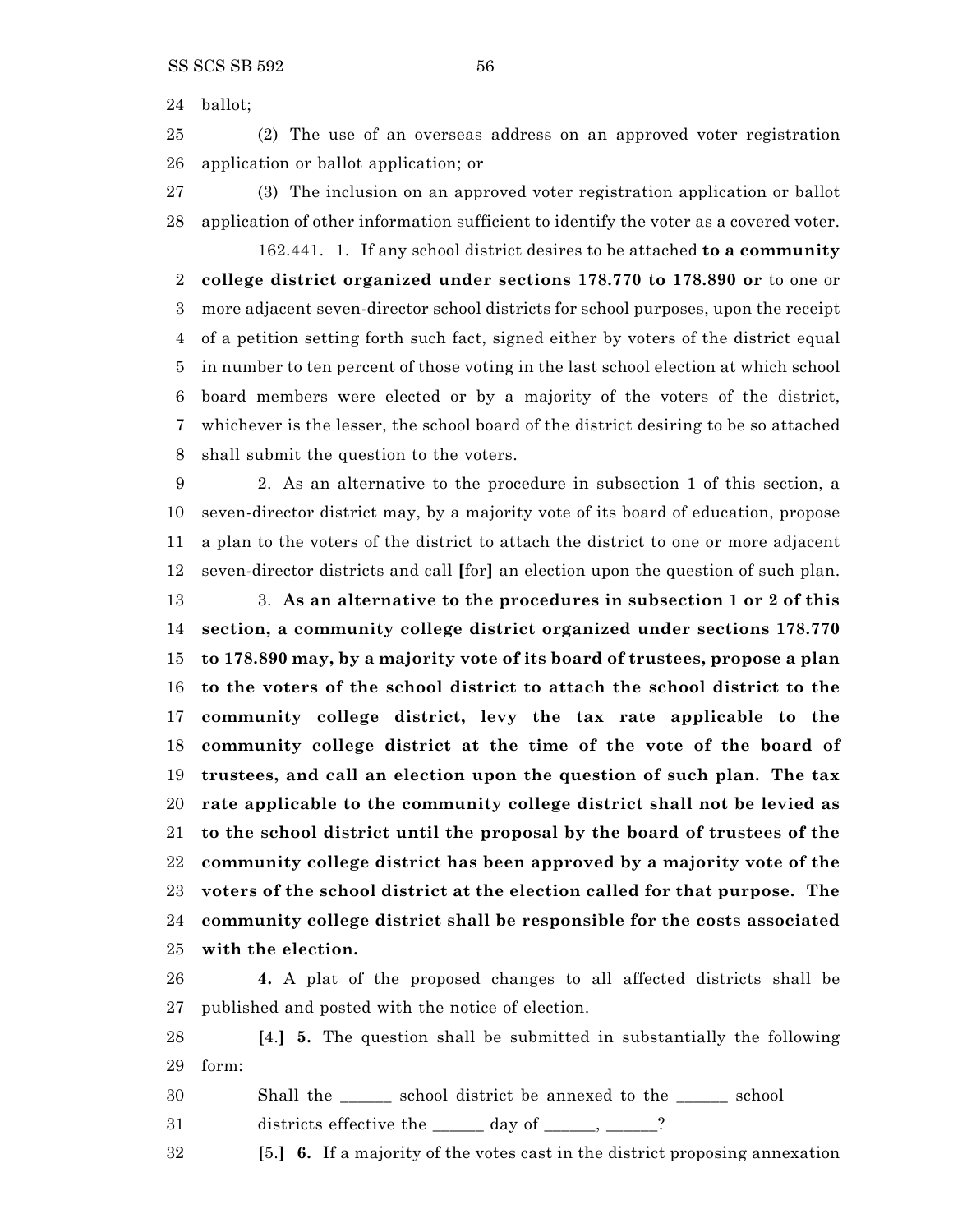favor annexation, the secretary shall certify the fact, with a copy of the record, to the board of the district and to the boards of the districts to which annexation is proposed; whereupon the boards of the seven-director districts to which annexation is proposed shall meet to consider the advisability of receiving the district or a portion thereof, and if a majority of all the members of each board favor annexation, the boundary lines of the seven-director school districts from the effective date shall be changed to include the district, and the board shall immediately notify the secretary of the district which has been annexed of its action.

 **[**6.**] 7.** Upon the effective date of the annexation, all indebtedness, property and money on hand belonging thereto shall immediately pass to the seven-director school district. If the district is annexed to more than one district, the provisions of sections 162.031 and 162.041 shall apply.

**[**115.001. Sections 115.001 to 115.641 and sections 51.450 and 51.460 shall be known as the "Comprehensive Election Act of 1977".**]**

**[**115.002. Sections 115.002, 115.024, 115.105, 115.124, 115.159, 115.163, 115.203, 115.205, 115.219, 115.225, 115.237, 115.247, 115.249, 115.427, 115.430, 115.431, 115.439, 115.445, 115.449, 115.453, 115.456, and 115.631, may be cited as the "Missouri Voter Protection Act".**]**

**[**115.009. The effective date of sections 115.001 to 115.641 and sections 51.450 and 51.460 shall be January 1, 1978. Any amendment made to a provision repealed by sections 115.001 to 115.641 and sections 51.450 and 51.460 shall remain in force only until January 1, 1978.**]**

**[**115.061. 1. When any question or candidate is submitted to a vote of all voters in the state and no other question or candidate is submitted at the same election, all costs of the election shall be paid from the general revenue of the state.

 2. After an audit by the commissioner of administration, the state treasurer shall pay the amounts claimed by and due the respective counties and cities out of moneys appropriated by the general assembly for the purpose.**]**

Section B. The repeal and reenactment of sections 115.003, 115.005, 115.007, 115.013, 115.023, 115.049, 115.125, 115.127, 115.155, 115.177, 115.225, 115.227, 115.243, 115.247, 115.279, 115.284, 115.287, 115.299, 115.329, 115.335,